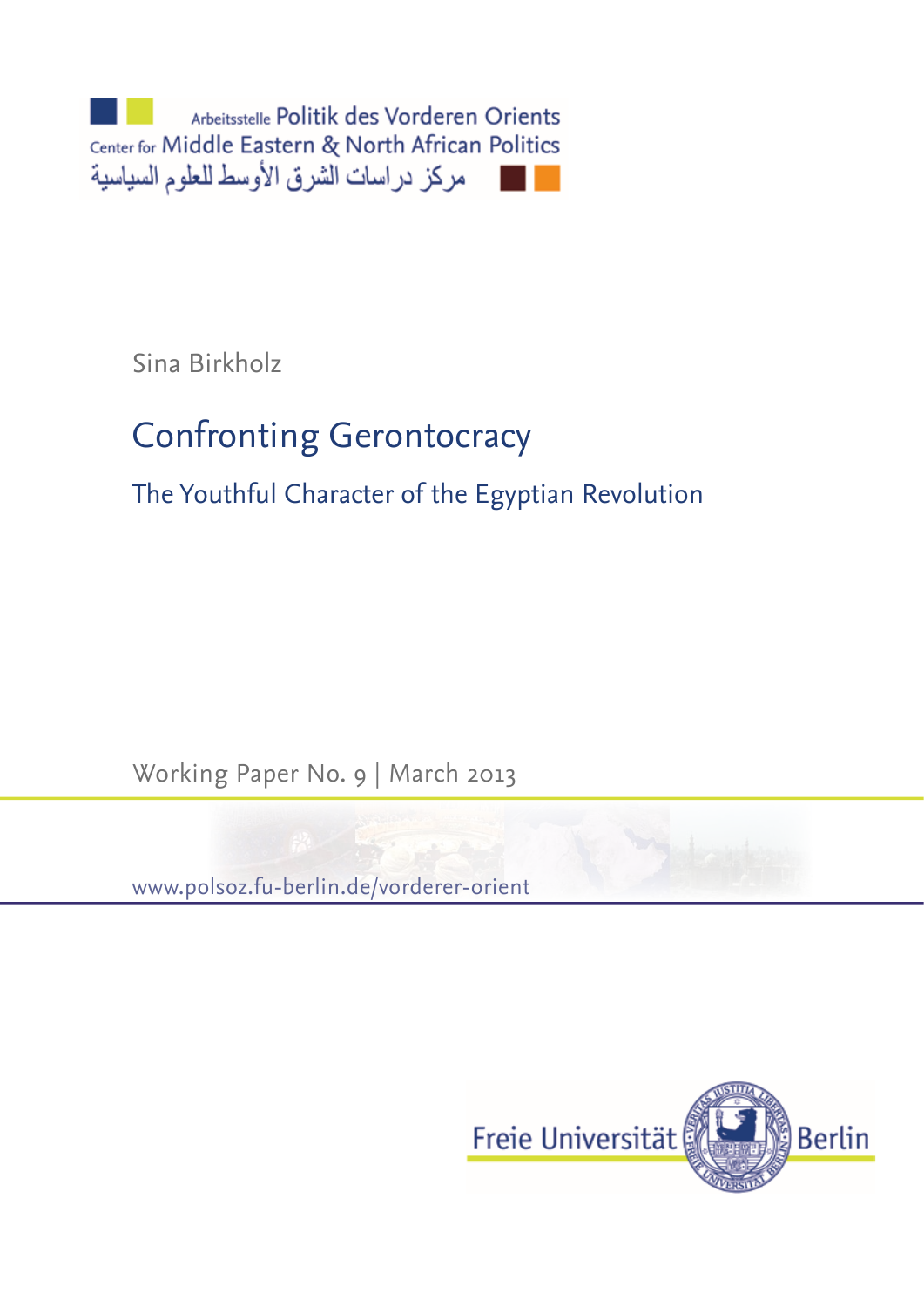### **About the author**

## **The Youthful Character of the Egyptian Revolution**

Sina Birkholz

### **Abstract**

From day one, the Egyptian uprising in 2011 has been called a "youth revolution". While young educated Egyptians indeed were at the forefront of the protests on January 25, an exclusively agecentred perspective is insufficient for grasping the meaning of the events. Rather than focusing purely on a specific age group I conceive of "youthfulness" as a broader social construct. In this paper, I explore in what way we can consider the Egyptian revolution to be a youthful revolution, and argue that a focus on both youth and youthfulness offers an important conceptual access point to understanding the ongoing social, political and cultural transformations in Egypt. In order to make sense of the developments, we need to be aware of the most important youthrelated (structural) causes, triggers, and demands. The gerontocratic regime and its symbolism explain why youth advanced to a category of political conflict. Finally, also the largely negative image of youth that prevailed in Egypt, as well as young people's role and situation need be taken into account for analysing not only the dynamics of the 18 days in Tahrir but also the ongoing struggle for power and identity in Egypt.

ISSN (Print) : 2192-7499  $ISSN$  (Internet) : 2193-0775

> Sina Birkholz studied Political Science and International Relations at Augsburg University, Germany and the University of St Andrews, Scotland. She has been living in Cairo, Egypt for extended periods of time since 2008. Sina is currently working as a researcher at the Institute for Interdisciplinary Research on Conflict and Violence IKG, Bielefeld University. Within the project "Violence Research and Development" she coordinates cooperation with Egyptian universities and scholars, and supervises a research line on police violence. Sina has been writing recently about narrative identity, women, youth and political change in Egypt.

Phone: +49(0) 30 838 56640  $Fax: +49(0)$  30 838 56637 Email: polvoro@zedat.fu-berlin.de

## **Confronting Gerontocracy**

### **Working Papers for Middle Eastern and North African Politics**

This Working Paper Series is edited by the Center for Middle Eastern and North African Politics at the Freie Universität Berlin. It presents original research about the social, political, cultural and economic transformations in the region and beyond. It features contributions in area studies, comparative politics, gender studies and peace and conflict studies, thus representing a broad variety of critical and empirically founded fresh insights on current issues in these fields.

### **Downloads**

The Working Papers are available online at www.polsoz.fu-berlin.de/vorderer-orient/wp.

You can order your print copy at polvoro@zedat.fu-berlin.de

© 2013 by the author(s): Sina Birkholz

Birkholz, Sina (2013), Confronting Gerontocracy – The Youthful Character of the Egyptian Revolution,Working Paper No. 9 | March 2013, Center for North African and Middle Eastern Politics, Freie Universität Berlin, Berlin, March 2013.

### **Center for Middle Eastern and North African Politics**

Fachbereich Politik- und Sozialwissenschaften Otto-Suhr-Institute for Political Science Freie Universität Berlin Ihnestr. 22 14195 Berlin Germany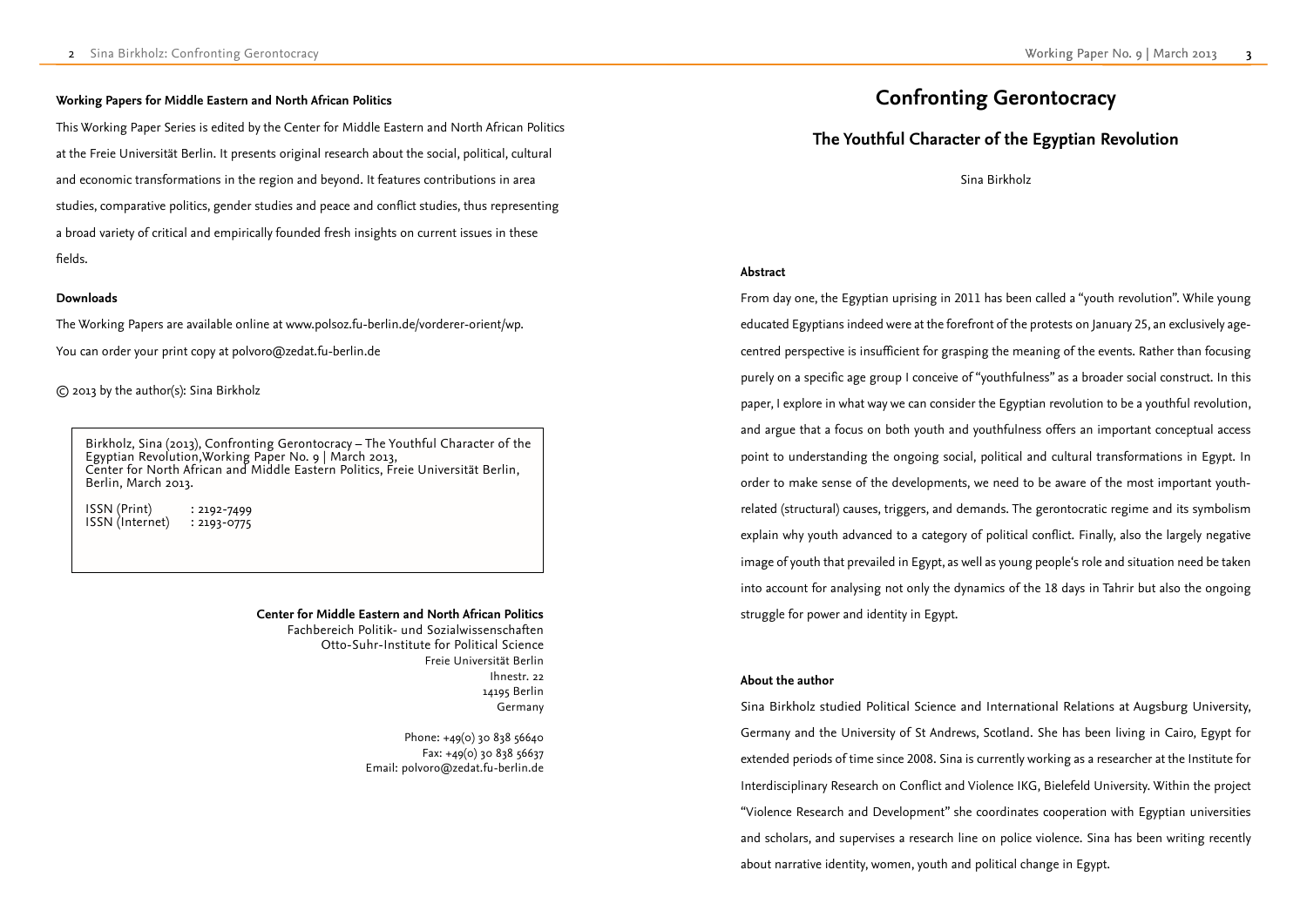| 3.5.4 Was "Tahrir" nothing but a huge marketing success?                 | 32 |
|--------------------------------------------------------------------------|----|
| 3.5.5 The global cultural repertoire of contemporary revolution making   | 34 |
| 3.5.6 The (younger) people demand the fall of the (old) regime –         |    |
| political categories in an autocratic gerontocracy                       | 36 |
| 3.6 The Revolution two years after – some tentative hypotheses on        |    |
| the outcome                                                              | 39 |
| 3.6.1 More respect for youth? Changing inter-generational relationships? | 40 |
| 3.6.2 An overall sense of empowerment and ownership                      | 41 |
| 3.6.3 The revolution failed to bring about youth's inclusion in          |    |
| the political process                                                    | 42 |
| 4. The changing face of a failed revolution                              | 47 |
| Bibliography                                                             |    |
| <b>Picture Sources</b>                                                   |    |

### **Table of Contents**

| 1. Two years after the "youth" revolution – the difficulties of writing about a revo- |    |
|---------------------------------------------------------------------------------------|----|
| lution that is "ongoing"                                                              | 6  |
| 2. "Youth is just a word" – explorations of the category youth in general and in      |    |
| the Egyptian context                                                                  | 8  |
| 2.1 Various definitions and connotations of youth                                     | 8  |
| 2.1.1 Youth as a transitional phase                                                   | 9  |
| 2.1.2 Youthfulness and a youthful habitus                                             | 9  |
| 2.1.3 The potential of youth as a collective actor and as a resource                  | 11 |
| 2.2 Perceptions of youth in Egypt: youth as baltagiyya and victims of                 |    |
| globalisation                                                                         | 12 |
| 3. The Egyptian Revolution – and its relation to youth                                | 15 |
| 3.1 The question of participation and the question of youthfulness                    | 15 |
| 3.2 Talking about a revolution - drawing boundaries and fixing terminology            | 16 |
| 3.3 The structural causes and their effect on youth                                   | 18 |
| 3.3.1 Economic grievances and the phenomenon of waithood                              | 19 |
| 3.3.2 A dictator's educational system                                                 | 20 |
| 3.3.3 The patriarchal order of society and politics:                                  |    |
| grievances in a closed system                                                         | 21 |
| 3.3.4 Indignation in face of injustice and disrespect for human dignity               | 23 |
| 3.3.5 Young in Egypt – being stuck without a future                                   | 24 |
| 3.4 The triggers of January 25 – Gamal Mubarak, Khaled Said, and Tunisia              | 25 |
| 3.4.1 Gamal's inheritance, the 2010 electoral fraud and                               |    |
| Mubarak's immortality                                                                 | 26 |
| 3.4.2 The death of Khaled Said – busting the myth of the baltagi                      | 27 |
| 3.5 The youthful character of the Egyptian revolution: united,                        |    |
| spontaneous, creative and ethical                                                     | 29 |
| 3.5.1 New Protest strategies and new media                                            | 29 |
| 3.5.2 New dreams and visions                                                          | 30 |
| 3.5.3 New values and regained dignity                                                 | 31 |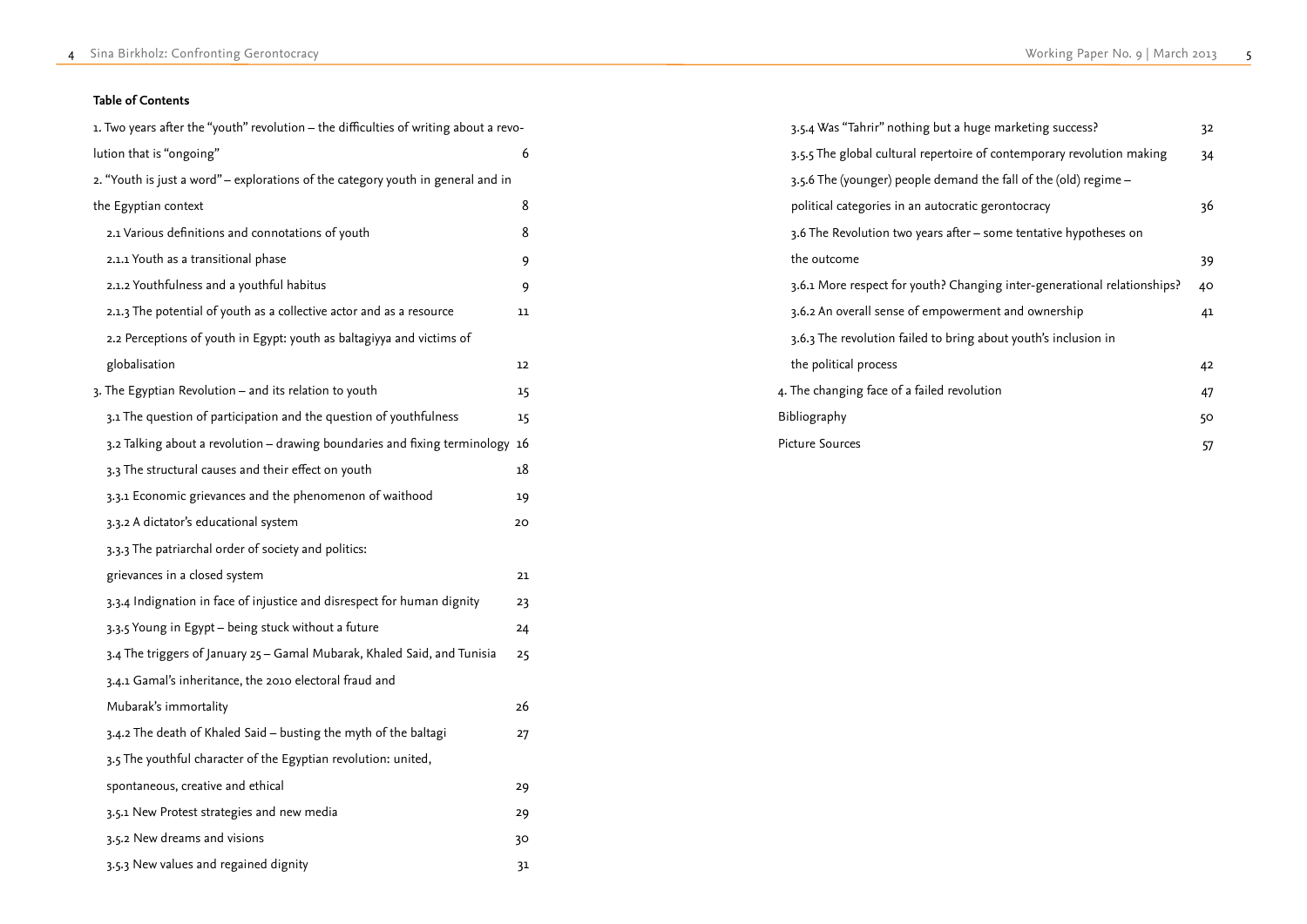## 1. Two years after the "youth" revolution – the difficulties of writing about a revolution that is "ongoing"

Even though it might be too early to "explain" the Egyptian revolution<sup>1</sup> which is still a moving target (Bayat 2011a; Elyachar 2012), certain narrations have become wellestablished and find consensus among academics, activists, journalists<sup>2</sup>, and my other (young) interlocutors<sup>3</sup>. It is largely undoubted that previous protests, (worker) strikes, and the formation of protest movements provided the grounds for the uprising on January 25. Some attribute major importance to the workers' strikes (since 2006) in Mahalla, an industrial city south of Cairo, and the ensuing foundation of the April 6 Youth Movement; others emphasize the emergence of political protest and the Kefaya Movement in the wake of the Intifada, the Iraq-War and various Israeli offensives; and lastly also the silent protests in the aftermath of Khaled Said's death, called for by the Facebook page "Kullina 4 Khaled Said" 5 , are considered a prelude to the uprising. It is also treated as a fait accompli that young (bilingual) people were the ones who "started" the revolution (i.e., who where behind much of the mobilisation efforts and the most numerous group to start the marches on January 25) 6 , yet, soon people from all walks of lives and professions joined. Without this broad-based support Mubarak could not have been forced out. There is also consensus that the internet, in particular social media, played a role in the mobilisation and organisation of the protests, and its later dynamics. So did the role of international media and the regime's response.

While these interpretations have been developed and established in the aftermath of the uprising, a narrower reading had been almost hegemonic in the heat of the battle, during the 18 Days in Tahrir<sup>7</sup>: the reading that we were observing a "youth revolution". On the evening of Thursday, February the 10th, 2011, then president Hosni Mubarak and his Vice-President Omar Suleiman spoke to the Egyptian people. Both clearly framed the preceding events as a movement led by the Egyptian youth. On the eve of his resignation, Mubarak opened his speech with the following words: "I am address ing the youth of Egypt today in Tahrir Square and across the country. I am addressing you all from the heart, a father's dialogue with his sons and daughters" (BBC 2011). Suleiman affirmed that "[t]he January 25 youth movement has succeeded in pushing major change toward the path of democracy (...)" and pledged his commitment to "the protection of the revolution of the youth" (Zayed 2011). At the time, many international<br>and national media had adopted a similar reading: "The Generation changing the

### "The Youth Revolution" – headline of the Egyptian uprising

Any approach to this research question needs to be grounded in some understand ing of the local context and in a thorough reflection of analytical concepts in the first place. The next chapter therefore is devoted to some reflections on the category "youth", both in general and in the specific Egyptian context. The purpose is not to find an unambiguous definition of "youth" but to sensitise the reader for the com plexity of the concept, and to the interplay of (more or less) material criteria (such as age) and social construction in defining youth. The third chapter aims to explore the relation of "youth" and "youthfulness" with the Egyptian Revolution. It begins with a few theoretical considerations that lay the foundation for structuring the ensuing analysis of the revolution. Goldstone's theory of revolutions provides three focal points for structuring the chapter: the causes  $(3.1)$ , the dynamics  $(3.3)$  and the outcome  $(3.4)$ . The structural causes and their specific meaning for young people provided not only youth with a frequently employed narrative to explain the uprising. Yet, the triggers, namely the increasing assertiveness of what seemed to become a Mubarak dynasty, the public death of Khaled Said in 2010, and the successful uprising in Tunisia in late 2010, provide important cues to understanding the timing and the character of the Egyptian uprising. In chapter 3.3, various aspects of this youthful character are described and analysed as a reaction to specific circumstances, grievances, and narratives. In addition it shows how "youth" imposes itself as a category for political conflict at the backdrop of the gerontocratic system and its paternalistic symbolism and language. In the last chapter preceding the conclusion, I undertake a short assessment of the revolution's outcome which necessarily remains a tentative and time-bound account, given that the struggles for power and identity that the uprising has ushered in are still in full swing (3.4).<br>-<br>8 Times Cover on February 28th, 2011, headline over a photo of Egyptian upper middle class youth.

7 See footnote 2.

world" became the face of the Egyptian revolution 8 and "the rebirth of the 'true' ibn al balad Egyptian, trapped for decades by a genie in an old lantern and now finally set free by the country's *youth*, became the headline to the *success story* of the uprising" (Hafez 2012: 40). Various scholars, authors and political commentators soon adopted this narrative. And in most cases, the label "youth revolution" rests on the perception that it was mainly people from a specific age group that instigated the protests on January 25, 2011 and in the following days. In some texts, though, a slightly different notion is indicated - but rarely elaborated in detail. Khamis and Vaughn for example state that "long-time dictator Hosni Mubarak was forced to step down under pres sure from a popular, *youthful*, and peaceful revolution" (Khamis/Vaughn 2011: 1, my emphasis; see Rushdy 2011). Yet, it remains unclear: What does this actually mean – a "youthful" revolution?

It is this latter question that I want to address in this paper. I am not primarily concerned with the age-centred perspective, for reasons that will become increasingly clear in the next chapters. Rather than focusing *purely* on a specific age group I want to conceive of "youthfulness" as a broader *social construct*. I explore in what way we can consider the Egyptian revolution to be a youthful revolution, and argue that even though a focus on youth and youthfulness is not the only valid perspective, it offers one important conceptual access point to understanding the events.

### The structure of this paper

<sup>1</sup> The critical reader will undoubtedly question whether this use of the term "revolution" for the events and changes in Egypt since January 25, 2011 is justified. See chapter 3 for a discussion.

researcher and participant observer.<br>4 For Arabic names and terms I will use Franco-Arab(ic) (also called Chat Arabic) instead of classical transliteration. Franco-Arab is mainly used online by young Egyptians to write Arabic in Latin script. See Wikipedia's article on Franco-Arab for a table of letters (http://en.wikipedia.org/wiki/Arabic\_chat\_alphabet).

<sup>2</sup> For an overview and various perspectives see the respective edition of American Ethnologist Vol.39 No.1, 2012, and the preceding "Hotspot" of Cultural Anthropology; the debate in Swiss Political Science Review, Vol. 17 No.4, December 2011; the Carnegie Foundation's special website Guide to Egypt's Transition and in general articles referring to the revolution published on Jadaliyya (http://www.jadaliyya.com/).

<sup>3</sup> This paper draws on two interview series I have conducted in February to April and in December 2011. In spring I have carried out 12 biographical interviews with female students from Egypt's upper middle class for my diploma thesis titled "Identities at crossroads". Later the same year I interviewed 22 women on their role in the revolution. Above that I have spent about one and a half years in Cairo, over the course of the last 4 years, as an intern, student,

<sup>5</sup> This translates as "We are all Khaled Said". Today there are an English and an Arabic language page.

<sup>6</sup> This is not to say, however, that it was impossible to talk of the revolution without putting youth centerstage. Stephen Cook, for example, discusses the revolution's similarity to the Free Officer's coup in 1952 without making much reference to "youth". They are only given credit as one amongst a "myriad" of actors: "After all, the players are the same: the military, the Muslim Brotherhood, students or youth activists, and myriad political parties proclaiming the mantle of liberalism" (Cook 2012).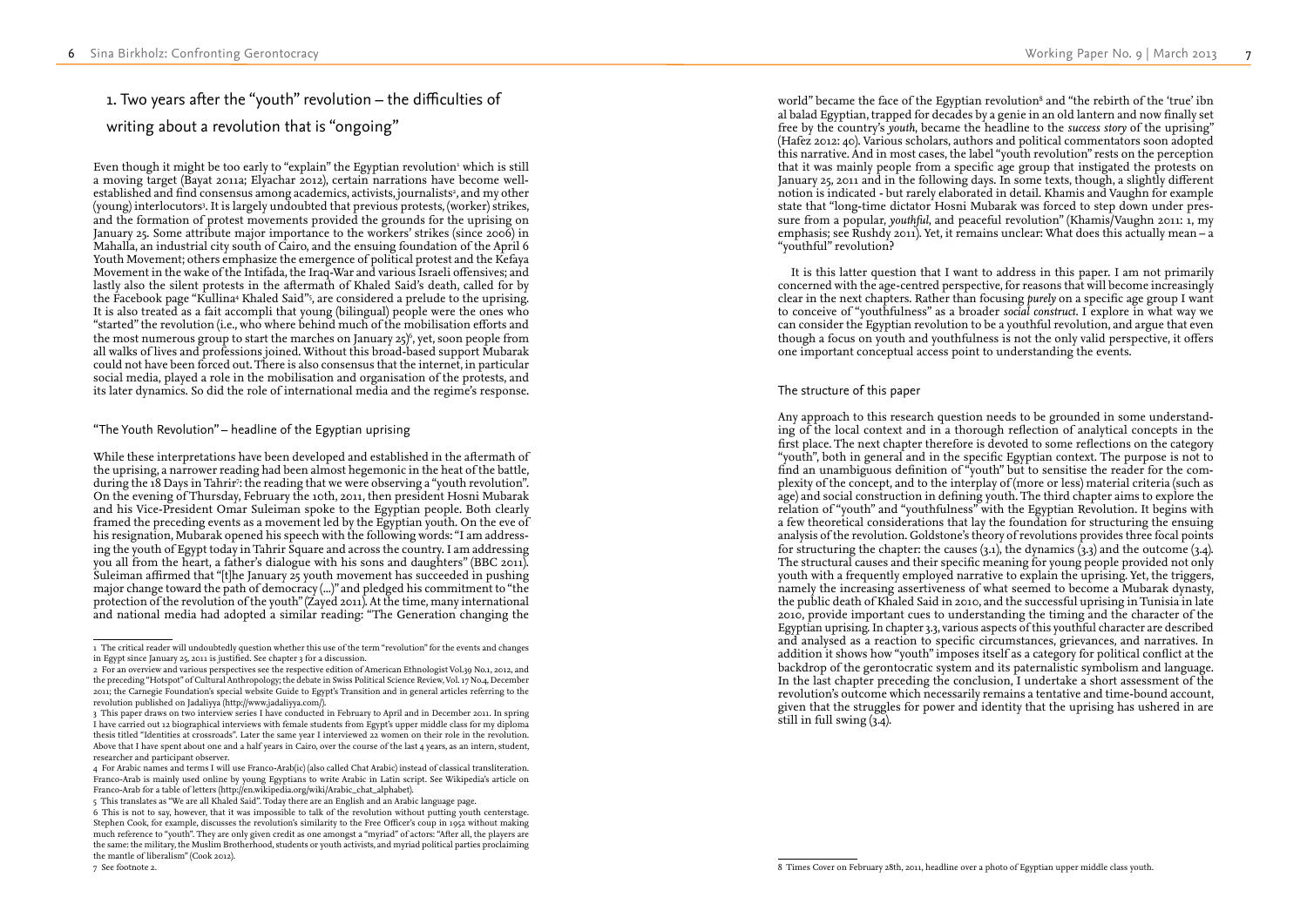### 2.1.1 Youth as a transitional phase

Yet, even though the *exact border* can only be fixed arbitrarily, the *distinction* between childhood, youth, and adulthood does not seem entirely arbitrary. It is associated with the notion that a human life in society can be dissected into different phases, which are *qualitatively* distinct. Implying that (generally speaking) people in the phase of youth are distinct from elders in regards to their experience or properties, their behaviour, their goals or their (developmental) tasks. This notion of life phases is most evident in developmental psychology, but also reflected in many other definitions of youth. The aforementioned definition of the NHDR for example implies that "youth" comes to an end once young people "have formed a family and acquired a house". Such a notion of "completion" or "successful passing" of a phase is reflected in the term "transition".

Even though developmental psychology knows other models of human develop ment, one of the most influential ones (Oerter 2008: 1064), strongly influenced by Eric H. Erikson (1993), rests on a similar *notion of phases*. Erikson distinguishes between different phases of life, each having specific "developmental tasks" (see 1993: 247- 274). Childhood comprises four distinct phases. It is followed by adolescence which starts at 12 years, i.e. approximately with the onset of puberty. Young adulthood/late adolescence (18 to 35), middle adulthood and late adulthood follow. Erikson assumes the universality of these phases, even though some (if not all) of them can be seen as socially constructed rather than biologically defined (Wenzler-Cremer 2005: 63-64). Consequentially, also in developmental psychology, different classifications draw different lines or build different sub-distinctions (Wenzler-Cremer 2005: 63; Tawila 2001: 219; see Baddeley/Singer 2007). Irrespective of these differences in detail, en gros, the age groups defined above as youth all comprise the phase of young adulthood and parts of adolescence, and they are attributed roughly similar developmental tasks and psychological features. Drawing on Wenzler-Cremer's useful structure<sup>11</sup>, I assume as the main *developmental tasks* specific to the period of young adulthood/late adolescence the following four clusters: 1) development of the self-concept, 2) reshaping of rela tions to family and peers, 3) development of a vision for the own future, and  $\ddot{q}$  locating oneself within society and state (Wenzler-Cremer 2005: 64). These are interesting for us insofar as they correspond to the reflections on Egyptian youth that stem from a development policy context, all being largely concerned with the problem of *transition* .

The Population Council's Survey on Young People in Egypt (SYPE) for example "focuses on the five key life transitions for youth: health, education, employment and livelihood, family formation, and civic participation" (Population Council 2010: vi). A similar framework is employed in "A generation in waithood" (Dhillon/Yousef 2009: 3): "we assess three major interdependent transitions: education, employment and family formation."

First of all youth is defined by a (not so) certain age. As youth is a socially constructed category, the fixation of the border between childhood, youth, and adulthood is socially constructed, too. Yet "defining the ages that constitute youth has no internationally agreed convention" (Handoussa 2010: XI). The Egyptian National Human Develop ment Report 2010 (ENHDR, Handoussa 2010), focused on youth, defines youth as those aged between 18 and 29. It justifies these borders as follows: "The definition accom modates for the lower age limit of 18 years adopted by Egyptian law as the transition from childhood to adulthood as well as the upper age limit of 29 years when society and most youth themselves expect and hope to have formed a family and acquired a house" (Handoussa 2010: XI). Today, those aged 18 to 29 constitute about one quarter of Egypt's population. These 20 million young people represent a "youth bulge" insofar as their generation outnumbers other ones by far (Fuller 2003:  $2)^{10}$ .

### 2.1.2 Youthfulness and a youthful habitus

Also Bayat's reflections on youth focus on the "in-betweenness" of this phase. Other than the previous approaches, however, his elaborations on Middle Eastern youth build on a conceptual distinction between "young" and "youthful". "Young" then refers to the *age* component of youth, "youthful" designates the *attributes and features* that are ascribed to youth and associated with being young. For Bayat "youthfulness signifies a particular habitus, behavioral and cognitive dispositions<sup>12</sup> that are associated with the fact of being 'young' – that is, a distinct social location between childhood and adulthood, where the youngster experiences 'relative autonomy' and is neither totally dependent (on adults) nor independent, and is free from responsibilities for other dependents" (Bayat 2010: 28).

## 2. "Youth is just a word" 9 – explorations of the category youth in general and in the Egyptian context

It is commonly acknowledged that youth is not a purely biological but a socially con structed category (see Bayat 2010; Fuller 2003; Galland 2003; Hegasy 2010; Lesko 2012). Bourdieu provocatively even claimed youth was nothing but "a word" (Bourdieu 1994: 94). My argument in this paper is in line with moderate constructivist thinking on youth and rests on several observations: 1) the concept "youth" refers to much more than an age. Yet, it is usually grounded in biologistic notions of human development; 2) The boundaries between the definition of youth and its attributions are fluid, and  $3)$  youth is usually constructed in relational terms. As a consequence, youth as an age group and youth as a social construct usually have to be thought together. These aspects become highlighted once we analyse how youth came to be defined in the context of the revolution (see ch. 3), when it was mainly defined by opposition to the regime.

The purpose of the following chapter is therefore to sensitise the reader for the complexity and malleability of the multifaceted concept "youth". For this purpose, first various definitions and connotations from different academic contexts and dis ciplines are depicted. While *age* and notions of a *transitional period* are at the core of many understandings of youth, they vary in regards to the *features* that they attribute to young people as individuals and as to the *potential* that they attribute to youth as a collective social agent. In a second step, I provide some insights into the image of youth in the Egyptian context. Both the conceptual examples and the description of local specificities help to understand young people's participation in the Egyptian upris ing and the role that the concept "youth" played, as will become evident in chapter 3.

### 2.1 Various definitions and connotations of youth

Different boundaries delineating the period of youth are imaginable - and might within the context of a specific society or time be even more plausible. If we consider variations in characteristics such as child labour, marriage age and life expectancy, the social onset of youth and adulthood might shift considerably. Even in the foreword to the aforementioned report, the ENHDR, youth is defined differently, resulting in an even more impressive demographic figure: "According to the 2006 census, approxi mately 40 percent of Egyptians are between the ages of 10 and 29" (Handoussa 2010: IX). In the Egyptian case, due to a phenomenon called "waithood" (see chapter 3.3.1), there is reason to extend our definition of youth to include people in their early or even late 30s, as many of my interview partners do. We then can say that today youth constitute even half of Egypt's population.

<sup>11</sup> For a different classification with largely similar content see for example (Essau/Trommsdorff 1995: 211–213). 12 It is somewhat puzzling how abstract Bayat's description of the habitus, behaviour, and thoughts associated with youthfulness remains (see for example Bayat 2010, compare also Herrera 2009).

<sup>9</sup> Bourdieu 1994: 94.

<sup>10</sup> For the so called youth bulge theory see for example Fuller (2004), Heinsohn (2003), Goldstone (2002; 2010). Amongst others, Hendrixson provides a poignant critique thereof (2002, 2004, 2012).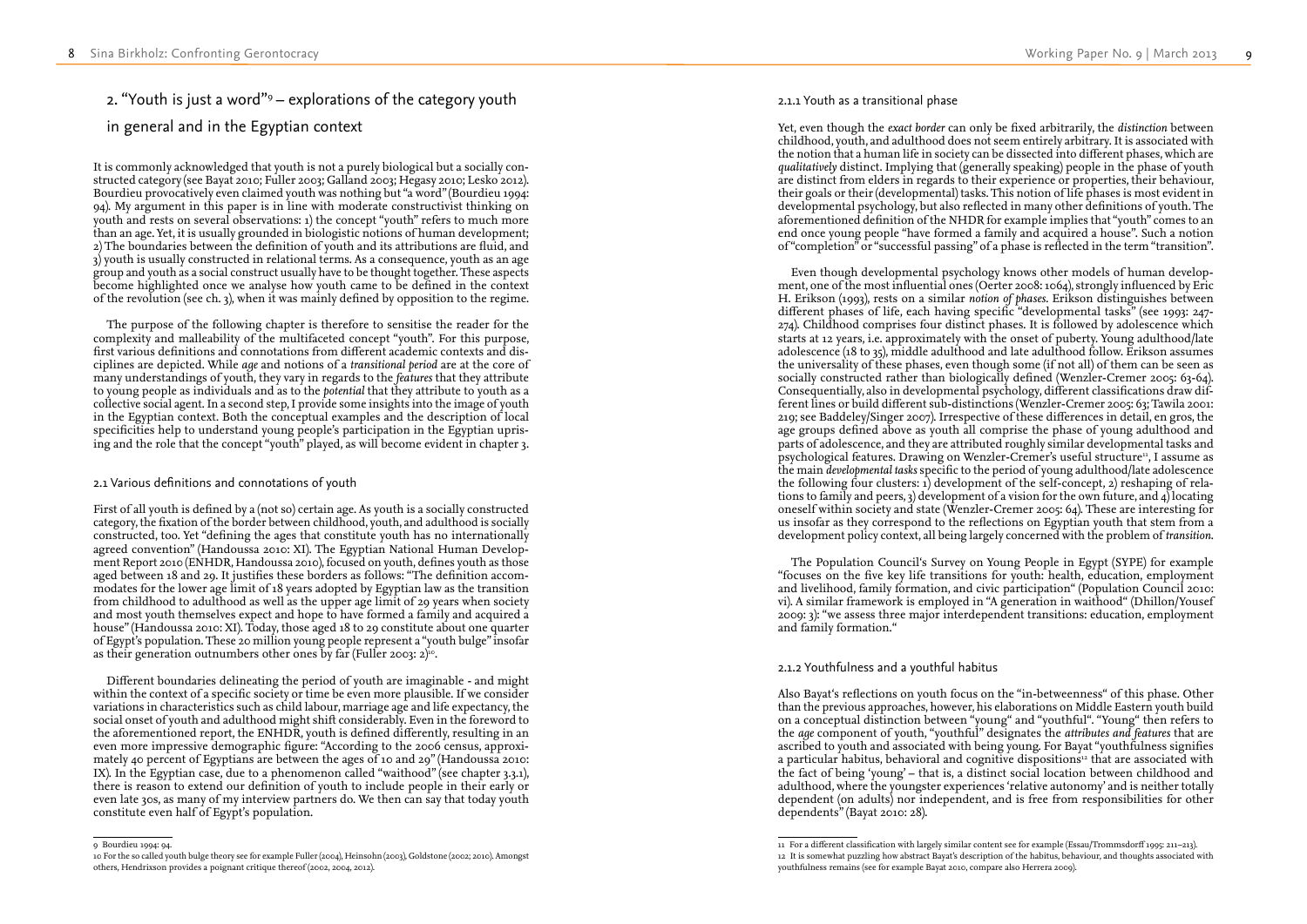increasingly global. In the Egyptian case, the complex interrelations of the global and the local, and of the academic and the non-academic description become visible. On the one hand, the idea of irresponsibility plays a pivotal role in defining youth, as in Parson's definition. At the same time, fear *of an increasingly globalised youth habitus* is expressed explicitly and influences heavily the national debate on youth (Bayat 2010:43- 46; Abaza 2006: 241). Before I turn the attention to two specific and to a certain extent contradictory stereotypes of youth observed in Egypt (see 2.2), I would like to briefly demonstrate what *potential* is ascribed to youth.

### 2.1.3 The potential of youth as a collective actor and as a resource

Bayat's elaborations on youthfulness provide him with the foundations for what he is concerned with in the first place: a conception of "youth movements". He argues that "[r]ather than being defined in terms of centrality of the young, youth movements are ultimately about 'claiming or reclaiming youthfulness'" (Bayat 2010:28). For Bayat it is the demands of a movement – not the age of its participants – that defines it as a youth movement. And it is not before "young persons" turn into a collective, the social category "youth", that they become a social actor<sup>13</sup> (Bayat 2010: 30). A movement of young people alone does not constitute a youth movement in his definition. This qualification provides us with a useful perspective to question in what sense the Egyptian revolution was a "youth revolution". This distinction undergirds the shift in attention (see chapter 3) from questions about the participants(' age) on the one hand to the causes, demands and character of the movement on the other hand. In chapter 3.3 I will in addition argue that the "character" of a movement can be caught by the concept of "revolutionary identity".

Beyond that, Bayat's work on youthfulness and youth movements deserves par ticular attention because he foresaw the recent uprisings in several Arab states in a nearly prophetic manner in one of his last publications prior to January 25. In 2010 he argues for "youth" as a useful analytical category (Bayat 2010: 28-30), points out that Marcuse had already suspected youth to be the new revolutionary class after the proletariat, and claims that "the youth movements have great transformative and de mocratizing promise" (Bayat 2010: 28-29). According to him, this was true particularly in the Middle East "given the prevalence of the doctrinal religious regimes (...) that are unable to accommodate the youth habitus. (...) If anything, the political or transfor mative potential of youth movements is relative to the degree of social control their adversaries impose on them."14

13 In defence of his category "youth", Bayat (2010: 30) engages with a critique of Bourdieu who claimed the term "youth"was "just a word" (Bourdieu 1994: 94) and pointed out that the realities of young persons from different classes where much too distinct to speak of "youth". Bayat claims that Bourdieu's analysis refers to "realities" that preceded the establishment of mass schooling. Mass schooling and urbanisation had a considerable impact on the galvanisation of "youth". In this reading, mass schooling constitutes and prolongs the period of being young, while cities open up opportunities and venues for experimenting with roles, identities, individuality (Bayat 2010: 30-31). Herrera makes a similar argument regarding the inability to complete the transition to adulthood: "The extended period of youth can indeed be viewed as an opportunity (...) [since it] is also a period when the young forge a distinct generational consciousness. (...) [It] translates into more leisure time and provides opportunities (...) to exert themselves as citizens,

Yet, a general conundrum of Social Sciences also comes to play here: these academic observations and descriptions of youth cannot be separated from our common ste reotypes and images of youth, i.e. the observations and descriptions of our lifeworlds. First order observations and second order observations interact, with the latter, i.e. the expert view, often feeding back into the "real world" and the first order construc tions of individuals (Giddens 1986: 348-372; Esser 1999: 211–213; Bohnsack 2000: 24; Schütz 1964). Thus, there *might* be an increasingly global youth habitus, given that various academics seem to take the "globalisation" of MENA youth for granted (see Bayat 2010; Hegasy 2011; Hegasy 2010; Herrera 2011a). At the same time the percep tion of the youth' globalization might stem mostly from an (academic) discourse on such an increasingly global youth  $\sim$  or it might be the discourse itself that becomes

Egypt. In his eyes, Egypt was marked by a lesser amount of social control. As a consequence, Bayat himself today seems to doubt his hypothesis on the relation of social control and youth movements (2011a). My own research, however, suggests that mainly his assessment of social control in Egypt has to be reconsidered. One of the main findings in my thesis, for example, was that young women from Egypt's (upper) middle class feel heavily restricted by the tight social surveillance and a phenomenon I have termed "judgmentality" (Birkholz 2011). This perception was shared by

Bayat's description of such a youth habitus remains largely on an abstract level. It is defined as "a series of dispositions and ways of being, feeling, and carrying one self (e.g. a greater tendency for experimentation, adventurism, idealism, autonomy, mobility, and change) that are associated with the sociological fact of 'being young'" (Bayat 2010: 30). In the same text, he later indicates that being young is associated with specific "behaviour, dress, speaking fashions, ways of walking, in private and in public spaces" (Bayat 2010: 31). In addition, youth are attributed a tendency to challenge older generations and subvert their norms, which goes hand in hand with their "aversion (...) from patronizing pedagogy and moral authority" (Bayat 2010: 46). In regards to Bayat's two examples, Iran and Egypt (Bayat 2010: 32-47), the concrete articulations of youthfulness are similar: striving for happiness and fun, expressing one's sexuality, enjoying consumption and the desire for less restricted interaction with people from the opposite gender are major determinants of youthfulness in these contemporary societies. Expressive individuality and non-conformism supplement this picture and provide means of distinction vis-a-vis the elder (parental) generation.

Yet, it is not only Iranian and Egyptian youth that are attributed the desire to have fun and the urge for interaction with the opposite gender. Already one of the first academic contributions on the topic (Galland 2003: 163) highlights these two traits of youth: discussing issues pertaining to youth in the United States, Parsons argues in 1942 that

"by contrast with the emphasis on responsibility in this role [the male adult role], the orientation of the youth culture is more or less specifically irresponsible. One of its dominant notes is "having a good time" in rela tion to which there is a particularly strong emphasis on social activities in company with the opposite sex."

(Parsons 1942: 606-607)

At first glance, this seems to indicate a convergence of youth styles and preferences around the world – ultimately the creation of an "increasingly global youth habitus" (Bayat 2010: 47). And indeed, a striking convergence of young people's expectations and experiences in regards to flirting and dating can be observed (Birkholz 2011: 179- 180; vgl. Bayat 2010). Some of my interview partners even address such an increasing convergence of norms of youthfulness. They decry, for example, that in Egypt they cannot live their youth in the way that would correspond to their own "westernised" ideals (Birkholz 2011: 284-285, 230-232). Similarly, the frequent reference to "fun" as an essential aspect of youthfulness indicates that not necessarily extended periods of schooling on a mass scale (Bayat 2010: 30, 41; Fuller 2003: 7) alone created "youth" but that economic and cultural globalisation are crucial for the formation of "youth" as a social category (see Werner 1996; Bayat 2010: 31).

consumers, and conduits of change through youth cultural political forms" (Herrera 2009: 370). 14 Based on this argument, Bayat expected Iran to be more prone to developing a powerful youth movement than the young women independently of their self-description as secular or religious.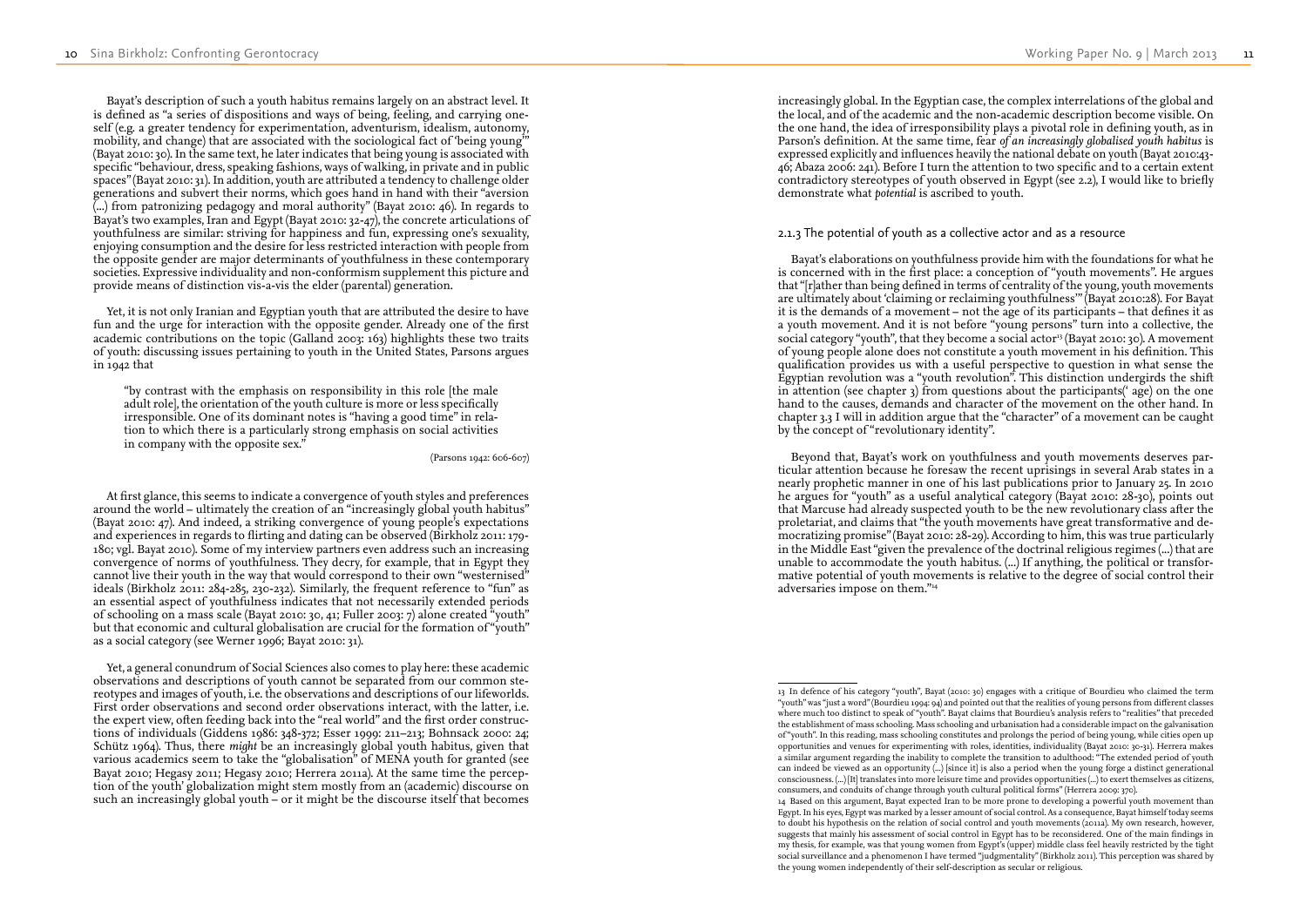with their friends" (Nadia<sup>16</sup>, a 23-year-old student of Political Science and Law). For the young people themselves, however, Facebook is only one of many tools at their disposal that allow them to widen their horizon and evade social control (Herrera 2011). Young people in Egypt like to describe this widened horizon as "exposure". Part of this exposure results from their higher education and their life in urban centres, but most important is the exposure to a globalised world. Internet use is then at once the symbol and cause of exposure. Many of my interview partners took for granted that due to the huge difference in exposure, the older generations simply could not understand them – considered a very normal effect of a generation gap. Also Bayat illustrates how large the misunderstanding between the generations has become:

"For more than a decade, young Egyptians were seen in the image of Islamist militants waging guerilla war, penetrating college campuses, or memorizing the Quran in the back street mosques (zawaya) of sprawling slums. Moral authorities, parents and foreign observers expected them to be characteristically pious, strict, and dedicated to the moral discipline of Islam. Yet in their daily lives, the mainstream young defied their constructed image, often shocking moral authorities by expressing defiance openly and directly. (...) 'Our generation is more exposed than yours, and this is a simple fact.'

A very different stereotype that Egyptian youth – mainly men – have been subjected to is that of the "baltagi"<sup>17</sup>. This term can be translated as "(paid) thug" or "troublemaker". The Egyptian concept however carries much more meaning than these translations can convey (for a thorough discussion of the concept "baltagi" see Ghannam (2012)). For the purpose of this paper a rough description shall suffice. The conflation of young men with baltagiyya rests on the assumption that young men (in particular those from lower classes) are prone to commit violence and thus have to be reigned in (by force). It shows striking similarities with the image of youth which youth bulge theories are built on (Hendrixson 2004: 2, 10). Above that, the stereotyping of young men as baltagiyya ties in with the securitisation and criminalisation of poverty (Sing erman and Amar 2006; Harders 1999) and the international discourse on terrorism and Muslim Arabs in the aftermath of  $g/11$ . Mubarak's regime virtuously played on

(Bayat 2010: 43)

While the young people identify strongly with this increased exposure, for their parents – and interestingly enough: the state – it constitutes a constant source of worry. The discourse on youth in Egypt reveals a "prevailing moral panic over the al leged vulnerability of youths to global culture" (Bayat 2010: 43). Parents display a "deep anxiety over their [own] 'corrupting' influence on their vulnerable children" (Bayat 2007: 165). This pervasive fear that youth might become corrupted (Abaza 2006: 241) finds expression in media debates and even specific conferences (Bayat 2007: 165).

Even the Egyptian state joined the fear mongering which was traditionally the role of Islamist currents: "The (...) [youth's] protection from political and moral ills had become a matter of 'national security'" (Bayat 2010: 42). The state invested money and efforts to prevent youth from being too affected by Western cultural influences or home-grown political Islam (Bayat 2010: 42). Just like the regime's efforts to fuel xenophobia, the Egyptian state's efforts in policing youth could be interpreted as an attempt to divert attention from the real corruption that ruins the country.

Unfortunately, it is beyond the scope of this paper to fully reconstruct youth with all its shades, connotations, and situative variations as an emic concept in Egypt. In stead, I simply want to provide the reader with some categories and concepts usually discussed in regards to Egyptian youth. They will provide us with some conceptual background for looking at the revolution and its relation to youth and youthfulness in the next chapter  $(3)$ .

In order to understand Egyptian youth, their role in the uprising, and the talk about it, it is helpful to look at the image of youth prior to the revolution. In the view of my interview partners, a largely negative image of youth prevailed and was communicated. This perception is confirmed by various academic sources that originated prior to 2011. "As youth (...) it is not uncommon for us to be perceived as troublemakers and potential sources of disruption, rather than productive and constructive social ac tors" explains a young woman quoted in the NHDR (Salma in Handoussa 2010: 232). There seem to be at least two variations: the image of youth as "corrupted" by Western influence and youth (in specific young men)<sup>15</sup> as "baltagiyya".

The potential of youth as consumers and human resources

Also publications like the NHDR emphasize the *potential* of youth to act as a *force for good*. In a developmentalist reading they are however not seen as a transformative actor but rather as "human resources" to fuel (neoliberal) capitalist development. Possibly, most theories emphasizing the transformatory potential of younger generations reveal similarly "modernist" ideological undertones. The NHDR's approach can beyond that also be criticised for its problem solving approach. Rather than critically questioning the current reality, it constructs a subject that can be *managed*, whose problems can be *fixed*, so that it becomes "a body of industrious and resourceful citizens" (Handoussa: 2010 VII). Dependent on whether the management of subjects succeeds, the youth bulge becomes a source for danger (see Fuller 2004; Heinsohn 2003; Goldstone 2002, 2010) or a source for change and productivity. In a critical perspective, the appearance of youth can even be understood as the creation of a new group of consumers (see Werner 1996: 8; Singerman 2007), constructed with the "rise of a liberal, consumerist ideology targeted at youth" (Singerman 2007: 38). Even if the perception of youth as a distinct group in society might not be exclusively the result of such an ideology, it is at least shaped by neo-liberalism "encourage[ing] them to become ardent consumers who will 'live globalization' rather than watch it go by if they make the right invest ments in their education and the right strategic choices in their careers and become rich" (Singerman 2007: 39-40). The idea of a youth who lives globalisation through (cultural) consumption might be desirable in the eyes of developmental agencies and multinationals – for Egyptian parents on the other hand it is not perceived as potential but as a threat. In Egypt, the construction of youth as a group distinct from older generations relies heavily on the youth's global connections, as will be shown in the next paragraphs.

### 2.2 Perceptions of youth in Egypt: youth as baltagiyya and victims of globalisation

### Young Egyptians as victims of a globalisation dominated by the West

Regarding the first stereotype, it is among other things young people's internet use which rendered them the target of mockery and disdain of the older generations: "They thought that a lot of youth don't really care and they don't really care about the future of the country. The whole idea of 'they're just sitting on Facebook and chatting

<sup>16</sup> To protect the privacy of my interview partners I am using clear names only for those who have explicitly agreed to be named or have been interviewed as representative of an organisation. For everyone else I picked alternative Egyptian names. This selection was completely random, unless for one exception: if I had to find a substitute for a name that in Egypt can be given to both Muslim and Christian girls, I substituted it correspondingly by a name that is carried by women of both denominations.

<sup>17</sup> "Baltagi" is the singular, "baltagiyya" the plural.

<sup>15</sup> Lesko and Hendrixson both show how the stereotypes of male (or: black) youth have a(n implicit) female (or: white) counterpart (Lesko 2012:9-10; Hendrixson 2004:10).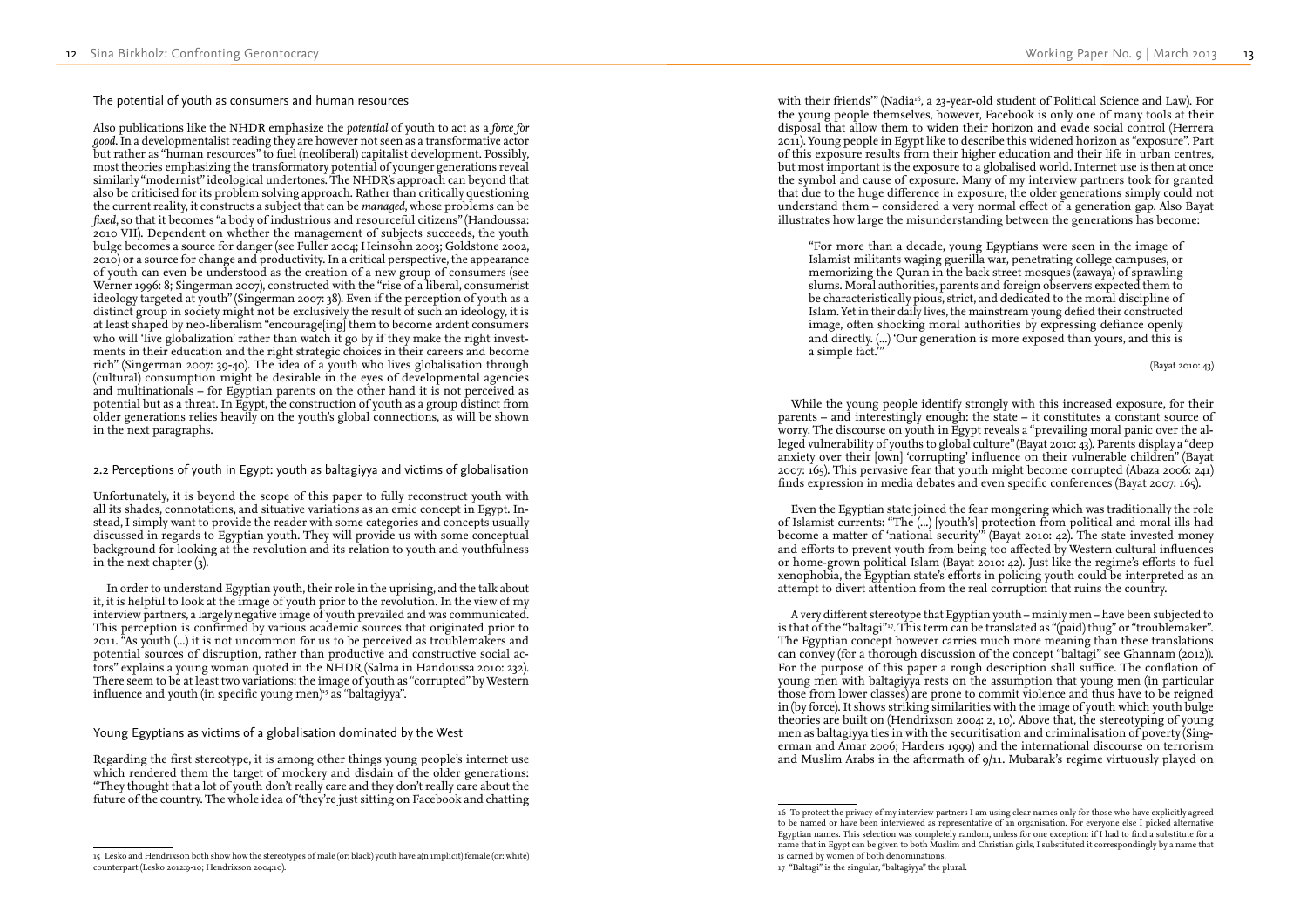## 3. The Egyptian Revolution – and its relation to youth

The purpose of this chapter is to explore in what sense and to what extent the Egyp tian revolution, i.e. the 18 day uprising and the processes that ensued, can be read as a "youth revolution". Regarding the concept "revolution", I will introduce some theoretical considerations that structure the remainder of the discussion. Regarding youth, the preceding chapters provided the conceptual foundations. Usually, when the Egyptian uprising is termed a youth revolution, this designation is mostly owed to the perception that it was mainly *people from a specific age group* that instigated the protests on January 25, 2011 and dominated the protests in the ensuing 18 days. Follow ing Bayat's understanding of *youth movements*, I want to adopt a different perspective. Rather than focusing purely on a specific age group I will try to grasp "youthfulness" as a broader social construct (see 2.1.2). As I have indicated earlier, however, youth and youthfulness tend to go hand in hand, in thinking and discourse as well as action. While my analysis will *focus* on youthfulness and discourses of youth(fulness), it will also pay attention to young people as an age group and to the real consequences that the respective discourses have, for example, for power structures in Egyptian society.

Her argument seems to contradict the idea of a revolution which was mounted by people from all walks of life and ages (see chapter 1). Yet, her overall argument is very much in line with the notion of "a revolution of the people". Only a specific type of people, positioned in a specific place in society could *physically* be in Tahrir. However, also the role and impact of those who stayed at home, their emotional, and what I term "peripheral involvement" needs to be given due consideration, so Winegar (2012) argues. Seen from that angle, the (by now common sense) assertion "it was a popular revolution" also serves to exonerate those who for the lack of resources or due to their position (age, class, gender, etc.) could not be physically present. Most of my interview partners share Winegar's perception that youth were at the forefront of the revolution. Though, other than Winegar, they emphasize that youth provided mainly the *initial spark* and *all segments of society* joined in after few days. This might constitute an ex-post attempt at inclusion – which also counters attempts to disqualify the revolution as a factional protest, staged by the young only. In the end, whoever claims that a certain group of people was or was not "in the square" does so with a (political) agenda.18 The question of participation is highly interwoven with ongoing struggles for legitimacy and hegemony of interpretation.<sup>19</sup>

### 3.1 The question of participation and the question of youthfulness

In order to do justice to such a twofold and biased perspective, a short discussion of the question of (physical) participation in the protests 2011 seems in order. Winegar makes an elaborate (and surprisingly emotional, normative) argument why it was in particular young people (from the cultured classes) that could be seen protesting in the streets (see Winegar 2012). "If not among the eldest males in the household, one generally had to have one's family's permission to go to Tahrir, which was most easily (though not always) given to young men, who - in Egypt as elsewhere - are the ones seen to be responsible for fighting for the nation but whose power is still circumscribed by gerontocratic patriarchy. One had to also have the health and stamina to endure hours in the square and attacks by the regime, which, given the 30-year decimation of the public health care system under Mubarak, often meant the youth or the upper classes who could afford quality health care."(Winegar 2012: 69).

and reproduced these discourses and stereotypes to deepen and render ever more brutal the police state (see also 3.3.4 on police violence).

### Political disaffection in face of state terror

At the backdrop of the closure of the political sphere under Mubarak, the lamento of youth's political disaffection, inherent to the image of youth as corrupted and disaffected, and frequently expressed before the revolution, is nothing less than irritating. Very recently, in 2010's SYPE report, young people were portrayed as "socially disengaged" (Population Council 2010: 18), confirming earlier research on youth's exclusion and marginalization (see for example Assaad/Barsoum 2007). Reem, a 21-year-old student of Political Science and Economics and one of the young women I interviewed, even told me she participated in my interview mainly to assert that "Middle Eastern youth (...) are passionate about life and that they want to do so many things with their lives". Her statement implies that such a clarification was necessary, which is hardly sur prising in light of the negative image of (Muslim Arab) youth within her own society and abroad. Singerman is one of the few to critically engage with the *origin* of youth's perceived disinvolvement. She points out that "[m]any young people still fear the se curity services of Middle Eastern governments and intentionally distance themselves from political activism out of fear" (2007: 39).

Also Bayat questions how accurate the generalisations about a socially and politically apathetic youth are. He for example calls attention to the continuous involvement of young people in transformatory movements in the Middle East: "In the meantime, the bulging student population continued to play a key role in the popular move ments, either along the secular-nationalist and leftist forces or more recently under the banner of Islamism" (Bayat 2011b: 50-51). The young people themselves have long rejected the "inaccurate portrayals of them in the media and the frequent moralizing about their supposedly hedonistic, selfish, and Westernized ways" (Singerman 2007: 39). Little surprising then it is that the revolution offered youth the opportunity of casting their image in a more positive way, as I will describe in the discussion of the revolution's outcomes (3.4).

<sup>18</sup> Of course this is not only true for Egyptian activists and military rulers, but also for academics. In their case, the agenda might simply consist of "telling what is true". Winegard for example wants to assure that it was a broad-based revolution (2011 b). That said – what is my agenda? It is a small truth claim, asserting that we do learn more about the revolution if we look at it as a "youthful" revolution, instead of a revolution by a specific demographic segment. 19 This was also highlighted by the media coverage of the events in Sharia Mohammed Mahmoud in November 2011 and February 2012. Commentators from all sides focused on the question "who was where at what time?" to explain the clashes and trade accusations. At the same time it seems to me that the since the first wave of protests in Janu -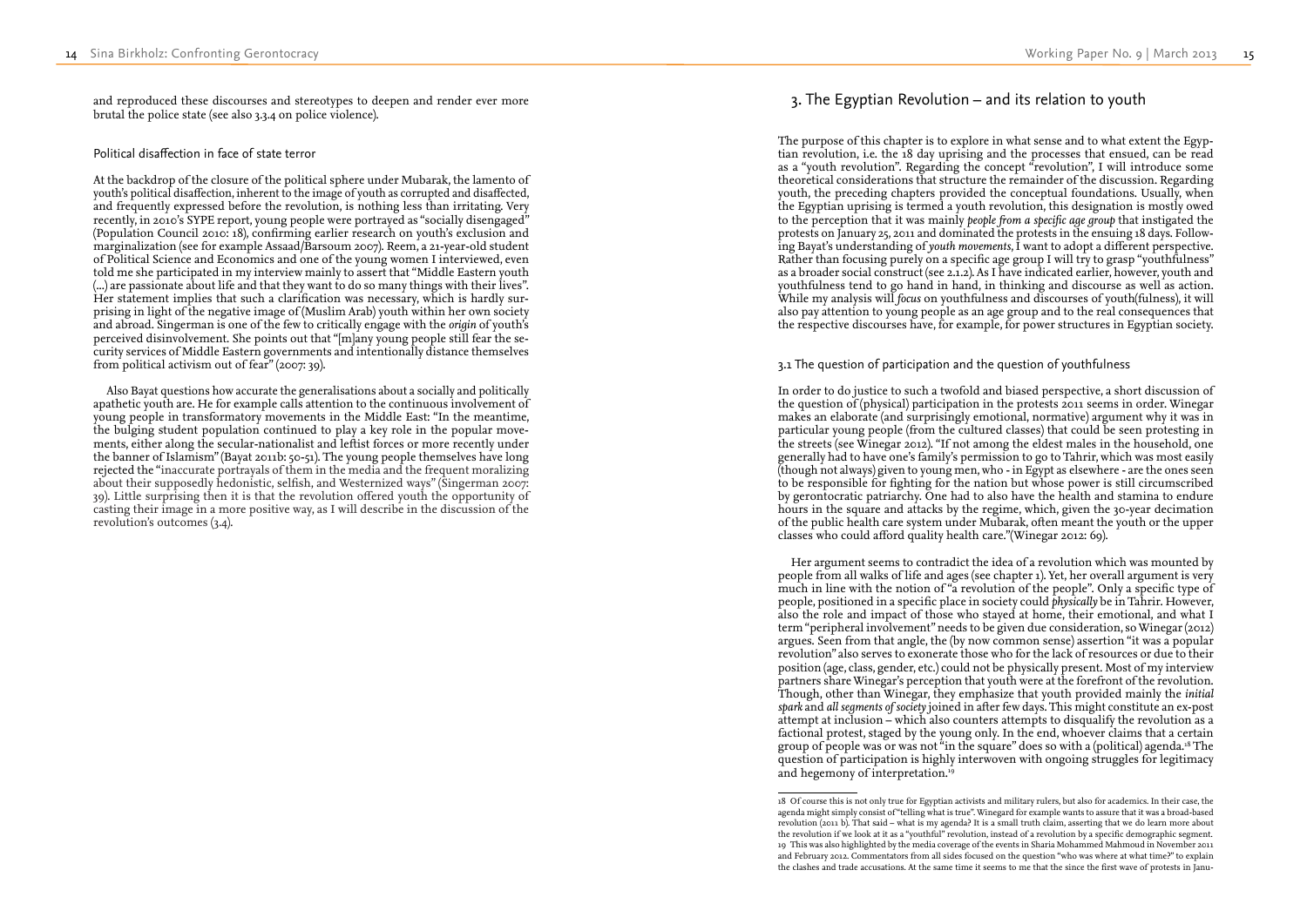Whenever I heard someone label it in a different way, she did so in order to make a point, not out of habit.

### Has the revolution ended?

The second problematic issue refers to the temporal boundaries of the revolution. Has the revolution ended? On the one hand, the trope of "the 18 Days" has become frequent, indicating that the first 18 days of the uprising are of a different quality than the many protests, street battles, and political processes that followed. Yet, the very same people that commemorate "the 18 Days" might well be part of a group called "Al thawra mustamirra" or at least share their battle cry, meaning "the revolution continues/is ongoing". While the first trope draws a clear boundary between a revolutionary event and its aftermath, the second emphasises the procedural character of a revolution. For a very informative discussion of both issues, see the recent article by Joel Beinin (2013). In my opinion, referring to Egypt, both perspectives – revolution as a moment and as a process – are equally justified, and they are not necessarily exclusive. In the reminder of this paper, "revolution" can therefore refer to both, to "the 18 Days" or to a longer struggle for culture and identity that lasts to the date. Whenever I want to refer exclusively to the revolutionary event in January and February 2011, I make this clear by using constructions like "after" and "during the revolution" or by employing the term "uprising".

### Structuring observations of a revolution

Goldstone (2001) provides us with a simple but effective structure for analysing revo lutions: he distinguishes causes, dynamics, and outcome. Each of these elements has been addressed by various theories on revolutions. In line with the purpose of this paper and the methodological background of the author, the following refinements are of particular interest: structural long-term conditions and more recent structural changes, the resulting grievances, the triggers, and the construction of a collective identity and framing in the process of the revolution.

Both collective identity and framing are combined in Gamson's collective action frames approach. He proposes a concept composed of three elements: 1) injustice, 2) agency and 3) collective identity. What Gamson terms *injustice frames* corresponds to the *structural factors* and the *dynamics of delegitimising* in Goldstone's framework (Gamson 2011: 464; Goldstone 2001: 14-15, 20-25). The agency element "refers to the consciousness that it is possible to alter conditions or policies through collective action" (Gamson 2011:  $4\overline{6}4$ ). This is similar to what others subsume under political opportunity structures, but shifts the focus from observable "reality" to the *perception of* opportunity by relevant potential actors. The *collective identity* component refers to the construction of the "we" as the group that considers itself capable of introducing change. Such *protest identities* also receive considerable attention by Goldstone: for (risky) collective action "formal organization is neither necessary nor sufficient (...) [i]nstead, the formation of protest identities seems to be critical" (Goldstone 2001: 21). A central mode of (collective) identity formation and affirmation, is distinction from an "other" or an "adversary" (see Simmel 1908: 284-382, amongst many others). Identity formation therefore ties in closely with the framing of the state as unjust and illegitimate. The revolutionary group tries to construct itself as the legitimate and *essentially* different counterpart.

My point here is not to deny such a perception that young people were most visible in the first phase of the uprising. Yet, in line with Bayat's elaborations on youth move ments, I argue that the question of participation is not the crucial factor for defining a youth revolution, rather we need to investigate the *youthful character* of the uprising. For approaching the question in how far the Egyptian revolution was youthful, two different ways are at hand: for one, we could ask young people about their stance on and role in the revolution. Alternatively, we could also ask in how far we can relate different aspects of the revolution to what we know about Egyptian youth. There is much overlap between these two perspectives as eventually youth themselves may be the best source for knowledge of youth. Yet, given that I want to focus on the broader concept of youthfulness, both approaches are combined. I relate my observations of the revolution to what is known about (Egyptian) youth and youthfulness, drawing on many interviews and interaction with young Egyptians.

### 3.2 Talking about a revolution – drawing boundaries and fixing terminology

A revolution is a complex, multi-layered societal phenomenon and does not fit reduc tionist methodology and ontology or oversimplifying labels (Khamis/Vaughn 2011: 25; Goldstone 2002: 46). Even when looking exclusively at the revolution's causes, similar caveats are in order: "a 'short and consistent' list of the factors leading to revolution appears to be a chimera. In addition to the international military pressures and elite conflicts (...) analysts of revolution have demonstrated that economic downturns, cultures of rebellion, dependent development, population pressures, colonial or personalistic regime structures, cross-class coalitions, loss of national credentials, military defection, the spread of revolutionary ideology and exemplars, and effective leadership are all plausibly linked with multiple cases of revolution, albeit in different ways in different cases" (Goldstone 2002: 46). Moreover, various conditions conducive to mobilisation can be specified, reflecting a combination of structural factors and "leadership, ideology, culture, coalitions", which in more abstratc terms constitutes a combination of structure and agency (Goldstone 2002: 46).

### "Was there a January 25 revolution?"<sup>20</sup>

This complexity of the subject notwithstanding, some terminology and necessarily simplifying structure has to be found to observe and describe those events that have been termed Egyptian revolution. Also, when we ask which element of a revolution should be related to "youth" in order to legitimately speak of a youth revolution, the answer depends on our conceptual grasp of "revolution". In regards to the Egyptian revolution, the issue of terminology needs to be rendered problematic in two differ ent ways. First, there is the question whether the January  $25$  uprising and the events it ushered in 'deserve' the label "revolution". By academic standards, i.e. compared to definitions in political science or history,<sup>21</sup> it might not be justified to call the respective events and their consequences a revolution. This is especially true in light of the high continuity in the practices and personal of the security sector and the unbroken power of the army. Nonetheless, I will throughout this paper employ the term "revolu tion", in order to reflect the Egyptian discourse and understanding. Everyday usage in Egypt is unambiguous: opponents and supporters call it "al thawra", the revolution.

ary and February 2011, it has become increasingly difficult to answer these questions. This also has to do with the perception that the role of violence – both as an inclusive and exclusive mechanism – has continuously increased, in the eyes of many reaching an entirely different quality in the constitutional protests (November and December 2012) and the events surrounding the second anniversary (January 2013).

<sup>20</sup> Beinin 2013

<sup>21</sup> Compare for example Beinin's definition: "revolutions – the classical cases are France, Russia, China, Cuba, and Iran – are social, political, and economic transformations involving social movements and political mobilizations, one or more moments of popular uprising, and a longer-term process of reconstructing a new socio-political order involving the replacement of the former ruling coalition with new forces of a substantially different social character and interests " (Beinin 2013).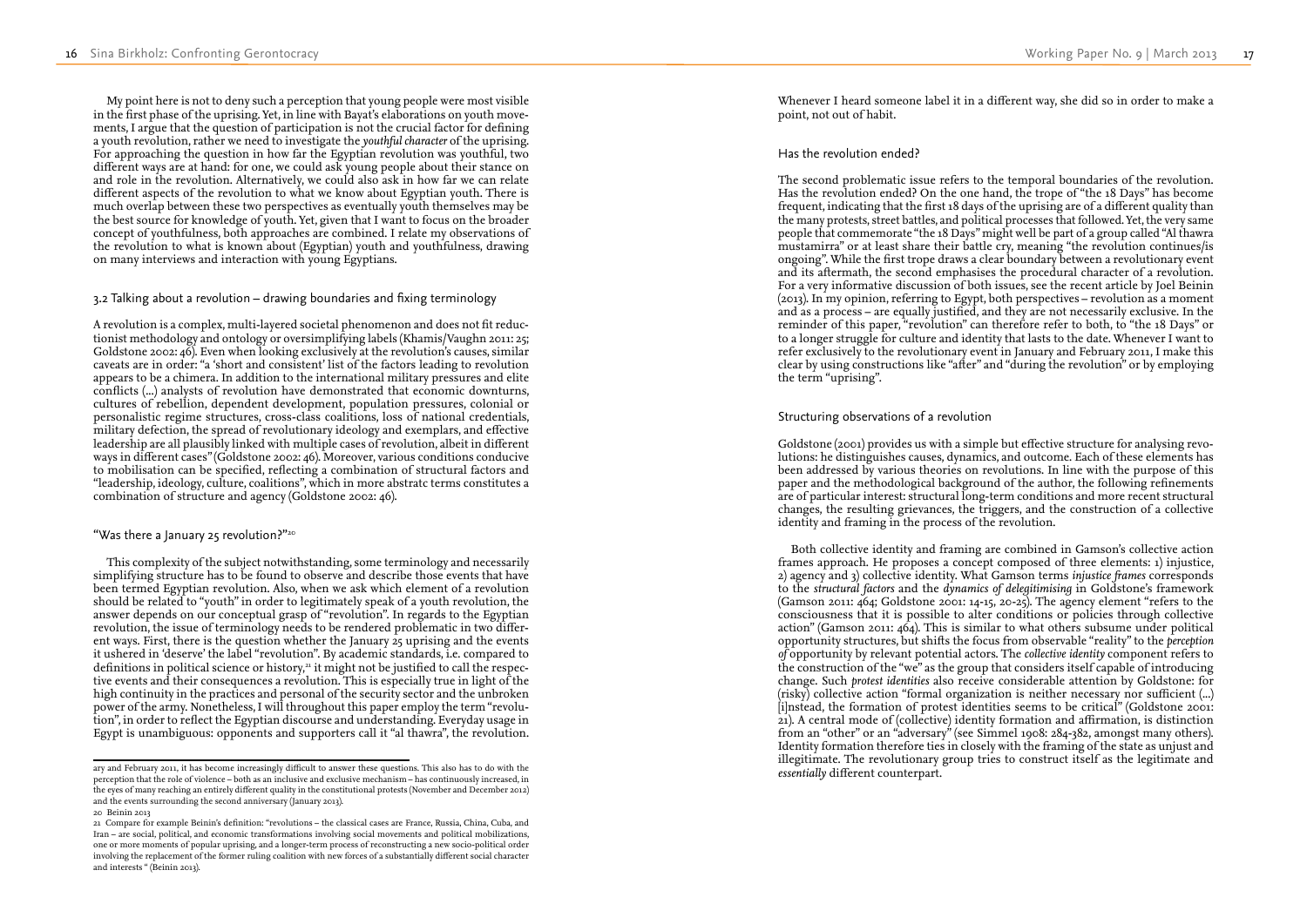48). This coincided with "a new kind of politics, with the language of human rights, democracy, dignity, and civility" (Bayat 2011a: 48). All these structural changes ushered in a fundamental transformation: "[a] new Arab public has emerged" (Bayat 2011a: 48).

How have these structural factors played out for young Egyptians and their claims to youthfulness? The main grievances of Egyptian youth linked to the structural changes can be clustered as 1) economic exclusion, 2) the state of the educational system, 3) political exclusion, and 4) the increasing impudence of Mubarak and his family, in face of heightened injustice and violence. Together they constitute a phenomenon of multidimensional exclusion, resulting in a feeling of "being stuck". To many young Egyptians, the only way out seemed to be migration.

3.3.1 Economic grievances and the phenomenon of waithood

Regarding the economic situation of Egyptian youth, the NHDR paints a bleak picture:

"One characteristic predominates in the profile of young Egyptians today. Egypt's youth bulge is at its peak, but opportunities appear much less promising than those for previous generations. The outcome of overly generous job creation in government in the 1970s and 1980s, little or no reform in the education and training systems, and the failure to control population growth has resulted in a serious loss in productivity and an accompanying decline in real wages and stagnation in the standard of living of those employed in the public and private sectors."

(Handoussa 2010: XI)

At the same time "safety nets were phased out in the last decade to reduce expen ditures" (Goldstone 2011).

Even in light of positive economic development, the distribution of the gains and the youth bulge resulted in high youth unemployment: "vocational training, moreover, was weak, and access to public and many private jobs was tightly controlled by those connected to the regime. This led to incredibly high youth unemployment across the Middle East" (Goldstone 2011). While the overall unemployment rate around 10% is comparable to that of many European states<sup>23</sup>, unemployment in the  $18$ -24 age group reached 19%, among those aged 15 to 29, 16% were unemployed (Population Council 2010: 13). While general unemployment saw a slight decline, the unemployment rate of university graduates has even increased in the previous years (Herrera 2010: 128; Herrera/Bayat 2010a: 357). Goldstone confirms that judgement, claiming that "in Egypt, college graduates are ten times as likely to have no job as those with only an elementary school education" (Goldstone 2011). According to Assaad, youth make up more than 80 percent of the unemployed (Assaad 2007: 9). Explaining these condi tions of the labour market purely with demographic factors (i.e. the youth bulge) fails to incorporate the effects of various institutions such as labor laws, social norms and traditions, and of existing power structures. Eventually also "al wasta", as Egyptians term a daily form of corruption that benefits those who have the right social capital, i.e. relations, plays an important role.

### Waithood – postponing marriage and adulthood

Assaad is therefore right to treat unemployment as a central manifestation of youth exclusion and simultaneously as only one factor in a larger complex of exclusion

For Goldstone the sources of this "attachment and affection for the group" result from a) validation of the individual's grievances, b) giving a sense of empowerment by effective protection, and c) by "othering" at the hands of the state, labelling the other group as enemies (Goldstone 2001: 21-22). "The creation and maintenance of protest identities is a substantial task that draws on cultural frameworks, ideolo gies, and talented leadership" (Goldstone 2001: 22). Identity construction is nothing that *happens*, but something that is *done.* Before addressing the question of identity formation in the Egyptian protests as part of the *dynamics*, I want to look first at the structural *causes* and the respective *grievances* in relation to youth, keeping in line with Goldstone's basic order.

### 3.3 The structural causes and their effect on youth

Ethnologist Abu-Lughod emphasizes the local variations of macro-factors: "Affected by the same national policies and state institutions, each region and location [in Egypt] experienced them through the specific problems they created for people lo cally" (Abu-Lughod 2012: 25). In a similar vein, I argue that also different members of society experience the effect of structural forces in a specific way, mediated by their position. A person's position is defined by structural categories such as class, gender, $22$ and age. The common perspective is to look at the way different genders or classes are affected, while here I am concerned with how *young* people are affected. My assump tion reflects the perspective of several interview partners. Rola Tarek, a 23-year-old Egyptian, working with youth, was most outspoken: "Yes, it is the youth who took the first step. Because I believe they were the ones most affected by the corruption and injustices and the dictatorship". Not only where youth more affected, they were in a position to take a risk, and now emboldened by the successful ouster of Tunisian long-term president Zine Ben Ali: "And at the same time they were the ones who had the guts to do it because they are the ones who can't lose anything and at the same time they got really encouraged by what happened in Tunisia" (Rola).

### Structural changes in Egypt

Bayat outlines several structural forces that have had a lasting impact on Egypt (2011a). While many scholars and journalists point to various economic, social, and political long-term developments that were influential or even causal to the revolution, Bayat's list is the most comprising and concise at the same time. In the last 30 years, under the reign of Mubarak, Egypt saw various structural changes. The growing urbanisation, the demographic change (youth bulge), the expansion of higher education and the resulting rapid growth in size of educated classes and the neo-liberal policies have changed the face of Egypt considerably. In addition, it was marked by the "increasing footprints of globalization since the 1990s" (Bayat 2011a: 47). Together, the education and neo-liberal economic policies produced educated people who were experiencing a lower-class economic life. These are termed the "middle class poor" by Bayat, and considered a key actor in the recent revolution (Bayat 2011a: 49). Their proletarisa tion, the discontent of those who were affected by the contracting welfare state, the shrinking public sector as well as decreasing labour protection and rights set the scene for other more short-term developments within the last decade. One of them is the crisis of Islamism, an ideology (or movement) that could no longer absorb this discontent. In addition, Bayat observed the ineffectiveness of Arab nationalist politics and the "sudden emergence of new avenues for political mobilization and expressions – through Al Jazeera, the internet, and social media – since the mid-2000s" (Bayat 2011a:

<sup>23</sup> Obviously, this comparison holds less true today than it did before the so called economic crisis hit Europe and in specific the southern European countries. In particular the socio-economic situation of young people on the northern shores of the Mediterranean seems to increasingly approximate that of youth in North Africa.

<sup>22</sup> While my interview material by now covers a large range of ages, from 18 to 82 years, it is clearly gender-biased, as I only interviewed women. Yet, over the last years, I have had enough interaction with young men to confidently claim that I have gained insights into their way of thinking and living, too. Indeed, as for youth, we can say that men and women share many grievances and aspirations. Research by Linda Herrera and Diane Singerman (see bibliography) confirms this assumption.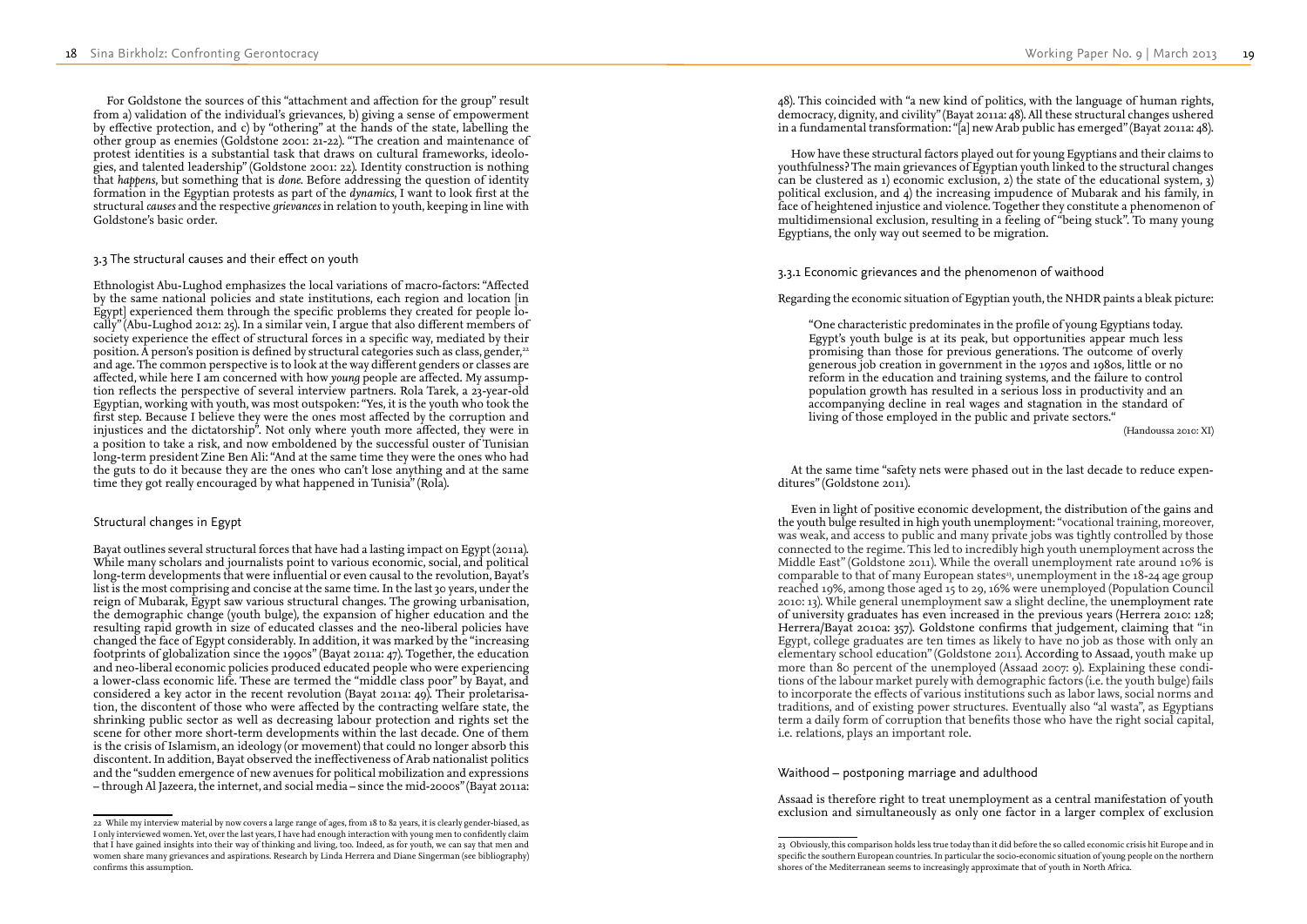the private educational sector on the other hand exceed the expenses for education in public schools and universities by far. In public educational institutions, corruption and physical punishment seem to be the norm. The dire state of the educational system was a major criticism already directed against the regimes of Nasser and Sadat. No wonder young Egyptians have the impression that their country and they themselves are "gridlocked" (Suzi, a 29-year-old blogger).

Yet, there is no legitimate political channel to vent one's frustration<sup>26</sup>. Dissent appears futile at best, and dangerous in the worst case. "You open your mouth to complain to a police man or say something, or protest, and you disappear. You disappear" (Laila, a kindergartener,  $24$  years of age).

3.3.3 The patriarchal order of society and politics: grievances in a closed system

Not only are most channels for political participation blocked, the regime is also marked by a huge gap between rulers and ruled. "Ageism pervades the ideological spectrum of politics and men aged 40 and 50 often represent themselves as 'youth's candidates. The quintessential 'youth' candidate in Egypt is Gamal Mubarak, President Mubarak's younger son, who is 43 and being groomed for succession, despite public denials to the contrary" (Singerman 2007: 39). Such terms as "gerontocracy" (Elyachar/ Winegar 2012) and "patriarchal condescension" (Bamyeh 2011: 5) describe not only the difference in age, but also a difference in mentality and a patriarchal relationship. While Mubarak's system did in general not allow for much participation, in this dy nastic patriarchy, youth felt particularly ignored, unrepresented and excluded by the political process (Singerman 2007: 40): "They totally ignored us. They thought that a lot of youth don't really care and they don't really care about the future of the country. (...) they didn't understand us" (Nadia).

"No one can tell you that we did dream in our far dreams that the regime could fall and Mubarak could go. Ever. The most optimistic one would never tell you this. Because I was born while Mubarak was the president, and everyone, those who initially entered Tahrir, we were all born in the 80s, and Mubarak got the country in 1981. So for all our lives the president is Mohammed Hosni Mubarak. (...) You are born and bred and fed that Mubarak is the president. That's it."

The logic of patriarchy in the political sphere

At the same time, Mubarak's style of rule added a symbolic dimension to the factual age gap between rulers and ruled. The patriarch himself played on stereotypes of youth and emulated a familial relationship when infantilising his entire people. Mubarak portrayed himself as the benevolent father of the nation and transferred the images of youth to the Egyptian people, treating them as ignorant and in need of tutelage. It is Mubarak's own symbolism that implied youth as a potential category for political conflict and revolutionary identity.

In addition, hope for an opening of the political space dwindled when the length of Mubarak's reign seemed to approach eternity. The longer the existing order had been in place, the less alternatives appeared as realistic options. In the end, they became nearly un-thinkable. Those younger than 40 had spent all their (socially conscious) life under Mubarak, as Eman, a 23-year-old student of Computer Science, illustrates vividly:

NHDR 2010 must appear pure mockery to many young Egyptians: "Youth's modest participation and little civic engagement are being addressed through the creation of clubs, sports and leisure centers, while political parties, the ruling National Democratic Party in particular, are promoting youthful membership and contributions to the

(Assaad 2007: 9). This multi-dimensional exclusion will be addressed in chapter 3.1.5, in the next paragraphs, only the socio-economic side of exclusion, as well as its effect for marriage and transition to adulthood shall be explored. The economic situation of the young and educated seems to have far-reaching consequences. One effect is their financial dependence on their families, which often lasts even after young Egyptians have graduated and found their first job. Financial dependence has further consequences: Singerman argues convincingly that the unfavourable socio-economic conditions (i.e., limited financial resources) interact with societal norms, which she terms the "imperatives of marriage". Part of these norms for marriage constitute high financial demands<sup>24</sup>. While both parties of the "marriage contract" have (financial) obligations, the perception amongst want-to-be-grooms in Egypt is that tradition forces them to bear the brunt of the costs. In effect, for many young people being unemployed or being paid small wages means that founding their own family "seems hopelessly out of reach" (Herrera 2009: 369). This has dramatic implications, as with out marriage, their transition to adulthood cannot be completed. Thus, an *extension of their youth* is forced on many Egyptians by this combination of the socio-economic situation and the local norms for marriage and for the transition to adulthood. Under the described circumstances a statement like "a young man under the age of 30 is still a boy," expressed by a 50-year-old English teacher, acquires new plausibility (quoted by Sharkawy 2011; see also chapter 3.3.3 and 3.3.5 for a general discussion of the *aged* structure of Egyptian society). For many Egyptians the period of (undesired) youth seems to stretch to the age of 30 and even beyond. This unwanted prolongation of the phase of adolescence has been termed "waithood" (see publications by Singerman and Assaad for example). The label wait*hood* clearly reflects how much the diagnosis of the phenomenon is grounded in the notion of *stages* in human development. An idea that prevails in academia and people's self-understanding. The problem has – under different headlines – also been a matter of public debate in Egypt over the last years. Interestingly enough, a very similar discourse about the "marriage crisis" shook the nation already in the first decades of the 20th century (Kholoussy 2010). I cannot tell whether this parralism indicates that waithood is a constant, a recurrent or a fictional problem. For sure the observation points us to the importance of discourses and nar ratives. Even if the phenomenon of "waithood" could not be grounded in statistical data, the lamento that marked the Egyptian discourse in the recent years provided an important motive and storyline for revolting. And it today provides an important element for narrations on how the youth revolution came about.

### 3.3.2 A dictator's educational system

The NHDR attributes the massive scale of youth unemployment also to a "mismatch of higher educational and labor market requirements" (Handoussa 2010: VIII). And indeed, the state of the educational system is frequently evoked as an important source of dissatisfaction, one that affects youth the most. Yet, for many youth and scholars the focus slightly differs from that of reports originating in the context of development policy. Egyptian high school and university graduates are less concerned with attun ing schools to meet labour market requirements. Rather, they criticise schools and universities for encouraging reproduction of knowledge instead of critical thinking (see also Sayed 2010).25 They also decry the manipulative and authoritarian style of teaching. "They are torturers, not teachers", Naima, a 23-year-old graduate of Physics, told me. Another point of critique is the lack of committed teachers and their failure to value their students. In Egypt, where the quality of public education is in decline and the parallel private educational sector on the rise, obtaining a degree without private lessons has become nearly impossible (Barsoum 2004: 34–40). In addition, many employers demand forms of cultural capital that can only be acquired by those attending international schools and colleges (see Barsoum 2004). The tuition fees for

<sup>26</sup> The comments of then Minister of Economic Development, Osman Mohamed Osman, in the foreword to the political debate" (Handoussa 2010: VII-VIII).

<sup>24</sup> Another aspect are norms preventing legitimate intimate relationships outside of marriage and therefore increas ing the stakes in marrying.

<sup>25</sup> I cannot emphasize enough here *how* common this trope has become.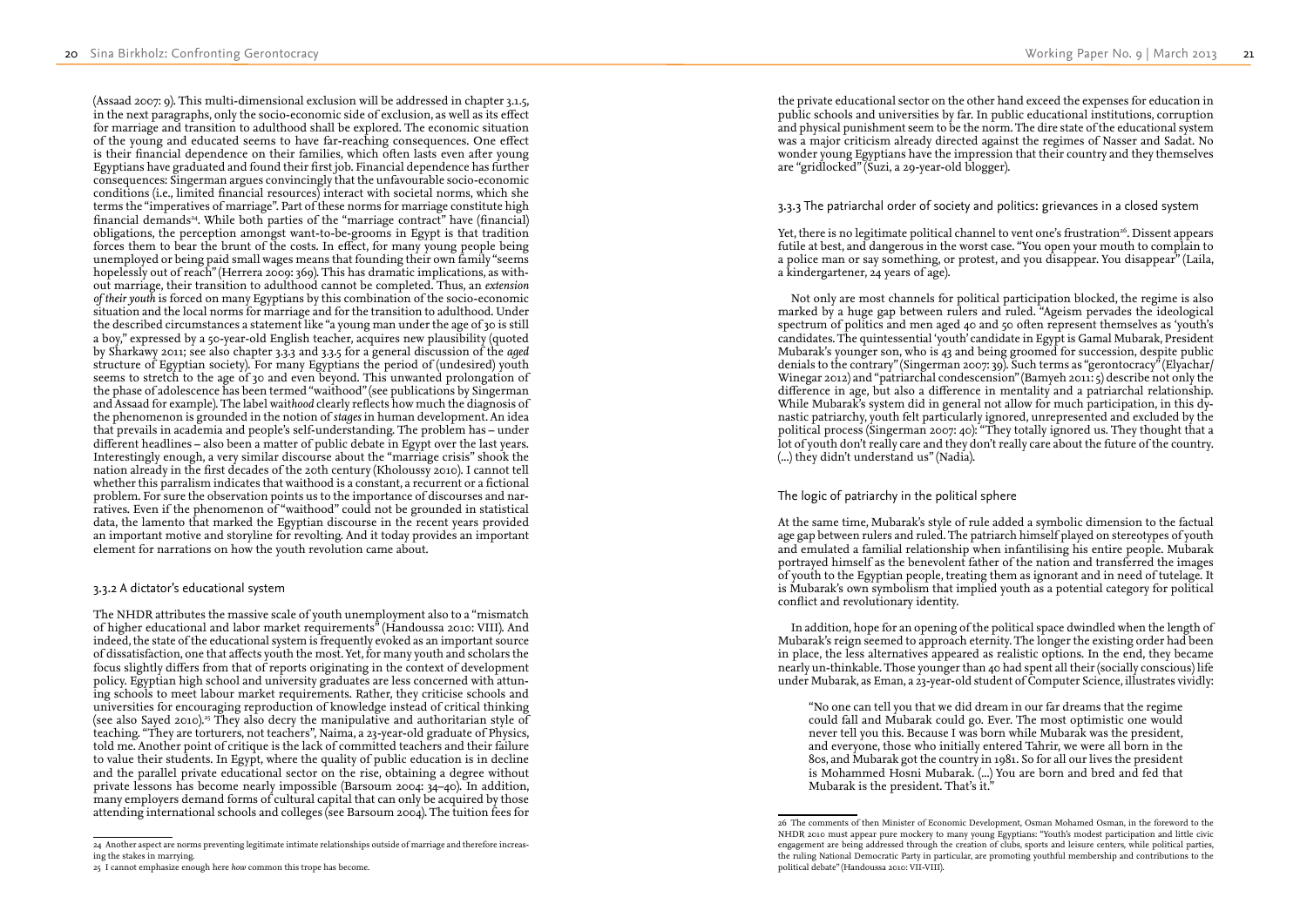3.3.4 Indignation in face of injustice and disrespect for human dignity

As the rulers' display of their wealth and power became increasingly blazen, they appeared more unjust and illegitimate. Egyptians have decried the regime's blunt disregard for human dignity and the complete lack of respect vis-a-vis the people, manifest in various forms of injustices. The police abuse, the growing socio-economic disparities, corruption, and the daily loss of lives due to insufficient infrastructure<sup>28</sup> can be subsumed under this label.

One of the major grievances refers to the widespread systematic police brutality (see also 3.4.2 for a concrete example), and there is reason to assume that young men were the prime target of this regime tactic. One indication is the regime's discourse which conflates the term "baltagiyya" with young men (Ghannam 2012; see also 2.2). Also Hafez confirms state discrimination of (young) men: "Young men, in particular, and males, in general, became the targets of random state violence, torture, and hu miliation. At the same time that young men were being pulled off the street simply for the act of walking, they were also being denied the various resources their parents might have enjoyed – education, health care, and government jobs" (Hafez 2012: 39). As mentioned above nearly every Egyptian can tell stories of humiliation and of people being left at the mercy of hierarchical, corrupt decision-making bodies or adminis tration. The higher one's position in society and the larger one's material, cultural, social resources (the latter is termed "al-wasta"), the easier it becomes to circumvent the daily hardship. Referring to the large majority of Egyptian society, however, Reem finds drastic words: "they have been treated like animals".

At the same time, in the last decades, the discrepancy between rich and poor, the "social cleavage" has taken dimensions which were "unseen in Egypt's post-colonial history" (Bayat 2007: 165). According to World Bank data from 2005, 18,46% of the Egyp tian population live of less than two US-Dollars a day (in purchasing power parity), if the national poverty line is taken as measure, in 2008, 22% of Egyptians were poor (World Bank 2011). The large poor sector is matched by a tiny elite of 1% (Schneider and Silverman 2006: 223). The surreal wealth of the ruling elite highlights these gross social inequalities: "Although economies across the region have grown in recent years, the gains have bypassed the majority of the population, being amassed instead by a wealthy few. Mubarak and his family reportedly built up a fortune of between \$40 billion and \$70 billion, and 39 officials and businessmen close to Mubarak's son Gamal are alleged to have made fortunes averaging more than \$1 billion each" (Goldstone 2011).

Combined with the aforementioned "[h]igh youth unemployment and economic pressures [this contrast] exacerbates perceptions of economic injustice in society" (Singerman 2007: 40). Goldstone emphasizes that "it is the persistence of widespread and unrelieved poverty amid increasingly extravagant wealth (...) that fuels revolutions" (2011). In addition, poverty becomes worse when public services are cut back and ac cess to basic goods as health care and education have to be bought, as happened in Egypt. In the last years, at several occasions, indignation about the life-threatening lack of infrastructure flared up. Certain events or circumstances are inferred to sym bolise the government's failure to provide: the annually high numbers of deaths in traffic, some large-scale train accidents (2002, 2006) that produced dramatic pictures of burned corpses (2002), a major ship accident (2006), and the disastrous failure of rescue operations after an earthquake (1992) and rockslide (2008) had struck informal settlements in Cairo.

28 Examples are the lacking hygiene in hospitals, the insecurity of public transports and roads, the lack of a sewage system in many informal communities. All these grievances or deficiencies of the state have to a greater or lesser

Also Mariam, a journalist, 22 years of age, emphasizes how personalised the reign of Mubarak was:

"Hosni Mubarak has been in power since 1981 since 30 years. I am 22 years. For 22 years I have been seeing the same person every morning on the streets. You see his photos everywhere, the first news piece is about him, you open the newspaper, the first article is about Hosni Mubarak."

It was this personalisation that made the demand to take down Mubarak a ready focus of the protests. With preparations under way to install Gamal Mubarak as Hosni's successor, the rule of a Mubarak seemed to extend into the far future without an end in sight. Suzi, a 29-year-old blogger from Alexandria, told me she was one of "those born in the 80s and 90s, the Mubarak Babies (...) I never thought I'd see another president other than Mubarak. Mubarak junior, Mubarak junior junior, you know, it was gonna go on for a while."

Not only had Mubarak solidified his grip on power and prepared for dynastic suc cession, his family treated the country like their personal possession, conjuring up images of monarchical rule and serfdom. It has become a frequent trope that "Suzi", Mubarak's wife had treated the country like "her farm". Naima, who came to political consciousness through her indignation about "the Palestinian case", finds an even more drastic expression. She tells me that at some point she had realised that in her voluntary work she should focus on Egypt instead of Palestine: "I can't say 'We need to free Palestine' and I have Egypt under occupation but it has the name government." The same image is also used by a woman quoted by Hamdy: "It wasn't that a foreign country had come to invade or occupy it – No! Our own leaders were doing this to our own people! To kill and torture our youth just because they were asking for freedom?! This was too much! I found myself going to the square . . ." (in Hamdy 2012: 44).

### Young people's position in a kin-based patriarchy

Youth are also lacking channels for legitimate participation in other arenas of society. The patriarchal order attributes specific positions to the young which are defined by little freedom and little responsibility at the same time. Tawila et al. express this in drastic words: "Young people are rarely able to live and function independently. They need the social, economic and emotional support of the family and their parents (...)" (Tawila et al. 2001: 215). In this regards, academics speak of Egypt as a kin-based patriarchy (Singerman 2009; Joseph 2008). Grossly simplifying, this means the family is at the heart of the Egyptian social and political order. A special relation, a kin to kin-contract (including rights and duties), binds family members to each other, and young and female members occupy the bottom of the societal and familial hierarchy. Of course, the waves of globalisation have not left this institution of Egyptian society untouched. Different ideals and norms travel and become appropriated in the Egyp tian context (Thornton 2001: 457–458; Cuno 2008: 207).

Also, the expanding education among younger generations seems to have an impact on the "aged" distribution of authority in families (Tawila et al. 2001: 216–217). Yet, these changes play out as a *transformation* of kin-patriarchy and the corresponding gendered/aged structures of power. They do not result in the complete trumping of the given patriarchal relations. The privileging of "the initiative of males and elders in directing the life of others" (Joseph 2000: 24) remains largely unchallenged.<sup>27</sup> In this respect, regarding age and gender, power structures of the political and the societal are similar. Both favour males and elders, with the superiority of elder males being most pronounced in the political sphere.

extent been subject to public debate.

<sup>27</sup> Another limitation on young people's marriage choices pervades: as religion is passed on to children in a patrilineal system from the father to the children, religious communities in the Middle East have restricted women's choices for marriage. Effectively, a Muslim girl in Egypt would not be allowed to marry a Coptic Egyptian (Joseph 2000: 30).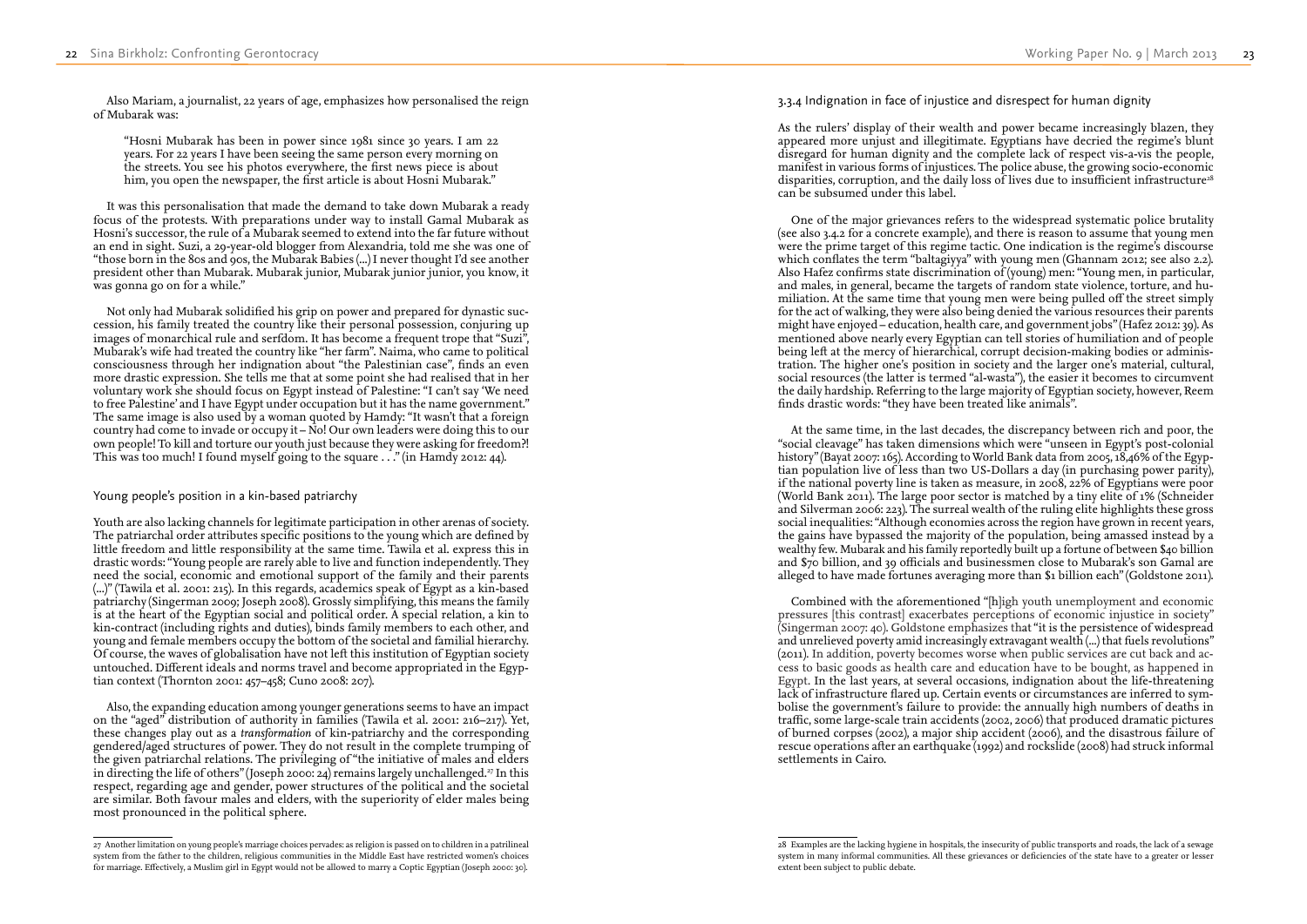of choices should be there in every house!" (Reem), indicating how much this respect was lacking at present. This amalgamation of no choice, no opportunities, no future marks the experience of youth across gender and class.

### Migration as the only way out

For many, the answer is migration. Naima's previously mentioned quote continues: "We are dead. We are dead people. I'm going to leave the country. Enough, I am not going to stay anymore". This has led to a blood-letting of youth – both through real migration and internal migration, i.e., dissociation from the country's woes. The latter is evident in the many cases that are (for various reasons) not in a position to migrate, but still speak of migration as a potential way out or refer to all those friends who intend to migrate. The quantitative aspect of migration is taken into account in the SYPE report:

"One in three young men in the age group 15-29 in Egypt expressed wil lingness/intention to migrate. More than 28% of male youth expressed an intention to migrate. The intention to migrate is skewed by gender, as only 5.9% of females expressed their intention to migrate. This yields a total of 17% of youth of both genders having the intention to migrate." (Population Council 2010: 14)

The personal side of migration is addressed by Noor (an undergraduate in construc tion engineering, 22): "the only way before the revolution to be a civilised citizen and to be well-educated and have a decent future is to go out of Egypt. (...) whenever you get a chance, use it because it's better."

Long-standing grievances and the revolutionary moment

In the protests that started on January 25, 2011, individual and common grievances merged. More than once I heard from wealthy revolutionaries that they were defending other people's right to a decent standard of living. Following Goldstone's argument, I assume that validating individual grievances was an important aspect of forming a collective identity. We must not expect, though, that all these grievances would be directly translated into demands. Instead, the formulation of demands is more depen dent on the actual dynamics of the revolutionary process. Also in another sense the grievances, or more general, the causes of the Egyptian uprising alone do not suffice to explain or understand the *timing* and the *occurence* of the event. In particular what has been described in chapter 3.1 as the structural factors have been in the picture for several years or even decades. Some events or observations have to *actualise* the long-term grievances or induce a *change of perception*, especially a changed perception of the opportunity structures. These *triggers* constitute the link between constant grievances and current action. According to my own observations, in the Egyptian case three triggers were particularly relevant: the perception of an increasing bold ness of the Mubarak regime, the narratives built around the brutal death of Khaled Said, and the Tunisian uprising.

### 3.4 The triggers of January 25 – Gamal Mubarak, Khaled Said, and Tunisia

In theories of social movements, concepts of "cognitive liberation" assume that a cognitive shift is necessary, which suddenly strips the regime of legitimacy (Dupont/ Passy 2011: 449; Gamson 2011: 463). In line with Goldstone and Gamson, however, I

### 3.3.5 Young in Egypt – being stuck without a future

Taken together, the aforementioned conditions that young Egyptians are subjected to, result in a phenomenon of *multi-dimensional* exclusion. The occurrence of "wait hood" – as addressed in a previous chapter – is usually taken as the starting point to explain the process of exclusion, because "social norms in the Middle East make the transition to family formation critical to full social inclusion" (Dhillon/Yousef 2009: 3). Also Assaad/Barsoum (2007: 8) emphasize how the blocking of the transition to adulthood constitutes overall social exclusion. Note that not only is youth considered "a crucial stage in a person's life", its successful transition is perceived as "pivotal for including youths in society" (2007: 8). In other words: *only adults obtain the status of a full member of society*. For the transition, and thereby inclusion, Assaad/Barsoum define "four [interrelated] important dimensions: education and learning; work opportunities; potentials for forming families; and channels for exercising citizenship"  $(2007: 8)$ .<sup>29</sup> As we have seen in the preceding chapters, in all of these four fields the opportunities for Egyptian youth are restricted. For many of them, the various grievances add up to a feeling of "being stuck". Assaad/Barsoum (2007) capture this with their concept of exclusion as a cumulative, multi-dimensional, multi-layered phenomenon. The idea of exclusion as a complex emphasizes how different problems not only relate to each other but tie in with each other to keep youth stuck in the period of waithood and hinder their transition to "full" life.

Also Goldstone's (2002) notion of upward mobility being "clogged" resonates with this, highlighting in particular the discrepancy of expectations and opportunities:

"Political upheaval has been preceded by a surge in the production of youth with advanced education in the context of a relatively limited, semiclosed structure of elite positions. The central authorities, who guarded the gates of social and economic advancement, drew elite discontent for a situation in which social mobility was increasingly sought but the paths of mobility were increasingly clogged."

(Goldstone 2002: 10)

In Goldstone's reading the potential for conflict results not from a dire situation per se, but from the inability to see a way out. This qualifies Goldstone as (together with Fuller, see 2003) one of the more thoughtful proponents of the youth bulge theory.

These notions of "blockade" and "exclusion" are not merely academic creations but find expression in the self-description of young Egyptians. My interview partners repeatedly voiced their respective feelings, at times in drastic ways: "I didn't even live my youth" and "I'm not living ... my life to the fullest and time goes by so slowly when you're not living the way you want" (Yasmine).<sup>30</sup> Naima tells me she always had "believed in hope (...) and a lot of people were saying 'what hope? What are you talking about? The country is dead. We are dead. We are dead people".

Karim, one of Herrera's interview partners, "suffers from a sometimes incapacitating feeling of 'being stuck' (...) although he is alive, he does not feel he is living" (in Herrera 2010: 141-142). Another young Egyptian she quotes, Ahmed, is desperately looking for the entry point to 'real' life, vividly illustrating above notions of a hindered transition: "Where is the starting point, the beginning? If only I could start I could continue my life? But where is the starting point? Tell me, where can I begin?" (in Herrera 2006). Youth's dependent social status contributes to a feeling of being "gridlocked" (Suzi). One of the future visions my interview partners shared with me was "Respect

<sup>29</sup> One remarkable aspect of Assaad's definition is the inclusion of "exercising citizenship", reminiscent of the de velopmental task locating oneself within society and state (Wenzler-Cremer 2005: 64).

<sup>30</sup> In this case, the interviewee felt limited in particular by societal norms and patriarchal hierarchies, which – her being economically, socially and emotionally dependent on her family – did not leave Yasmine the "space" she wanted.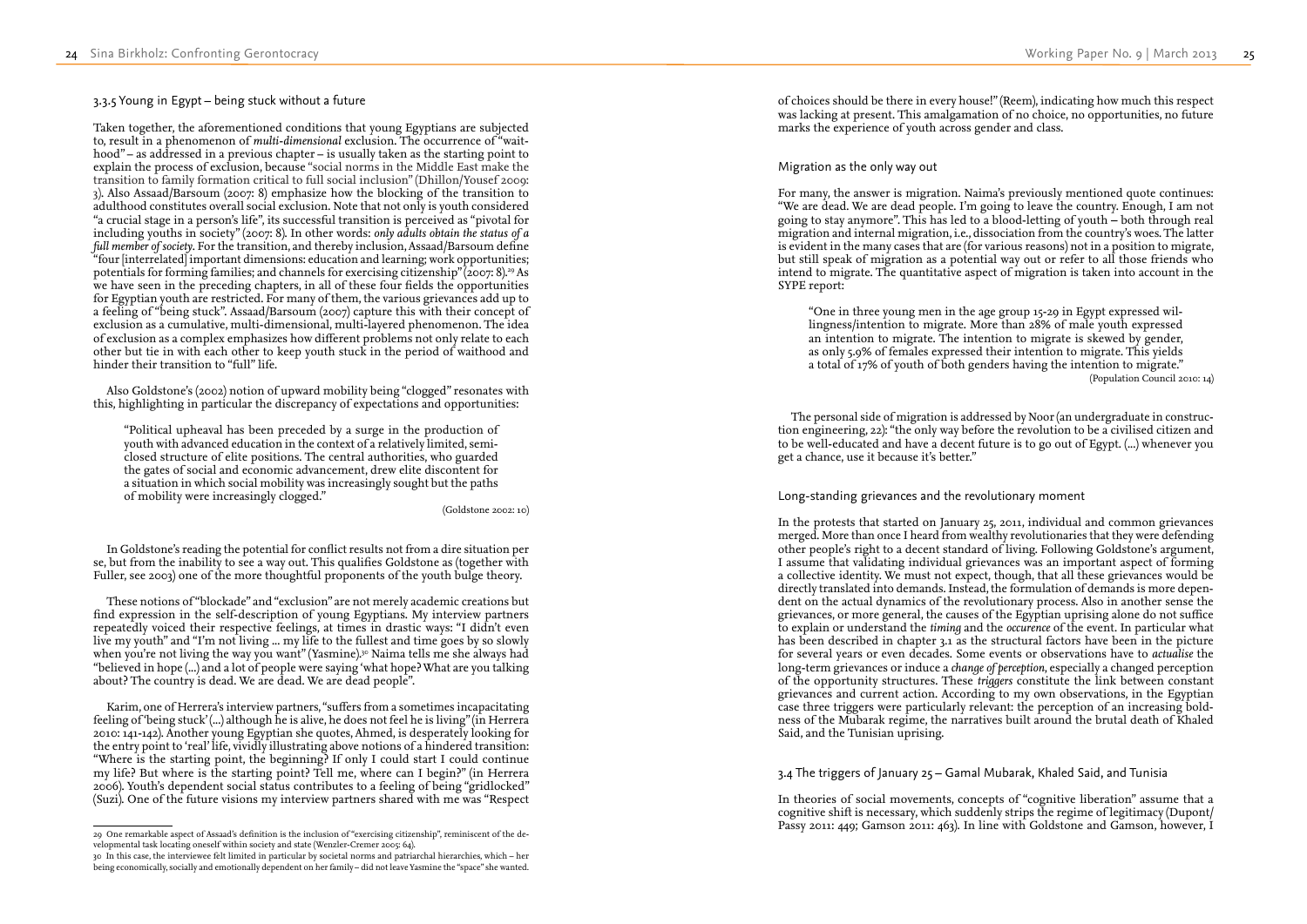And while the nation was waiting for Mubarak's death, he was killing its children. One of them, Khaled Said, has made it to sad fame in 2010 and more so in the revolution.

### 3.4.2 The death of Khaled Said – busting the myth of the baltagi

Khaled Said was only one of many victims of the Egyptian security apparatus. The horrible pictures of his distorted body, smuggled out of the morgue by his brother, mirrored the experience of many Egyptians and gave fodder as well as expression to their grievance about police brutality. Whael Ghonim built on this relation between the structural causes and the specific incident when he founded the Facebook page "Kullina Khaled Said".

Khaled Said was a 28-year-old blogger from Alexandria.32 On June 6, 2010 he got pulled out of a cybercafe and beaten to death by police in the street in broad daylight. Apparently the officials tried to cover up the crime by issuing faked autopsy reports that claimed Khaled got suffocated when he swallowed a pack of hash in an attempt to hide it from the police. Allegedly the police killed Khaled because he was in pos session of an incriminating video showing a police officer dealing with drugs that he had confiscated from a criminal.

"If the youth who filled Tahrir Square were galvanized by the publicity on Facebook about police brutality against one young man in Alexandria named Khalid Sa'id – yanked out of a cybercafe and beaten to death – many more could connect this 'martyrdom' to personal experience."

Khaled Said is only one of many victims of the Egyptian security apparatus. What was different in his case? First, disturbing pictures of his battered, distorted face, shot after his death, went viral online.33 The family of Khaled Said made a deliberate effort to circulate these pictures on- and offline. They posted them on Facebook and distributed them to international human rights groups (interview with Zahraa Kazem, Khaled's sister and their mother). Others, like Wael Ghonim, picked up on that story and started building a movement around Khaled's case.

In the response by the online community, Khaled Said was portrayed as an en tirely *normal young man*, a blogger critical of the regime, maybe a hash smoker, but definitely not a *baltagi*. This ran counter to the governments typical line of defense that both the emergency law and the police violence were targeting terrorists and baltagiyya only. A portray of the late Khaled, $34$  held in light colours, airing nothing but peacefulness, went a long way to discredit any attempt at making Khaled Said a dangerous, violent, self-serving baltagi. Many Egyptian internet users could associate with Khaled Said. The well-known Egyptian blogger Zeinobia apologises for posting the graphic pictures of Khaled's corpse but justifies their reproduction by saying "I am trying along with my Egyptian co-bloggers to stop this abuse of power and this fear, this is for Egypt, this if for Khalid whom could be me or could be my younger cousin35" (Zeinobia 2010). Yet, this case of abuse resonated with people's experience beyond the confines of the internet:

(Abu-Lughod 2012: 23)

32 There are different accounts as to what Khaled Said actually was – an activist, a blogger, a lazy hashsmoker or a drug dealer. I myself have heard and read myriad of contradictory accounts of Khaled's story. These stories are well-known in Egypt and among those familiar with the revolution, I will thus keep it short here. For those interested in learning more, Wikipedia offers a good introduction (http: //en.wikipedia.org/wiki/Death\_of\_Khaled\_Mohamed\_Saeed), and Issandr El Amrani's blog "The Arabist" provides some background information (http: //www.arabist.net/blog/2010/6/14/

33 For the graphic pictures see for example the respective blog post by Zeinobia on "Egyptian Chronicles" (2010),

argue that "delegetimation and injustice frames" (Dupont/Passy 2011: 449) were al ready present, fed by the grievances elaborated in the previous chapters. While some of the structural factors had been at work for decades, the year 2010 saw an increase in public indignation and dissatisfaction. I could discern two major reasons, the ever more bold reassertion of the Mubarak dynasty (highlighted by the issue of ascension), and the publicity of police brutality (symbolised in the death of Khaled Said). Thus, in January 2011, the <sup>*a*</sup> regime had long since lost its legitimacy" (Gamson 2011: 463). New, however, "was the sense that, by acting together, it was possible to do something about it" (Gamson 2011: 463); this change in *agency*, i.e. the (perceived) capacity to act on the circumstances, can largely be attributed to the stunning success of the Tunisian uprising. It thus seems justified to consider the ascension issue, the death of Khaled Said, and the Tunisian example as triggers. In order to understand how they relate to long-standing structural causes, and build a bridge between grievances and action, I would like to look at them in more detail. Given that the Tunisian uprising's con nection to the protests in Egypt is largely self-evident, I will not address this trigger separately but rather highlight its effect when dealing with the other two triggers.

### 3.4.1 Gamal's inheritance, the 2010 electoral fraud and Mubarak's immortality

Both, the looming succession to the throne by Hosni Mubarak's son Gamal, and the brazen rigging of the elections of 2010 had the potential to destroy hopes for reform. To many people they signalled just how small the chance for change within the system Mubarak had become – with Gamal's prepared succession there was no end of the Mubarak rule in sight. Abu-Lughod describes this as an "enervating sense of help lessness that had pervaded society for the previous five or even ten years, as people waited to find out which of two bad options to replace Mubarak would be imposed on them and as they lived increasingly desperate economic lives" (Abu-Lughod 2012: 21).

Also the boldness Mubarak portrayed in asserting his power *insulted* many Egyptians. The parliamentary elections in November and December 2011 "were widely condemned as the most fraudulent polls in Mubarak's long rule" (El Sharkawy 2011). More than one of my interview partners referred to them as a sign of ostentatious disrespect for the rights of the Egyptian people. Laila expressed her indignation forcefully:

"And then the elections. What the hell was that? What the hell was that? And the videos that were online with the people putting all the ballots, and signing and giving...it was clear. *Everybody* knew it was a fake thing. That was it. That was what triggered everybody. Not just our age."

While Mubarak strengthened his grip on power, his continuing rule had already entered the age of grotesque. As usual, Egyptians took it with humour, as the popular analyst, blogger and journalist Issandr El Amrani vividly describes:

"Hosni Mubarak, their octogenarian president, is entering his fourth decade of rule, holding on to power and to life through sheer force of will. Egyptian jokers, who initially caricatured their uncharismatic leader as a greedy bumpkin, have spent the last 10 years nervously cracking wise about his tenacious grasp on the throne.<sup>31</sup> Now, with the regime holding its breath as everyone waits for the ailing 82-year-old Mubarak to die, the economy suffering, and people feeling deeply pessimistic about the future, the humor is starting to feel a little old. But Mubarak jokes really settled into their current groove in the early 2000s, when Mubarak entered his mid-70s and a nationwide deathwatch began. (...) the bulk of today's jokes simply stress the tenacity with which Mubarak has held onto life and power."

(El Amrani 2011)

the-murder-of-khaled-said.html).

<sup>(</sup>http: //egyptianchronicles.blogspot.com/2010/06/for-khalid-for-his-family-and-for-egypt.html). 34 See the Wikipedia article on the "Death of Khaled Mohamed Saeed" (http: //en.wikipedia.org/wiki/Death\_of\_ Khaled\_Mohamed\_Saeed). Or simply type "Khaled Said" in the google picture search. 35 Zeinobia is a woman, which is why she might invoke her cousin here.

<sup>31</sup> See El Amrani's contribution in Foreign Policy Online for a selection of Mubarak jokes (El Amrani 2011).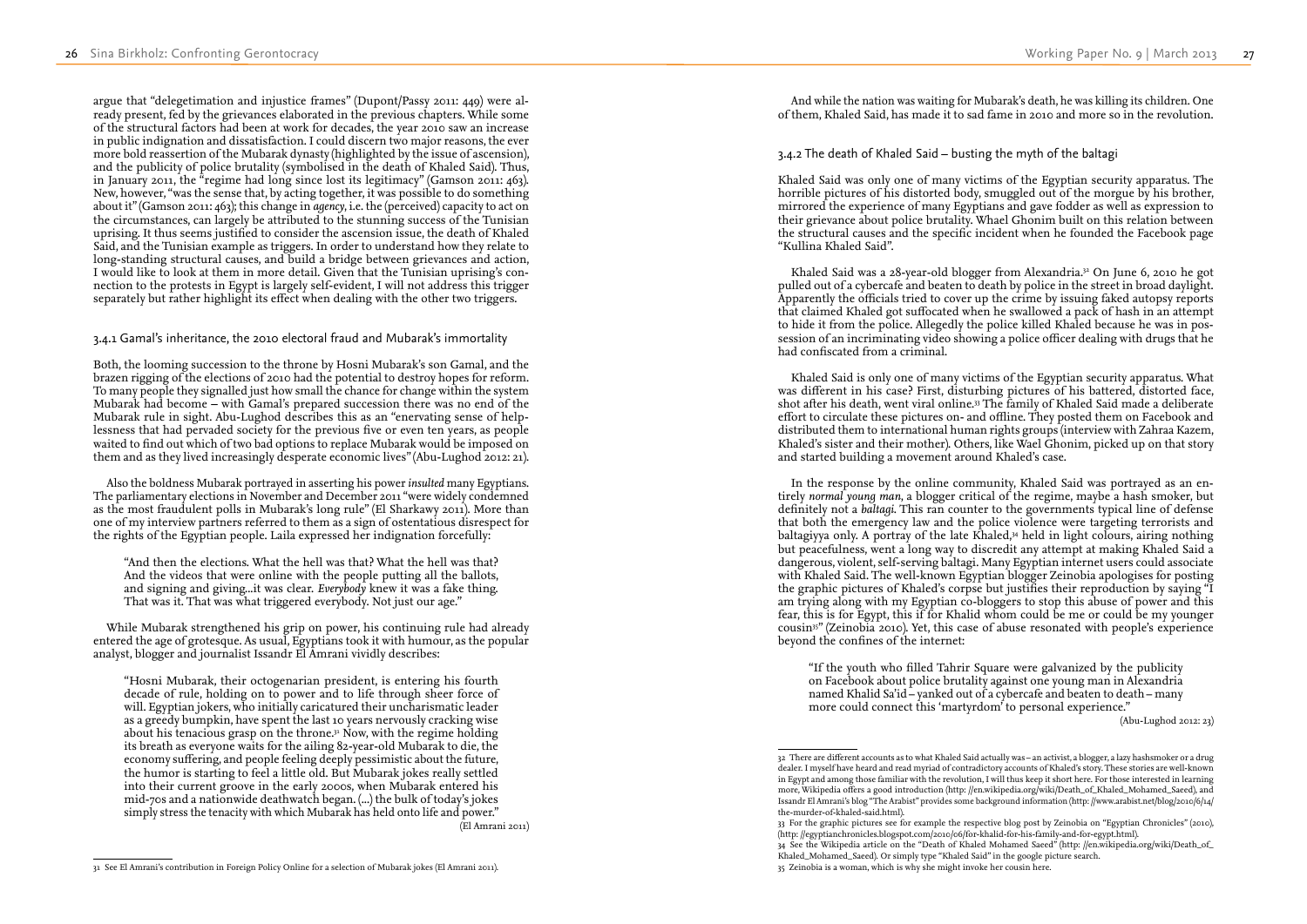3.5 The youthful character of the Egyptian revolution: united, spontaneous, creative and ethical

On the next pages, I want to explore the youthful character of the revolution. I am here referring in particular to what has become termed "The 18 Days", i.e. the revo lutionary moment in which public attention focused mainly on the events in Midan Tahrir, and in other squares of the country. Both youthfulness as a style and youth as a category for delineating (identity) boundaries in conflict are a reaction to what has been described in the previous chapters. The strategies applied in Tahrir, the deliber ate attempts at constructing a revolutionary identity and at influencing the outward perception of the revolutionaries need to be read at the backdrop of their context. Central aspects of the revolutionary identity and of the values consciously cultivated in Tahrir can be understood as a way of talking back to stereotypes about youth. They also respond to narratives and to perceptions of socio-political and economic circumstances. Furthermore, the triggers provided revolutionaries with a certain rationale for their action and thereby conditioned certain behaviour and rendered certain actions inappropriate. At the same time, the choice of youth as a reference point for identification is a reaction to the power structures and symbolism of the gerontocratic Mubarak regime. It is in distinction to the old and the usual that the new and young defines its form.

The goal of this chapter cannot be to fully reconstruct the shaping of a collective revolutionary identity or the collective action. Yet, both concepts have provided me with a useful guideline for how to observe and describe the Egyptian protests. In ad dition, I expand the focus to include what Rushdy terms "the new" (see Rushdy 2011). In his perspective the revolution has "three new faces" – it is peaceful, a revolution that belongs to everyone, and "it is clear that this revolution was a handing over from the old to the new" (Rushdy 2011: 29-30). As major elements of youthfulness or "the new", I consider the use of new media and the emergence of new protest forms (3.5.1). Furthermore, the vindication of idealism and hope  $(3,5,2)$ , and the cultivation of a different set of values (unity, creativity, responsibility, see 3.5.3) provide a means of distinction from the old regime. Another feature of the protests was the application of marketing strategies, which is one way of tapping a huge *global* cultural repertoire in order to shape the local protest identities, practices and styles (3.5.4 and 3.5.5). Finally, looking at the ideational frontline between youth and regime will help to understand why "youth" might have become such a central category.

### 3.5.1 New Protest strategies and new media

The new protest strategies were one frequently noticed feature of the Egyptian Revo lution. Saad describes the appeal of the protest tactics proposed by the Facebook page "Kullina Khaled Said": "The creators of the page were particularly successful in channelling the emotions of sympathy for Khaled Said into political action whose discourse and practice were *novel, refreshing, and inclusive*" (Saad 2012: 64, emphasis SB). She refers to the silent stand as its "signature tactic" and claims that the page achieved to mobilise in particular youth who had never been involved in any political activity before. Also Eman remembers these precedents of the revolution:

"This group [Kullina Khaled Said] is the one who took the initiative (...) it made a *new idea* which is standing in black clothes in a non-violent stand on the Corniche [the seaside promenade], the main street, in Alexandria, in front of the sea. It was exactly this idea, giving your face to the sea your back to the people, the street and the cars, and standing in black and simply making the people wonder why you are standing in this way (...) it was a *different kind of thing*, it was a *new culture* somehow" (emphasis SB).

My theoretical argument here is that we must contextualise<sup>37</sup> what is considered as "trigger" by participants and media. In the Egyptian case, the planned inthronisation of Gamal, the murder of Khaled Said, and the Tunisian revolution became *triggers* only because they actualised existing *structural* causes, and because various *actors* capitalised on the events' potential to become triggers. As we will see, both the structural causes and the immediate triggers are then also reflected in the process of identity construc tion, central to the dynamics of the revolution.

Abu-Lughod describes how the villagers in Upper Egypt – like the subaltern across all Egypt – have been subject to surveillance, arbitrary violence, and humiliation by police, who not seldom fabricate charges against innocent people, appearing as an almighty power (de)terminating people's lives. Khaled Said was different, because his death carried the reality of violence into middle class families who had so far (felt) spared by the worst regime practices. His death shook a segment of society crucial for societal transformation (interview with Nehad Abu Al-Komsan, head of the ECWR). The case of Khaled Said also supports Gamson's argument that indignation about "injustice" is a "hot" cognition, meaning that it carries a strong emotional component (Gamson 2011: 466). Eman, a near-graduate of computer science in her early twenties, emphasizes that the story of "this boy" only brings to the open what a lot of Egyptians had learnt since the emergence of citizen journalism, given that it followed several other prominent incidents in which police abuse was uncovered (Ismail 2011):

"It's a really corrupt system, it [police dealing with drugs they confiscated] happens a lot in police stations, this is what we know but we are not able to prove. So since like a year ago we were entering a kind of a stage that you see everything bad happening inside police stations because of the cameras in the mobile phones. Basically we didn't have this before."

(Eman)

Whael Ghonim, a google marketing executive, built on the relation between the structural causes and the specific incident when he founded the Facebook page "Kul lina Khaled Said". This page attracted a huge amount of followers (500.000 prior to the revolution, nearly 2 million to date) and is cited as one of the major organizing platforms of the protests on January 25, 2011 (Carnegie 2012, Khamis 2011). And as the rest of Egypt, also its moderators got incited by the events in Tunisia: "Only a few hours after the announcement that Ben Ali had fled, the first call to demonstrate in Egypt appeared on the Facebook page 'Kullina Khaled Said'" (Saad 2012: 64). The events in the North African, Arab country changed the agency of many Egyptians, the unthinkable suddenly seemed possible: "I don't know what you know about the revo lution but it basically began as an idea after we saw what happened in Tunisia, that they were able to make the whole system down in 25 days" (Eman). It nearly sounds as if Egyptians were determined to prove the world that they could do it in less than 25 days. Even though the talk of a "a new force in the Arab world – a pan-Arab youth movement dedicated to spreading democracy in a region without it" (Kirkpatrick/ Sanger 2011) seems hugely exaggerated, the influence of the Tunisian events on the developments in Egypt was everything but small. Yet, other than Kirkpatrick/Sanger I want to emphasize less the organisational cooperation<sup>36</sup> than the *ideational effect* of Zine Ben Ali's ouster. The triumph of the Tunisian people's cry for freedom inspired Egyptians and maybe even made them ashamed that they had not gone first (interview with Egyptian-German blogger and activist Philip Rizk).

<sup>36</sup> According to them, "young Egyptian and Tunisian activists brainstormed on the use of technology to evade sur veillance, commiserated about torture and traded practical tips on how to stand up to rubber bullets and organize barricades" (Kirkpatrick/Sanger 2011).

<sup>37</sup> Also Boazizi, considered the trigger of the Tunisian uprising, is a case in point. As Goldstone shows, Boazizi's selfimmolation in protest to police confiscating his fruits and humiliating him publicly must be contextualised. In Tunisia as in Egypt many well-educated young people have to resort to unskilled labour in the informal (and per definition unregulated/illegal) sector. "Yet the sultans in the Middle East made even those activities difficult" (Goldstone 2011).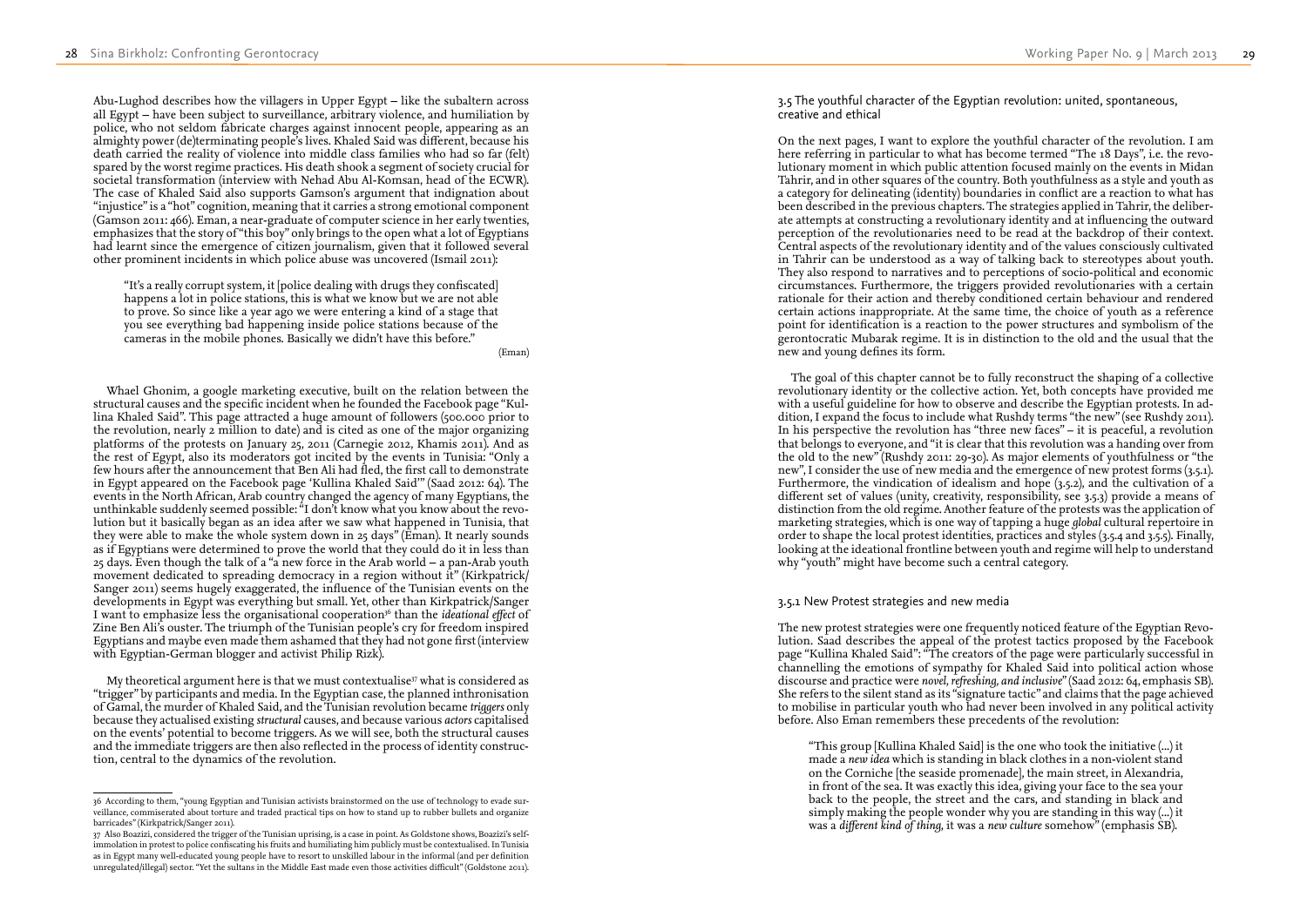activism and hoped for an Egyptian emulation of the Tunisian experience, is clearly associated with the naivety and lacking seriousness of youth. In this regards it is im portant to recall that in Egypt's aged and gendered society the voice and opinion of young people per se is often not valued. An expert is most likely old. Nadia expresses this poignantly: "We have this thing in Egypt where the old people know and young people shut up." Thus, young people dreaming of a different future and articulating their visions openly were clearly something *new*.

These new mentalities and values could materialise in Tahrir: "[T]hey develop art, imagery, and music as tools for mobilization and dissent, in the public sphere – in the media, and through social media – as well as in public space, notably the streets" (Bayat 2011a : 51). The often noted focus on creativity and art, culture and style is in line with Bayat's assumptions about youth movements: "With their central preoccupation with 'cultural production' or lifestyles, the young may fashion new social norms, reli gious practices, cultural codes, and values, without needing structured organization, leadership, or ideologies" (Bayat 2010: 31).

The lack (or rather: intentional rejection) of leadership and the spontaneity of the protests was upheld as one of the main features of the Tahrir protests (Bamyeh 2011).  $\mathrm{^{77}O}$ ne of the most striking aspects of the Egyptian uprising was its loose structure and lack of identifiable leaders. It was largely a grassroots, across the board, horizontal movement that had a bottom-up, rather than a top-down, structure" (Khamis/Vaughn 2011: 22). Diversity and flexibility, a focus on process instead of persons were attributed to the revolution (Khamis/Vaughn 2011: 22). These features of the revolution were essential to its character:

Tahrir was an attempt to respond to this question with a "yes" by enacting and discursively reproducing values such as unity, responsibility, and mutual respect, what Bamyeh calls "civic ethics" and "a collective moral earthquake" (Bamyeh 2011: 4). Advocates $\mathbf{a}^{\mathsf{c}}$  of the revolution do not get tired of mentioning that protesters cleaned up

"Spontaneity played a therapeutic and not simply organizational or ideo logical role.  $\overline{L}$ . The revolution was psychologically liberating, because all the repression that they had internalised as self-criticism and perception of inborn weakness, was in the revolutionary climate turned outwards as positive energy and a discovery of self-worth."

(Bamyeh 2011: 3)

It is one of many examples where the self-attribution of the revolutionary collective contrasted the attributes of the regime. And while Bayat argued youth movements would not need outright political activity but could effect change by their mere pres ence, in the revolution we saw an amalgamation of both: common identity forged through cultural production, a shared lifestyle, and revolutionary protest activity.

Also, certain cooperation styles associated with the internet provided themselves for emulation in the real world: protesters engaged in co-creation by collective "design and planning" (Khamis/Vaughn 2011: 13), allowing for a democratic and egalitarian style of interaction. The internet had also provided youth with a space less subject to social and political control, where dissent could be practised (Singerman 2007: 39). Herrera argues these new (virtual?) practices have caused a generation's consciousness and culture to change: "Facebook was turning into a kind of virtual public square where they were experimenting with deliberative democracy. (...) Facebook became a very plural and dynamic space. (...) I think this revolution would have been impossible (...) without the change of consciousness and political behaviour of a whole generation of young people (...) Facebook and social media (...) have changed the political culture of a generation" (Herrera 2011c). In the 18 Days, this new culture could be practised and enacted in public<sup>39</sup>.

### 3.5.3 New values and regained dignity

For many, Tahrir was a utopia turned reality for a short period of time. This is wellreflected in the trope of "The 18 Days" and the talk of "the iconic square". An important element of this utopia was to counter the perceived moral decay and decline in com munity values which the regime had supposedly inflicted upon society (see Singerman 2007). Hamdy argues "Mubarak's biggest crime was not the billions that he stole. (... ) It was robbing us of our ideals, our morals. This was his biggest crime" (Hamdy 2012: 46). He even asks: "Is there enough moral integrity left, after the decades-long assault against basic human dignity, to rebuild a socially just country?" (Hamdy 2012: 44).

40 National and international commentators fall into two camps, those who think the revolution has or might still succeed, those who think it has failed or will fail. Yet, all of these tend to be in favour of the values and goals claimed

For the spreading of this "new culture" in Egypt, social media played an important role: "(...) the new technologies, like social media and blogs, have offered the technologi cally savvy generation remarkable organizational possibilities. So they get involved in often diffuse, decentralized, ad-hoc coordination that can enjoy effective transnational linkages (....)" (Bayat 2011a: 51).

Yet, social media and the internet had an effect beyond functioning as a tool for coordination. It allowed those youths who could not be present at Tahrir to still *feel*  as a part of it. Speaking about youth in an Upper-Egyptian village close to Luxor, Abu-Lughod shows how their relation to Tahrir was much more immediate than that of older generations: "In the first days, they felt intimately connected to Tahrir. The older generation watched on television but the young people who had friends there were especially traumatized because they had access to the Internet and watched the violence on YouTube" (Abu Lughod 2012: 24).38

### 3.5.2 New dreams and visions

The aforementioned is also related to the protesters' attempts to confront the soci etal and political stalemate with a new mentality. Central to this new mentality were "enthusiasm, innovation and excitement" (Nadia), generally ascribed to youth more than to older generations. It was also associated with idealism and euphoria, and with "having all these aspirations and dreams" (Reem). Saad shows, how this alternative to thinking in a beaten track was already constructed in the first days after the flight of Tunisian president Zine Ben Ali (see Saad 2012). She claims that after the Tunisian revolution the Egyptian discourse was divided in two camps. One emphasized the differences between the two countries, and claimed a similar revolution would not happen in Egypt. The other side was less concerned with the analysis of structural political, economic, and societal conditions. Instead they developed the vision and potentiality of an Egyptian revolution with reference to revolutionary poetry. Saad states "Yet the divide [in Egyptian discourse] can be more accurately described as one between 'experts' and 'dreamers'" (Saad 2012: 64).

Saad's further description of the discursive battle hints at the age-component: "The former dismissed the call as 'child's play.' The idea of making an appointment to start a revolution was especially ridiculed. The dreamers responded with great enthusiasm and endorsed the call wholeheartedly" (Saad 2012: 64-65). By the "expert" camp, the vision of those who applied "novel, refreshing and inclusive" approaches to

<sup>38</sup> This also reminds us of the fact that the use of internet and social media – and thus what we have termed "expo sure" above – is not limited to Cairo's urban bilingual youth.

<sup>39</sup> Making a distinction between virtuality and reality misses the point as the two spheres in my opinion overlap to such an extent that they cannot be separated. An example from the revolution: on the Facebook page "Kullina Khaled Said" the users where asked to poll on the shirt-colour for another silent stand. Thus, while the polling used informations and communications technology as a medium, the process and the consequences were no less "real" than if the people were signing a piece of paper and putting it into a ballot box.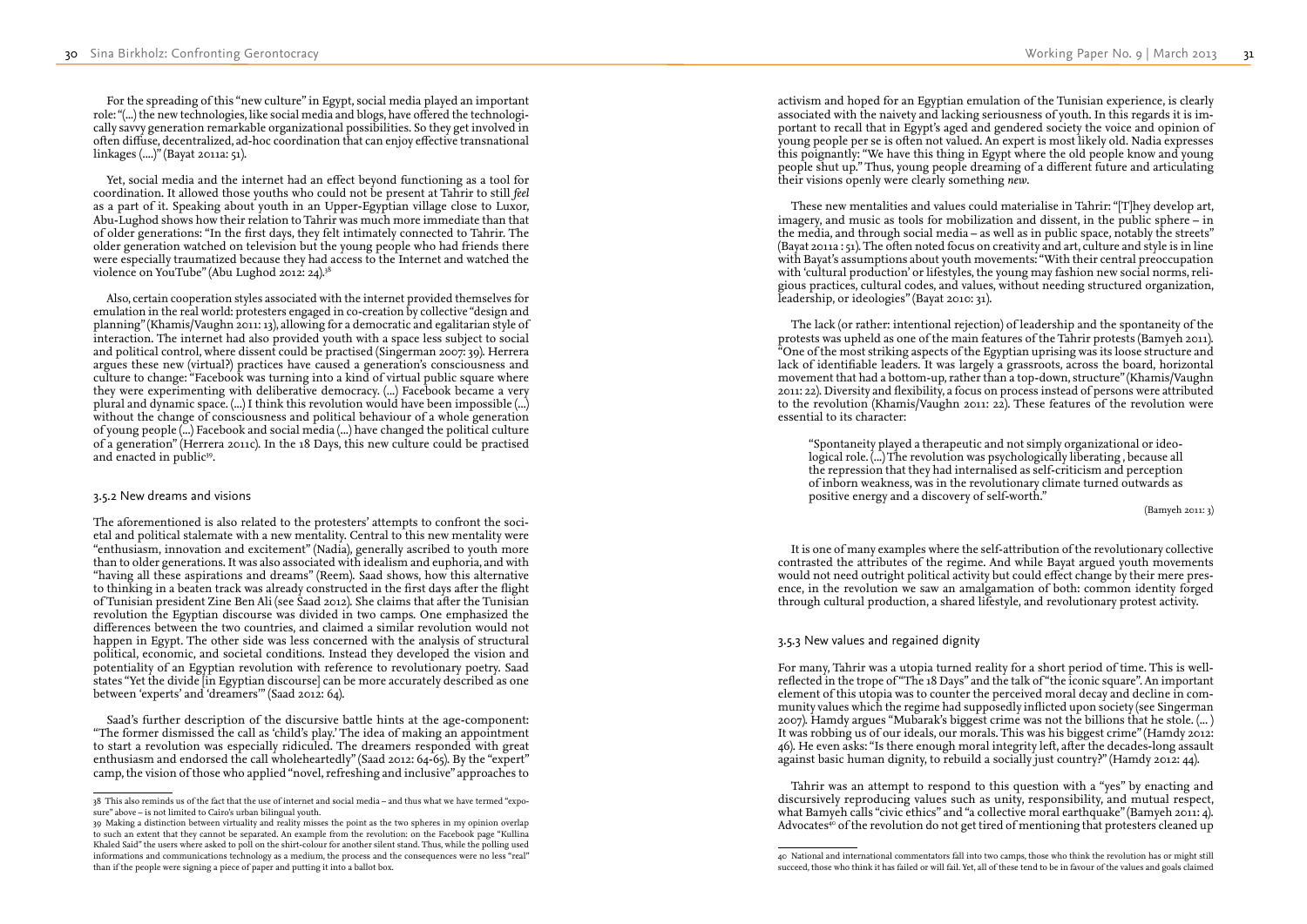Rosenberg claims that the 18 Days in Tahrir "had an authenticity that was uniquely Egyptian but it was also textbook CANVAS" (2011). According to Rosenberg, the unity that was so essential to the character of the revolution and the collective identity of the protesters is a core principle of a CANVAS-revolution. Then, what about the spontaneity and creativeness, two other features of the Egyptian Revolution? "[Otpor's] daily work consisted of street theatre and pranks that made the government look silly and won coverage from opposition media. Wit was perhaps not always achieved, but it was always the aim" (Rosenberg 2011). Also the ubiquitous humour that protesters and supporters tried to claim as typically Egyptian is one of CANVAS' most effective tools for delegitimising a regime.

Already the reports of April 6 receiving CANVAS training contradict the assump tion that the revolution was all that spontaneous. And indeed, Ivan Marovic, a former CANVAS trainer, explains that revolutions are not always what they seem:

"Revolutions are often seen as spontaneous (...) it looks like people just went into the street. But it's the result of months or years of preparation. It is very boring until you reach a certain point, where you can organize mass demonstrations or strikes. If it is carefully planned, by the time they start, everything is over in a matter of weeks."

(Rosenberg 2011)

A closer look at the origins of Egypt's protest movement also clearly reveals that the roots of the uprising in 2011 reach deep, to the Mahalla workers strikes, to movements like Kefaya, and to protests in support of the second Palestinian Intifada.

"The protests were a model of unity, tolerance, and nonviolent discipline. The different groups put aside their individual flags and symbols to show only the Egyptian flag and to speak, as much as possible, with one voice. Protesters swept the square clean and protected shops, detaining looters and making them give back the stolen goods. Coptic Christians in Tahrir Square formed ranks to protect the Muslims while they prayed; when the Christians celebrated Mass, the Muslims formed a ring around them. Together they embraced soldiers and faced the police with roses. They sang songs and wore silly hats. It had an authenticity that was uniquely Egyptian  $(\ldots)$ ."

> Rosenberg also points to similarities with the Georgian revolution, which was helped by CANVAS. The Egyptian instructions "to carry roses, chant positive slogans, gather in their own neighbourhoods, and persuade policemen to change sides by reminding them their own families could be among the protesters " (Rosenberg 2011) could be seen as a local appropriation of tactics to win over police, capitalising on the family as an important reference point in Egypt. Another aspect resonates with the Egyptian experience: "If wearing Otpor's signature fist-emblazoned black T-shirt made you an insider in the revolution, getting arrested made you a rock star. People who once thought of themselves as victims learned to think of themselves as heroes" (Rosenberg 2011). In Egypt during and after the 18 days, scars and other signs of physical injury, such as week-long coughing from teargas, fulfilled this function of marking insiders or "heroes". Mariam, a young journalist told me she envied her female friends for having scars from shotgun ammunition. Many young *and* old Egyptians showed me their scars and injuries with pride, while some young men who had not been injured instantly started justifying themselves, emphasizing how often they, too, had stood in the line of fire.

While the ethics, creativity, and idealism celebrated in Tahrir were expression of the movement's youthful character, it inspired not only young people. Hoda Badran, the 82-year-old head of the Arab Alliance for Women and the Egyptian Feminist Union told me after she had spent a day in Tahrir, she "felt 20 years younger". In the narra tives of many Egyptians who experienced Tahrir, the story of the revolution sounds like a fairytale, close to a miracle handed down from heaven. Yet, it might rather be a carefully engineered product, handed down by the Serbian "revolution makers" CANVAS, the Center for Applied NonViolent Action and Strategies<sup>41</sup>.

> CANVAS, founded by several Otpor members, has a distinct approach to revolution, closer to a clever marketing strategy than to classic ideologies:

"Otpor's founders realized that young people would participate in poli tics – if it made them feel heroic and cool, part of something big. It was postmodern revolution. 'Our product is a lifestyle,' Marovic explained to me. 'The movement isn't about the issues. It's about my identity. We're trying to make politics sexy.'"

(Rosenberg 2011)

after the 18 Days, that they remained non-violent, and upheld standards of politeness in Tahrir, no matter how threatening the situation became. Rosenberg's description of Tahrir illustrates this narrative quite well:

(Rosenberg 2011)

To many observers in particular the cultivated *unity* of the Tahrir movement was striking, insofar as it overcame or suspended the divisions around the issue of secular ism and religion that otherwise are so omnipresent in Egyptian politics and society. Agrama speaks of the revolution as an "asecular moment" (2012). My impression that unity between Christians and Muslim was celebrated time and again is confirmed by Hamdy: "The narrative of 'complete harmony' between Muslim and Christian, man and woman, in the initial days of resistance at Tahrir was one I heard again and again, a narrative that, in its hyperbole, belies the delicacy of and surprise at the degree of national solidarity that was sensed and practised by the demonstrators" (Hamdy 2012: 26). Sexual harassment was another issue inferred by protesters and observers to prove the moral superiority of Tahrir. Revolutionaries claimed that no sexual harassment took place in Tahrir (Winegar 2012: 69; Hafez 2012; Hamdy 2012), in contrast to it otherwise being a daily occurrence in Downtown Cairo.

### 3.5.4 Was "Tahrir" nothing but a huge marketing success?

There is indication that members of the April 6 Youth Movement drew on the experi ence and symbols of the Serbian resistance movement (Rosenberg 2011; Robelli 2011). Not only did the April 6 Youth Movement adopt the logo of the Serbian Movement Otpor! ("Resistance!")<sup>42</sup>, even personal links between Egyptian activists and revolutionary entrepreneurs such as CANVAS are reported. "In Belgrade, Adel [a member of April 6] took a week-long course in the strategies of nonviolent revolution. He learned how to organize people – not on a computer, but in the streets. (...) The tactics were straight out of CANVAS's training curriculum" (Rosenberg 2011).

by the revolution. Being against the revolution per se is currently a non-position to have.

<sup>41</sup> In their own words, CANVAS, the Centre for Applied Non-Violent Action and Strategies, "is a non-profit, nongovernmental, international network, oriented to educational work related to strategic nonviolent conflict" (http:// www.canvasopedia.org/who-we-are).

<sup>42</sup> A stylised, clenched fist, an "expropriation" (Rosenberg 2011) from communist movements.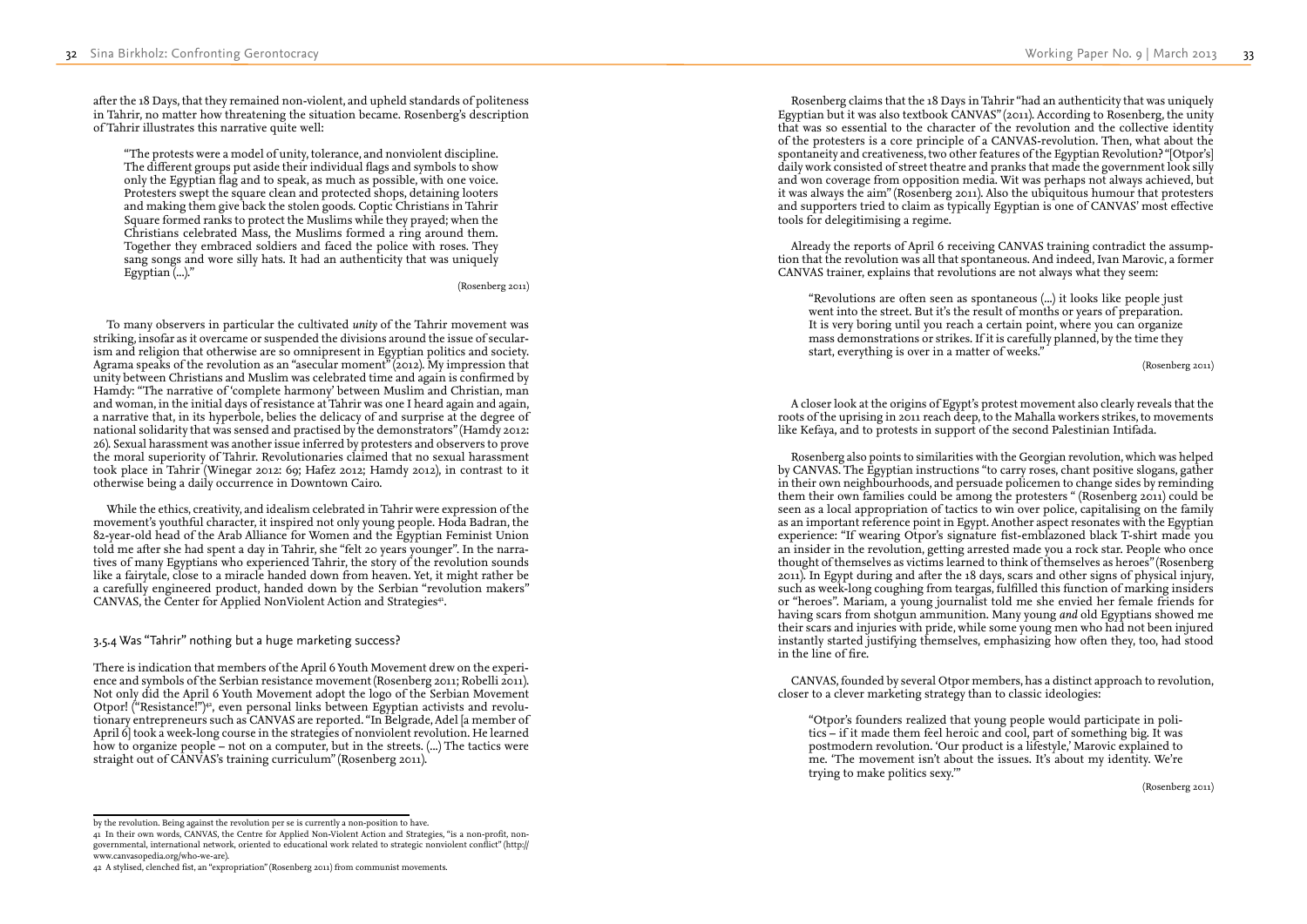## inside Egypt, they also created a 'virtual global public sphere' (el-Nawawy/ Khamis 2009), where acts of political resistance could be proliferated and

In particular exposed Egyptian protesters appropriated different ideas and images that originated in other contexts, and often spread them online. We have already mentioned April 6's clenched fist, an "expropriation" from communist imagery.45 An other famous example is Che Guevara, whose counterfeit was frequently seen in the revolution. Mina Daniel, a famous Christian martyr<sup>46</sup> who lost his life in the Maspero Massacre on October 9, 2011, was even portrayed as Che Guevara,47 because both men had died on the same date. Another interesting example is the appropriation of the slogan "Walk like an Egyptian"48. It was often used as capture for a widely circulated photography showing one protester in a defiant posture, alone, in the middle of a street, facing a row of security personnel<sup>49</sup>.

in their struggles. Thus, new media not only energised political activism supported internationally."

(Khamis/Vaughn 2011: 25)

Here the creative (or distorting) potential of appropriation (see Bayart 2000) is visible. The black-and-white Palestinian scarf became a popular accessory of protest ers in Egypt and was sold at a large number of stalls on Midan Tahrir. Even though this resembles protest outfits in Europe, we must not forget that it is originally a Palestinian (or Arab) tribal pattern that got popular in Europe (assumable in relation to the First or Second Intifada). Also Western, or if you want: global art forms were appropriated in the revolution such as street theatre, political comedy (*Kabarett*), and most important graffiti and other forms of street art. Also, internationally publicised movies provided the revolutionaries with (narrative) material for identity formation and impression management. The movie "V for Vendetta" was a constant source of inspiration (Herrera 2011b). These examples show what a wide array of images and styles are imported and appropriated.

Cultural phenomena attributed to the increased speed and intensity of globalisation through modern communication technology affect the imagery of the revolution (see Appadurai 1997). Today's young connected revolutionaries are what they call *exposed* and they can thus draw on a huge global cultural repertoire for constructing a revo lutionary identity. According to Goldstone, Foran claims that the mobilisation for a revolution is necessarily "drawing on a 'culture of rebellion' from widely remembered prior conflicts" (referenced in Goldstone 2001: 239). I argue that today, the exposed in search of models look beyond the nation state in the "(virtual) global public sphere" (el-Nawawy/Khamis 2009). The many cross-references between the Occupy Movement and the Arab Spring are indications thereof. While the new media are not necessary for the diffusion of ideas, they definitely help. And the resulting dynamic mash-up culture clearly distinguishes the young and new from the old.

"Noted that nations with significant Muslim populations show ,modular political phenomena', i.e., , political action based in significant part on the emulation of successful examples from others,' that , successful democratization strategies in particular countries are transported into the collective action strategies of movements in other countries,' and that 'democratization movements appear to be learning to use information technologies from each other, linking up to share experiences and trans porting successful organizational strategies.'"

in Egypt and other Muslim Arab societies differs from the use in Germany, for example. The books on "martyrdom"

to\_Mina\_Daniels.gif, and "Che Mina – Mina Daniel", by The Cat Who Design, http://www.flickr.com/photos/thecat -

This support for Goldstone's reading that revolutionaries have to engage and win battles of *intentional framing and identity construction* comes from an unexpected side.43 The youthful character of the revolution could be entirely fabricated, the outcome of smart and successful attempts at identity construction on the side of the revolutionar ies. I can neither prove nor disprove this claim, but want to put forward two alternative readings. On the one hand, the appropriation of ideas from CANVAS can be seen as *only one of many* instances of what could be called the "globalisation of protest culture". In addition, it can be considered an example where the logic of marketing seeps into the political sphere (Crouch 2004). I would like to engage with the first reading a bit more extensively, as in my opinion it constitutes an essential feature of the Tahrir protests, and has its roots in the *exposure* (see 2.2) of the younger generations.

### 3.5.5 The global cultural repertoire of contemporary revolution making

Both the Tunisia connection and the Serbian influence have been mentioned. In particular the Tunisia connection provided the grounds for some scholarly reflection. Howard (2011: 20-21, cited in Khamis/Vaughn 2011: 27) for example

(Khamis/Vaughn 2011: 27)

Other than Howard, Bayat does not focus on the common Muslim identity but on cross-Arab linkages based on shared language: "The common language and proximate political culture make possible an unfettered travel of ideas, codes, and modes of struggle across national borders, especially in this age of electronic communication, and cross-border Arab activist links" (Bayat 2011a: 48). Of course there is the risk of exaggerating the similarity between countries and their populations as diverse as Egypt, Tunisia, Libya, and Yemen. Already the expressions of protest have taken very different forms. Nonetheless, it is important to point to the degree of identification that might happen between members of different Arab nations (in this specific con text!), and the potential for *ideas* to travel. Bayat has a point emphasizing the com mon language for the cross-Arab linkage: "Such slogans, anecdotes, or revolutionary songs are all understood and internalized by Arabs, but they stop when they reach, say Turkish borders, because Turks do not speak Arabic" (Bayat 2011a: 48). The slogan "el sha3b yorid esqat al nizam" (The people want to bring down the regime), that trav elled from Tunisia to Egypt, was powerful. Yet, ideas *do* cross language borders and thus other links and flows of inspiration might be just as important: those between young people from different countries, and between non-violent, anti-capitalist, or democratic movements. Khamis and Vaughn emphasize these *global* connections44:

"Social media also empowered activists to associate and share ideas with others globally, enabling collaboration between activists in Egypt and Tunisia, as well as between protesters and Arabs in the diaspora; demo cracy activists in other countries; and Internet activists, who assisted them

<sup>45</sup> April 6's logo: http://6april.org/modules/news/images/storys/000000000.jpg. 46 It might be worth mentioning that even though of similarly religious origin, the way the term "martyr" is used can probably fill libraries.

<sup>47</sup> Mina Daniel as Che Guevara: "Tribute to Mina Daniel" by Latouffe, http://commons.wikimedia.org/wiki/File:Tribute\_ whodesign/6235025252/.

<sup>48</sup> This line is derived from a Bangles song, if I am not mistaken. Yet, I doubt many Egyptians of my generation could actually state the slogan's origin without the help of Google search. 49 "Walk like an Egyptian ", at Zeinobia, Egyptian Chronicles http://4.bp.blogspot.com/-DWjZubtNtOE/TcAze57SUlI/

AAAAAAAAPlY/lmSlY95Gv64/s1600/walk-like-an-egyptian-7545-1296264418-60.jpeg

<sup>43</sup> See Barnett for an analysis treating identity construction as an action, done by rational, strategic actors (Barnett 1999). 44 To be fair, Bayat emphasises the effects of global connectedness in many of his works. And in the same interview as cited above, he recognises how access to the new media exacerbates feelings of deprivation among Egypt's middleclass poor: "So while these middle class continue to get proletarized the expansion of the new media makes them doubly aware of their own deprivation" (Bayat 2011a: 48).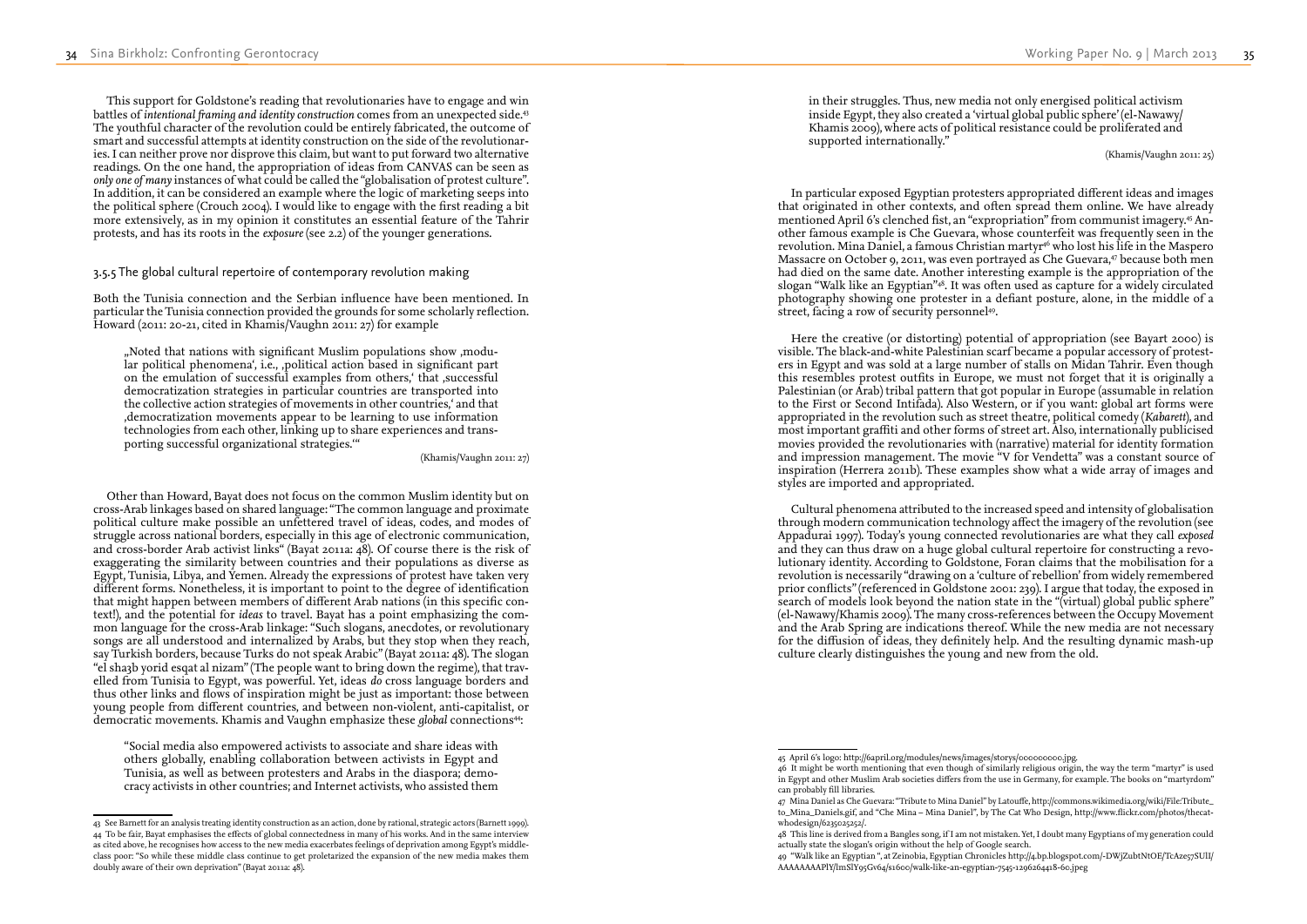square, anticipating that Mubarak would resign from his presidency. His face appeared on the giant video screens set up to broadcast his speech to the awaiting crowd, but, instead of resigning, Mubarak addressed the protesters as his 'children', saying that he would 'listen' to their demands. In silence, every person in the square solemnly held his or her shoe toward the screens. Some quietly wept, and others yelled, but aiming the soles of their shoes directly at Mubarak's face marked a turning point. It was the ultimate gesture of insult toward the elder patriarch."

(Hafez 2012: 39-40)

### Breakdown of a patriarchal bargain?

What had caused this breakdown of patriarchal authority? In the 18 Days, both Mubarak and then vice-president Suleiman were trying to capitalize on the family-analogy in politics which they had helped to reproduce over the years. Yet, what they had missed out on: in the view of many people, this analogy had already been stripped of its appeal and force. This only underlined the widespread perception that "they had completely lost track of who their people were" (Bamyeh 2011: 5). One of the reactions to Mubarak's three speeches was the mushrooming of jokes that depicted Mubarak as an alien or in other ways made clear how "out of touch" he is. One of them goes: "President Obama gives a call to Mubarak and tells him: 'Hosni, I think it is time for you to say goodbye to your people.' Mubarak responds: 'Why, where are my people going?'"<sup>50</sup> Mostly however, the rulers' attempts to infantilise their people only further infuriated them.

"According to Adel Iskander (...) the Egyptian people felt insulted by the government's blockage of the Internet and cell phones: 'their reaction to this was strong…they became more resilient and more determined, because they refused the government's attempt to 'infantilize' them. Their message to the regime was 'Egypt can't be blocked and its people can't be unplugged'."

(cited in Khamis/Vaughn 2011: 16)

Similarly, many people were outraged (Hajjar 2011) about an interview Omar Su leiman gave to ABC's Christiane Amanpour, conducted on February 3, 2011: "As huge demonstrations engulfed the country, Mr Mubarak's short-termed vice-president, the dour ex-head of intelligence, Omar Suleiman, had infuriated young Egyptians by suggesting that the protesters' parents should tell them to go home" (The Econo mist 2011). The anger was further fuelled by another member of the *old* regime: "His prime minister, Ahmed Shafik, when pressed to apologise for a murderous attack on unarmed protesters by paid pro-Mubarak thugs, promised sarcastically to send the victims chocolates and sweets" (The Economist 2011).

While the "infantilising" might seem very out of place to the reader, it still remains within the realms of the patriarchal political discourse. From an inside perspective the public rage about the elders' comments is only plausible when the patriarchal bargain has already broken down. And this is exactly what, according to Hafez, has happened as a result of neo-liberal reforms. She argues that due to the patriarchal bargain youth are affected in a specific way by the effects of the economic developments:

"Patriarchal households, in which the male head of the family was sys temically disempowered through increased costs of living and lack of employment opportunities, were no longer capable of supporting or

50 I heard this joke for the first time in the revolution, but later figured out, that this joke was a recycled version of an older one, where the first sentence was: "Mubarak is lying on deathbed, and the doctor tells him "Mr President,

3.5.6 The (younger) people demand the fall of the (old) regime – political categories in an autocratic gerontocracy

In the previous chapters, I have tried to analyse which aspects of the revolution have been or could be associated with youth and youthfulness. Yet, I would also like to ask, why youth became an important category and focal point for collective identity formation. I assume that it is the patriarchal political system and its rhetoric that pit regime and youth against each other. The distribution of power and the structure of relationship made youth a plausible category around which the fight for the future of the country could revolve. Why so?

### Hosni Mubarak - father of the nation

As shown above (ch. 3.3.3), in Egypt, patriarchy is not only the main ordering principle of the social sphere but also the ideational model for politics. "In his role as president, Mubarak adopted the father idiom" (Hafez 2012: 39), meaning that he presented him self as the father of the nation, striking what Hafez (in reference to Deniz Kandiyoti) calls the "patriarchal bargain":

"In classic Middle Eastern patriarchy, the older patriarch presides over and assumes responsibility for members of the extended family. The honour, prestige, and power of the patriarch thus derive from his abili ties to provide for as well as to control and ensure the obedience of the members of the group. In this regard, a bargain is struck – not simply one of reciprocal exchange (one of allegiance in return for sustenance) but also one in which inequality is maintained, internalized, and ensured through methods of control."

(Hafez 2012: 39)

Mubarak emulated this hierarchical relation based on gender and age to shape his relationship with the Egyptian people. This finds expression and is enacted in political rhetoric and in the distribution of power. In Egypt's gerontocracy, political influence is strongly biased in favour of older generations, while the share of young in the population is constantly increasing. With a very high likeliness those who demand the end of their near total exclusion from political processes are younger than the rulers. In addition, Mubarak rhetorically made all the Egyptian people "his children". In the patriarchal political system the entire population is put under tutelage of the benevolent patriarch (or "father") – seen from this vantage point, the two categories, the Egyptian people (il sha3b) and the youth (il sha3bab) become conflated. This is essential to understanding why "youth" was chosen by different actors as an element of self- (and other-)description and attribution.

Even (or in particular?) in his last speeches, "Mubarak addressed the protesters as his 'children,' saying that he would 'listen' to their demands" (Hafez 2012: 39). In his last three speeches, delivered during the 18 days, Mubarak clearly tried to capitalise on the paternalistic notion of politics, and worked the people's emotions. Even though being partially successful, overall, his attempts to exploit his role as the revered pa triarch failed. Hafez describes this in a very vivid way. I will cite her in length to do justice to the spirit of her account:

"The dismantling of the myth of the benevolent, omnipotent father as state leader in Tahrir was momentous. But the day before Mubarak stepped down, an equally profound event took place in Tahrir that shook the very core of the patriarchal myth. Thousands had congregated in the

I think it is time...".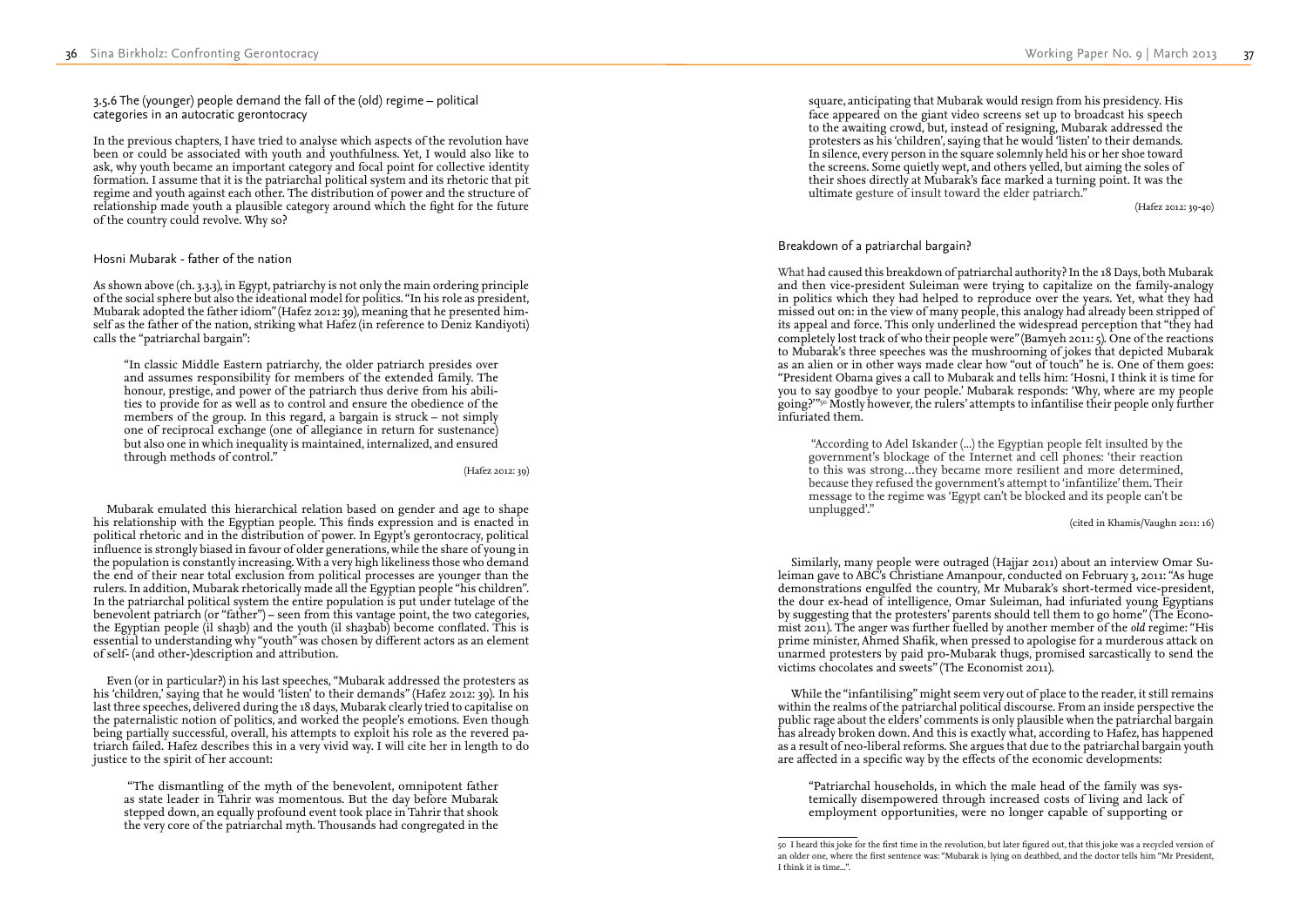The use of social media on the Internet (...) made this a revolution of the new against a regime in which the average age of leaders was over 70" (Rushdy 2011: 29-30).

In the 18 Days, the youth's claim of being more attuned to the current world gained increasing legitimacy in face of "anachronistic" moves by the regime. The governmentproduced internet blackout (and people's reaction) has already been mentioned. The "Battle of the Camels" was another key event in this struggle for "modern" legitimacy.

"That on 2 February some of Mubarak's supporters found nothing better to do than send thugs on camels and horses to disperse the crowd at Tahrir, seemed to reflect the regime's antiquated character: a regime from a bygone era, with no relationship to the moment at hand. It was as if a rupture in time had occurred and we were witnessing a battle from the twelfth century."

(Bamyeh 2011: 5)

An article in The Economist illustrates how successful the youth's impression management and their strategy to present themselves as the "modern" alternative, was:

"As much as anything, the collapse of the regimes in Egypt and Tuni sia was a product of the growing gap between their antiquated world views and the increasingly sophisticated outlook of their people. In Egypt, at every stage, the protesters proved more agile, more resource ful, more imaginative and more determined than what one of them, in a breathless television interview, dismissed as 'those stone-age men sitting in chairs'."

(The Economist 2011)

Yet this battle for legitimacy is everything but over. And the ruling elite has under stood that being "modern" is a crucial battleground. The military, or the SCAF (Supreme Council of the Armed Forces) respectively, adopts social media and has repeatedly sent out mass-text messages to inform people of its opinion (Khamis/Vaughn 2011).

"They also lately created their own Facebook page, which was seen as 'an attempt on their part to catch up with the wave of technological advance ment that is sweeping the country', as Egyptian activist Mohamed Mustafa puts it. He also indicated that the new Egyptian prime minister, who was nominated by the popular revolution, has set up a Facebook page for his government 'in an effort to modernize its means of communication'." (Khamis/Vaughn 2011)

In fact – even though some claim it is obviously lacking the technical skills to effectively co-opt social media as its propaganda tool - ever since its take-over of power, the SCAF has published most of its communiqués on its Facebook page.

3.6 The Revolution two years after – some tentative hypotheses on the outcome

As mentioned above, in Goldstones's review of theories on revolution, the *outcome* of a revolution constitutes the third important element for analysis besides the causes and the processes. In fact, the social scientific classification "revolution" is *itself de pendent* on the outcome of the revolutionary process. And so it is for the people's lay definition: if nothing changes, it was not a revolution. To a certain degree, it is still too early to assess the outcomes of the Egyptian revolution. The narrations as much as the distribution of power are still very much in flux (Elyachar 2012). Many of the "effects" that I could observe in April 2011 had evaporated by the end of the same year. Some

providing for their youth, who were, in turn, disenfranchised both by economic challenges and repressive measures of the state. It is therefore not a coincidence that the youth in Egypt ignited the sparks of the revolu tion and that women (who head 22 percent of Egypt's families, according to the World Bank [2002]) flocked to Tahrir from all over the country in such high numbers."

(Hafez 2012: 39)

Hafez' argument suggests that people denied their obedience because the patriarchs had not lived up to their duties. Dissolving the contract does then not necessarily imply that patriarchy itself has lost legitimacy.

### Reconfiguring notions of the political

Yet, my own observations support a different narrative: patriarchy as a model for the political order has come under scrutiny. My interviews indicate a change in the no tion of politics. Some young Egyptians have started to reject the personalised notion of politics resting on the family analogy. Instead, they adopted a different conception: "The whole idea Hosni Mubarak is like my father...No he's not. He's a civil servant, it's a job" (Nadia). This idea of a politician as representative or servant of the people was also vocally purported by the Facebook Page "Kullina Khaled Said": "Ghonim used the site to educate and inspire Egyptians about democracy, driving home the message that 'This is your country; a government official is your employee who gets his salary from your tax money, and you have your rights'"(Kirkpatrick/Sanger 2011). Regarding the distribution of power: the youth's claim to change is also a claim for more inter-generational justice. The continuation of Nadia's statement cited above resonates with demands usually expressed in the discourse on sustainable develop ment and the (ecological) rights of future generations:

"So but we have this thing in Egypt where the old people know and young people shut up a little bit. Now, I think: 'now you listen to us. Since you're gonna die soon and I'm gonna live in this country. So let's do it our way cause we don't wanna deal with the shitty consequences of your choices.'"

(Nadia)

Deconstructing the authority of expertise

An important cornerstone of this claim to participation and representation is to deconstruct the authority of expertise. Young people feel compelled to convincingly argue that they do not only have a right to participate but that they also have the abil ity to contribute in a beneficial way:

"Yes, we don't understand things the same way you do, but maybe our way fits the current world more than yours. It's not just about experience, it's about the people living in the moment and who are gonna deal with the country later on."

(Nadia)

For claiming that the way of the youth "fits the current world" better, and that the elders' way of governing is not efficient, the narrative of a "Facebook Revolution" is of great help. The extreme emphasis on new media was welcomed by the media because it bolsters the narrative of a youth revolution and makes for a new and exciting topic. At the same time it was welcomed by activists because it made the rulers look even more out of touch and antiquated. Rushdy's description of the revolution is only one example: "It is clear that this revolution was a handing over from the old to the new.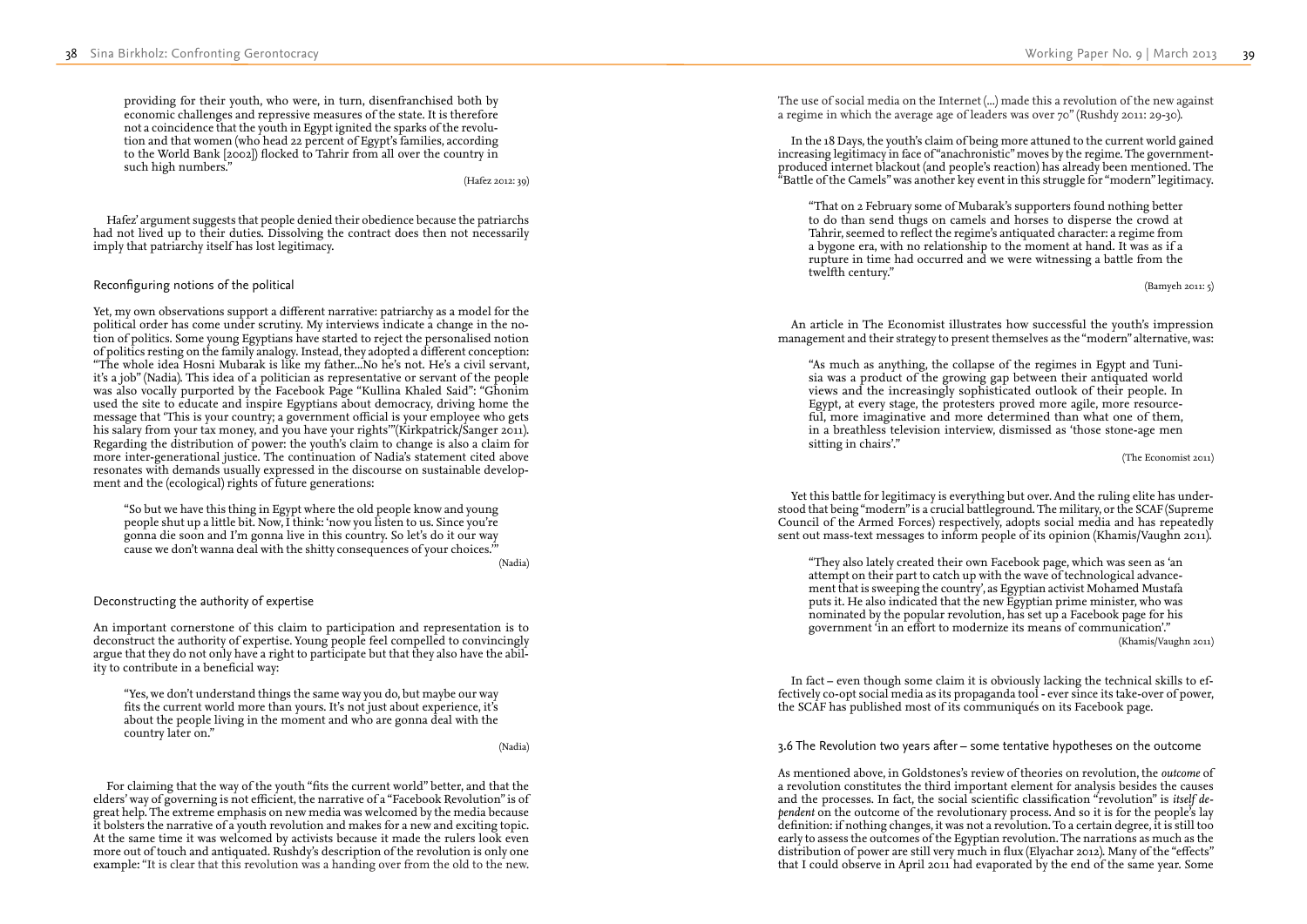that have been born or found. As if you found a new oil sea under your country, you found a big amount – 20 million young people between 18 to 30 or 40 and it's not that small! And everyone is working to make his country better. So whenever you hear shabab you see young people that are doing a big thing, like the ants that are so small when you see them but finally they make a difference. It's like once you hear the word [shabab] you feel like people are planting or building or are celebrating. After the revolution you found young boys and girls cleaning, young boys and girls making debates, making lectures and discussing and debating and it was weird to see young boys and girls in talkshows, always ministers and journalists and all above 40, it was weird getting these young people to talk and discuss with the bigger ones. It was shocking in the beginning because people were used to young people have to respect totally, totally the old ones.(...) Shabab is now really having a different look. There's a huge gap between the younger and the older ones. But the older ones started to trust the younger ones, even if they don't understand. (...) but now we are waiting for the younger ones to start have trust again for the older ones. But it's hard. Because what we see: our country is quite destroyed".

Noor's metaphor of finding an oilsea and the emphasis that it actually is 20 mil lion people illustrates *to what extent* youth were not taken into consideration, even disregarded prior to the events in 2011. The quote points to certain changes the revolution had ushered in: first, the stereotype of the corrupted, useless youth had been upset, and youth have acquired a more positive connotation. After the revolu tion, young people appeared as a force for good, engaged, active in society, and ethi cal – very much in contrast to their prior image. Along with the image of youth also activities and values that were usually attributed to young people acquired a different meaning. The story of a Facebook revolution for example implied a re-evaluation of "modern" skills and pass-times. These changing perceptions find expression in the way the generations interact: after the uprising, young people and their opinions were heard and respected differently than before. For some young people this new style of interaction was visible in the media, others highlighted the changes that happened in their own families (Birkholz 2011: 161–68, 286–290). Young people's satisfaction about their improved position fitted well with a general sense of euphoria and brotherly equality that sweeped the country at the time.

As already indicated, these positive sentiments have soon given way to feelings of disappointment. Similarly, the changed image of youth might not have been of much durability. Before addressing the question of sustainability, I would lke to point to a second sense in which the ideational fabric of Egyptian society might have changed: The revolutionary events did not only affect inter-generational relations, they also empowered the people at large vis-à-vis their (political) patriarchs and autocrats and bestowed them with a new sense of agency and a new sense of their rights.

### 3.6.2 An overall sense of empowerment and ownership

When I critically ask about the political effects of the revolution, people tend to defer to the ideational, cognitive changes it brought about. Rola counters my scepticism about the political effectiveness of the revolution saying: "I don't know. But generally I think the most thing that is fruitful from revolution is that we, the youth felt that 'Ok, now the future is ours and they cannot really take the revolution from us'. And each time we feel this, then again we go to the streets". Hafez is convinced that the people's self-empowerment signalled the overturn of the patriarchal order.

"What the events of this uprising have revealed is that notions of mas culinity undermined by a repressive regime have observably shifted the terms of the patriarchal bargain between genders and ages and between the state and its people. (...) we were witnessing an undeniable reversal

"achievements" had even been turned into their opposite in the course of 2012. As much as the 18 Days had become the symbol of change and hope, for revolutionaries, the second round of the presidential elections and the closed process of constitution making had become symbols of disappointment and despair. The violent clashes between various factions during what has become termed the "constitution protests' (December 2012) and at the occasion of the uprising's second anniversary (January 2013) appeared to many observers as qualitatively distinct from previous events. It might well be that at the time of writing, exactly two years after the revolutionary moment in January 2011, the revolution is entering a new phase – one marked by more violence and destructive potential.

Even though the attempt to completely account for the revolution's goal is there fore bound to fail, I would like to put forward some hypotheses, as to what has been set in motion – and what has not. On the one hand, I argue, the picture of youth and with it the norms regulating inter-generational relations have been upset after the uprising. A more general change of mind, namely the decreasing acceptance of au thoritarianism combined with an increased sense of agency as citizens, seemed to be another "ideational" effect of the uprising. On the other hand, however, the political representation of youth and youthfulness (both as an age group and as a mentality or habitus) does so far not match the cognitive transformations that were initiated by the events in Spring 2011.

### 3.6.1 More respect for youth? Changing inter-generational relationships?

Right after the fall of Mubarak, young people were optimistic that they had gained more clout in society: "This barrier of not listening to us, the older generation, is broken" (Nadia). In countless anecdotes, young Egyptians recall the moment after Mubarak's resignation, when their parents or other elder relatives apologised to them. Nadia tells me a story similar to many others I have heard since the revolution:

"Even my dad on the 25th was like 'nothing will happen...a couple of kids going to the streets' and things like that (...) and afterwards my mum called me when Mubarak left and said 'I'm sorry. I underestimated you guys. I am sorry that I said that it's not gonna happen and that you don't have the power. I'm very proud of you guys'".

These stories are quite often staged in a way similar to Nadia's account: as the young revolutionaries are still out in the streets, where their protest had led to the ouster of Mubarak, their parents have to call them on their mobile phones to deliver their apologies and recognition.

The 18 Days uprooted convictions about the youth's disaffection and in the eyes of many young changed the way elders looked at them. When I asked about the defini tion of "shabab" (youth) in spring 2011, people often asked back: "Before or after the revolution?" Noor, one of my interview partners, expressed what many fellow Egyptians had told me in similar ways. I will share her quote at length, so the reader can get an impression of what the sudden change felt like for a young Egyptian:

"Before or after revolution? It's so different. (laughs) Shabab is – it depends on the context (...) before the revolution they were thought of as the arro gant ones, who never accept any kind of advise, the ones that are arrogant and ignorant, (...) they think they are the only ones who are right and they all think in the same way, they are the ones who want to leave Egypt as much as they can, they want to be more liberal and they never unders tand the meaning of a deep culture or how it affects in the long term, they just want to do what they want, what is popular in their age range, no matter how it affects the children, the next generation, your family. But after revolution it was the way of saying: (...) the new abilities and skills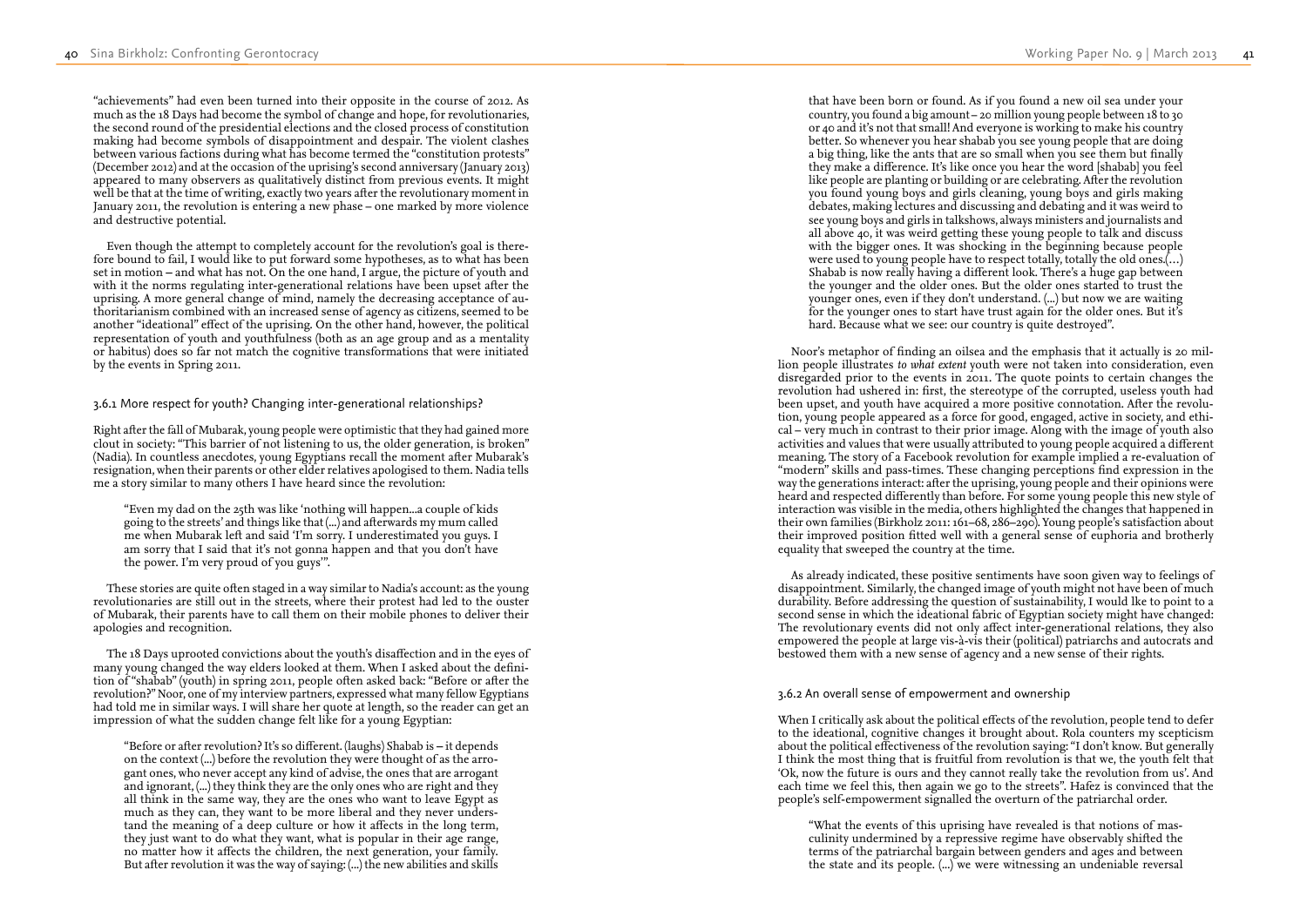to the presidential seat. $^{52}$  With the sole exceptions of the Islamists, the old opposition was also the new opposition. No wonder then, that "(...) the festival atmosphere in Tahrir has dissipated and a 'politics of disappointment' has emerged" (Winegar 2012: 69). This sense of *restored exclusion* was only heightened by the performance of president Mohammed Morsi, who has shattered any hopes for real dialogue, given himself quasi-dictatorial powers and pushed through a hastily drafted constitution in late 2012. The partial reinstatement of emergency law is only one indication of many for the return, or rather: the persistence of autocratic, heavy handed methods in Egyptian politics (Daragahi 2013).

These days, Mohamed El Baradei mainly speaks for the National Salvation Front, the largest opposition group. But he used to be maybe the most distinguished advo cate for Egypt's revolutionary youth. In this capacity he lamented in December 2011 in response to the first round of parliamentary elections: "'The youth feel let down. They don't feel that any of the revolution's goals have been achieved. (...) They got decimated,' he said, adding the youth failed to unify and form 'one essential criti cal mass.'" (The Telegraph 2011). Like the demand for more equal representation of women, the youth's aspirations were not realized in face of a resilient patriarchal system. Even though Mubarak was ousted from office, the SCAF and the Muslim Brothers (MB) represent and reassert the dominance of old men and reproduce the norms supporting the patriarchal order. Many of my older female interview partners pointed out that the military is *the* epitome of patriarchy. As for the MB, while their depiction as misogynist is grossly distorting their self-perception, it is no secret that they champion a conservative, patriarchal model for family and society. In addition, a fight between younger generation of the MB and the organisations' leaders in 2010 is often incurred to highlight that the MB's internal governance style is undemocratic, conservative and unlikely to integrate alternative voices.

How come youth and youthfulness remain excluded from the official political process and the power sharing deals that take place behind closed doors? Various factors add to an understanding of the revolution's failure to result in more inclusive politics. Organisational and financial disadvantages, the lack of understanding and trust between generations, SCAF's successful campaigning against the movements and eventually the "youthful" character of the revolution might all contribute. The most salient aspects will be discussed briefly here.

### Organizational disadvantages and inter-generational differences

First, the revolutionaries' failure to secure a larger amount of seats in parliament can be attributed to their lack of funding, organisational capacity, and experience, espe cially if compared to the best established opposition party, the Muslim Brotherhood's Freedom and Justice Party, and the highly funded Salafist Al-Noor Party. Both these Islamist parties enjoyed a considerable head start vis-a-vis revolutionary coalitions. Second, the generational gap and persistent stereotypes hinder the inclusion of youth and youthfulness. In Egypt, there remains a strong tendency to "trust in the power of white hair", as El Sharkawy (2011) puts it. This might constitute the most decisive impediment to youth's inclusion in the political process.

Yet, other forces are at play as well. Besides a mutual lack of trust, different tolerance and willingness to bear the economic and emotional consequences of continuous revolutionary action separates the generations:

"I believe the main problem now is not with the SCAF or the state generally. It's in the people. Especially the elders. Because mostly they want things to be more stable, they just want to have the political transition, they just

52 It remains to be seen whether revolutionary parties can gain ground in the upcoming parliamentary elections in 2013.

in the social consciousness of a people. What immediately followed this stunning victory of collective action was a dismantling of a myth, that of the patriarchal bargain."

(Hafez 2012: 39-40)

If Hafez is right, then the demand for increased inclusion of youth in decision mak ing and the inclusion of the people in political processes might not be a democratic *moment* but the result of a long-lasting process of a more sustainable nature.

As Abu-Lughod shows, this sense of empowerment is not limited to urban youth who experienced the protests in Tahrir. She describes the effects the revolution had on youth in an Upper-Egyptian village: "The bigger gift, I was to discover when I ex changed emails (for the first time) with some of the young men in the village whom I knew well, is that the events in Cairo had emboldened the village youth to take new responsibility for their local situation" (Abu-Lughos 2012: 24). After these youth de fended their village in popular committees ("legan sha'beyya") during the heydays of the uprising, they organized themselves via Facebook to "discuss the issues and try to decide how best to serve their community's needs" (Abu-Lughod 2012: 24). Their concerns are of limited scope and of a very immediate and local nature. Most of the problems addressed by the group which called itself "The Good Youth of Village X" related to the provision of daily goods and public services. "Their first initiative was to solve the crisis of the distribution of bread, then the shortage of bottled cooking gas, then the high price of meat, and then garbage collection in the neglected public areas of the village" (Abu-Lughod 2012: 24). This example points out, that in order to assess the effect of a revolution, we should not limit our view to the central political institutions. A new sense of shared responsibility for the community and the common good can have local effects and might eventually transform a society and its order *incrementally* and *bottom-up*. In the months after the uprising, Egyptians observed an increasing numbers of strikes and many stories about disobedience at the workplace circulated. This was often interpreted as indicator for a new, *less autocratic mentality* .

That said, the central political institutions still constitute the main hallmark for measuring an uprising's success respectively for defining it as a revolution. Since 2011, statements like Reem's have become more frequent in Egypt: "(...) with the uprising – so it's not a revolution, if you wanna call it that way. For me, I don't call it that way because a revolution has to be something that causes complete change".

3.6.3 The revolution failed to bring about youth's inclusion in the political process

If we look to the more manifest political processes then, the picture is nothing less than bleak. For the first year after the uprising, many youth groups (such as April 6, the larger Revolutionary Youth Coalition and the One Demand Initative51) had demanded a swift handover of power from the Supreme Council of the Armed Forces (SCAF) to civilian forces (Carnegie 2012). Not only did they fail to have their core demand satis fied, it also seems that youth got increasingly sidelined in the political process. For a variety of reasons, the youth's and the revolutionaries' representation in parliament (upper and lower house), elected at the end of 2011 and in early 2012, was weak. In the presidential elections 2012, they also failed to lift one of the revolutionary candidates

<sup>51</sup> The One Demand initiative was launched in late January 2012. It was supported by a large variety of parties and groups, amongst them all major youth coalitions. According to Al Ahram Online, members are the "Coalition of Revo lutionary Forces, the April 6 Youth Movement (Democratic Front), the Revolutionary Youth Coalition, the Revolution Youth Union, the Kazaboon ("Liars") Campaign, the Maspero Youth Union, the Popular Movement for the Indepen dence of Al-Azhar, the Maspero Media Revolutionaries, and the Revolutionary Socialists" (Shukralla 2012). However, its one demand remained unsatisfied, and with the shifting scene after the presidential elections like many others, this initiative has somewhat lost its purpose. However, numerous member groups are still active and some have reinvented and adjusted their raison d'etre. Kazaboon for example no longer tries to uncover the SCAF's lies but instead targets what they consider dishonesties or crimes by the Muslim Brotherhood and the Freedom and Justice Party.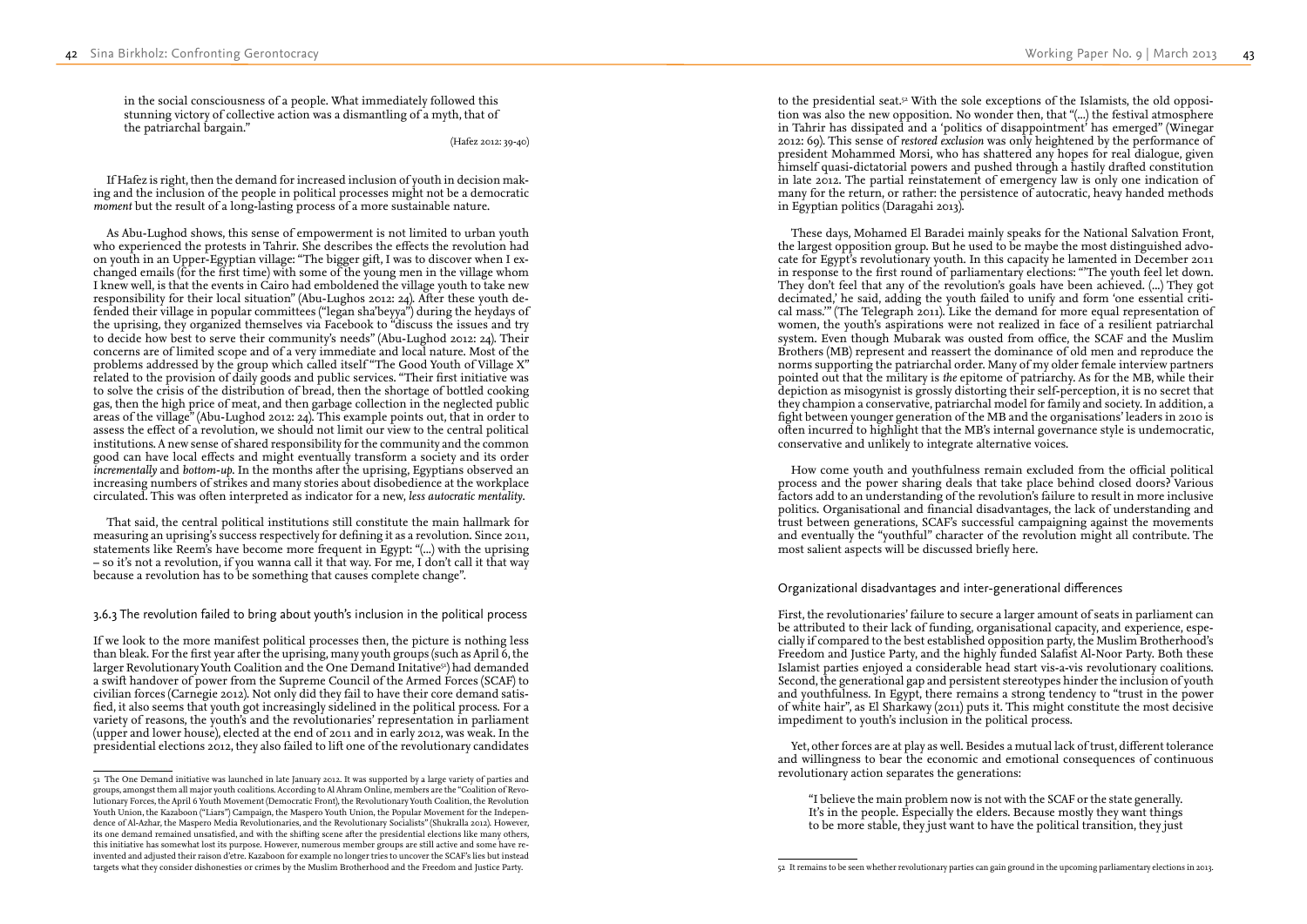and streets to reach out to the wider population, which to a large extent is consum ing state media only. Today Kazeboon is focusing its effort on unveiling what they perceive to be the truth about the MB and the Freedom and Justice Party. The "Media Revolutionaries Front" on the other hand advocates for a complete overhaul of the Egyptian media system, in particular the state media.

"(..) stop facebooking and tweeting and interact more with the people. Which is right – but at the same time: how? During the last 30 years and even the last 60 years all the public sphere channels that were available for people to interact and to gather and to discuss were not really there. The state was always trying to stop this."

Also Rola attributes the discrediting of the revolutionary youth to the SCAF's efforts. In addition though, she qualifies that some of the *stereotypes* held about youth are *true*. One of these stereotypes is:

"That we are actually living in a bubble. Which is somehow true. That we are living in the Facebook and Twitter bubble and that we are not really aware with what's happening in the country and the society. Which is true, we really need to get more involved in the streets and with the society. And get more active in the sense of civil society."

Like others, Rola excuses a perceived lack of social cohesion with the old regime. She continues

Be it because of a generational gap, because of the effects of at least 30 years of dictatorship or because of the SCAF's campaign to tarnish the movements' reputa tion – it seemed that soon after the revolutionary moment was over, the uprising's youthful character which originally had contributed much to its success, came back to haunt it. The accusation that the regime was out of touch with the living reality of the people was turned against the revolutionaries themselves. They were portrayed as irresponsible dreamers that lack the wisdom and expertise to understand the country's woes – much in line with the pre-revolution image of Egypt's youth.

Not only have stereotypes about youth proven resilient, in some ways the youthful character of the revolution turned into an obstacle to the revolution's goals. The revo lutionaries' failure to assert themselves and their objectives in the aftermath of the 18 days might be closely linked to the uprising's spontaneous character (see Beinin 2013):

"A lose network of individuals communicating via social media lent itself well to mobilizing protesters, but not to participating in meetings with the SCAF, political parties, and other organizations. The issue of who could speak for the movement soon divided the organization [April 6]." (Carnegie 2012b)

Bamyeh makes the most comprising argument in this regard:

"While spontaneity provided the revolution with much of its elements of success, it also meant that the transition to a new order would be engineered by existing forces within the regime and the organized opposition, since the millions in the streets had no single force that could represent them." (Bamyeh 2011: 3)

In the dynamics of the protests the manifold grievances had not been expressed directly, instead "the primary focus of these revolts has been representative and democratic governance" (Bayat 2011a: 51). The focus on political demand is explain able as they "were clearer than any other kind of demands; everyone agreed on them"

keep talking about economics, and all of this, and they want things to be stable again, that's what they are used to."

(Rola)

Various interpretations are at hand: given that many youth are financially sup ported by their parents, they might underestimate the danger of prolonged political and economic instability, in that sense being as naive and lacking experience as their most ardent critics have been claiming for months. Also, due to their "in-betweenness" most of the young do not carry (financial) responsibility for others – they have "noth ing to lose" as Rola put it (see also Winegar 2012). A quote by Laila – referring to the situation prior to the revolution – reminds of the urgency felt by some young people:

"Everybody was just furious about how it was going. The older genera tions were less furious than we were. 'We know this system, it's not gonna change, we just want to be in peace and have our jobs', this is what we all felt. But for us? We have nothing to lose. If we don't change this now, we're dead. We're dead. You open your mouth to complain to a police man or say something, or protest and you disappear. You disappear. What?".

Another explanation for different generations' stances on an ongoing revolution might be that the younger generations represent a less materialistic orientation than their parents, something akin to Inglehart's famous notion of post-materialism, thus being more willing to take the economic risk. Lastly the stakes for them might simply appear higher, given that young people realise that their rulers "[a]re gonna die soon and I'm gonna live in this country. So let's do it our way cause we don't wanna deal with the shitty consequences of [elders'] choices" (Nadia). For the young it is a struggle about their future the immediate importance of which they have realised in the last years:

"And at the same time the last couple of years in Egypt a lot of things happened that actually made us feel 'Ok, now we have to do something. We don't really know what's happening in the future, which is our future.' And at the same time things keep happening like the Khaled Said thing, the last parliamentary elections, all this made us feel we are not really there, they don't really see us, they don't feel that this is our future. And we really have to do something to protect this future."

(Rola)

A campaign to delegitimise youth and the return of old stereotypes

In contrast to such an immediate need "to protect this future", the role of young people in the political process after Mubarak's resignation "was cosmetic, and done purely to sort of appease the young people while simultaneously the consistent campaign of the SCAF was to wear this revolutionary forces down and turn public opinion against them" (Suzi). Suzi is not alone with the perception, that she observed a *campaign by SCAF* and the MB to coopt the revolution while at the same time *delegitimizing revolutionar ies* of the first moment. In contrast to Rola's reading of a quasi natural generational cleavage, many activists attributed a loss of popular support to intentional campaign ing of the SCAF against the revolutionary youth, in particular with the help of the still unreformed state media apparatus (Boston Globe 2012). The media's attempts at discrediting among others the April 6 movement relied heavily on arguments that seemed to have lost their force in the 18 Days (Ghannam 2012; Hajjar 2011): they were branded as foreign agents and baltagiyya, and were accused of irresponsibly halting the "wheel of production".

Consequentially, two initiatives focusing solely on the "media war" had formed (Carnegie 2012a). One is the "Kazeboon Campaign" ("kazeboon" translates as "liars") which originally screened videos of police and military violence in public, on squares,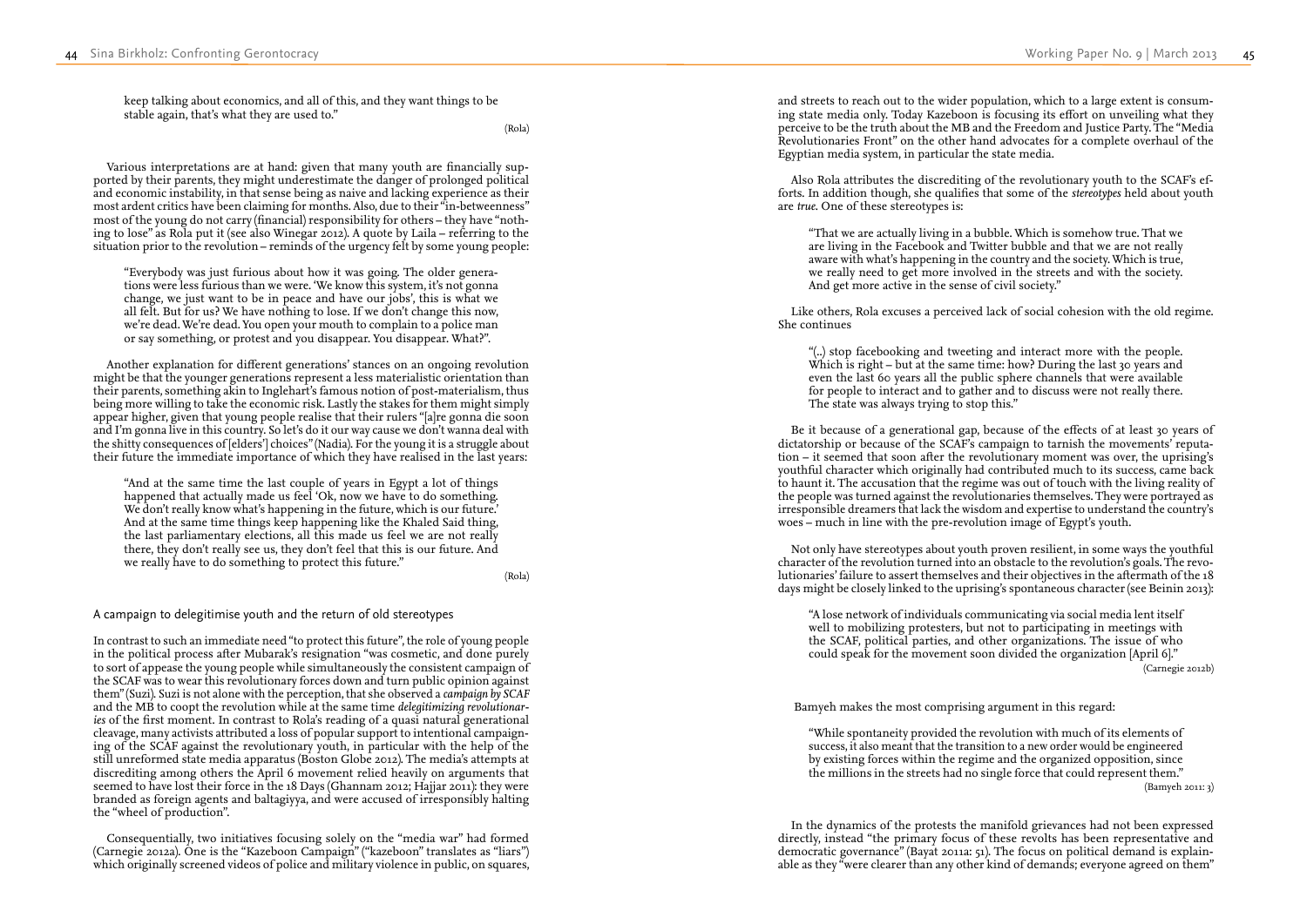## 4. The changing face of a failed revolution

In this paper, both youth/young and youthfulness/youthful have proven to be useful analytical categories that complement rather than substitute each other. While the Egyptian revolution was not exclusively a "youth revolution", young people, their image, narratives of their grievances, and youthfulness played an important role in bring ing about and shaping the uprising. Grounded in the sheer number of people and the attractiveness of youthful opposition to the gerontocratic regime, the numerous activities led by youth in the 18 days and their aftermath drew attention because they illustrated a stark contrast between *emerging* and *existing* images of youth. Prior to the uprising, youth had been seen as victims of Western influence, endangered by moral decay or as self-serving, violent-prone baltagiyya. The youthful styles reproduced in the uprising and the revolutionary identity forged and communicated throughout the 18 Days were a way of talking back to existing stereotypes of youth. At the same time, many Egyptians not belonging to the age group youth could relate to youthful ness, and youthful features and skills seemed to gain more clout in society. Due to the political context, youth provided a category for identification and a rallying point against the patriarchal ruler who had belittled the entire Egyptian people through his paternalistic style of rule. These interrelations of images of youth, features of the political system and the revolutionary dynamics show that a grasp of what youth means in *this specific context* is essential to understanding the events and to assessing to what extent the Egyptian revolution was a youth(ful) movement. Similarly, other contextual knowledge about structural developments and grievances is important to trace how certain triggers could mobilise people around a common cause. At the same time, the patriarchal, gerontocratic context and the youthful character of the uprising provide a number of explanations for the revolution's failure to result in political, social or economic youth inclusion. Consequentially, there's a stark contrast between the revolutionaries' high hopes and their disappointment in face of the cur rent political and economic situation.

### Changing terms of the discourse in a co-opted revolution

Another remarkable difference can be observed: right after the uprising, it was easy to reconstruct images of youth from media discourses, individual interviews and focus group discussions because youth and various issues pertaining to it were so salient in people's minds. Youth was one of the categories to interpret and communicate the events that had shaken the country. By today, the registers of the political have shifted: in conflicts over identity, legitimacy and power, other labels provide a source for identification, mobilisation and framing. Especially since the election of Morsi, the terms of public debate and of the battle for legitimacy have changed towards supposedly religious categories. The proponents of the constitution and Morsi's presidency continuously try to frame conflicts about due process and outcomes as conflicts between pro-Islamic and anti-Islamic forces. This means not only young people and demands for youthfulness have been sidelined in the political process but even youth as a category has lost its importance for the discourse. Yet, young people and youthful revolutionaries are by no means the only ones who have lost ground. Rather, none of those who constituted the non-co-opted opposition under Mubarak, have gained ground. Nasserists, socialists, leftists, liberals, and seculars alike have not managed to secure inroads to political institutions and processes. The "new Egyptian order" (Beinin 2013) that seemed possible during the  $\overline{18}$  Days, has not materialised. Instead, the MB and the military, both representatives of the old and persistent or der, dominate, applying the same methods that Mubarak had become notorious for (Daragahi 2013). And thus, two years after the January 25 uprising, the situation is nothing less than bleak.

(Bamyeh 2011: 4) and eventually there was the assumption that once basic political demands were fulfilled, this "would guarantee the more just nature of any subsequent system" (Bamyeh 2011: 3).

In addition, I would argue that this focus was plausible because it was in the politi cal realm where the deadlock, lack of change and exclusion had been most visible. Yet, in face of the protests' "narrowing" agenda, it is of little surprise that once the most prominent demand, the fall of Mubarak, was achieved, the movement's unity faltered:

"If the resolve, spirit, and strength of the protesters seemed unbreakable during those first 18 days, they all stood for a common cause, 'the end of the regime.' Now the aims – social justice, social equity, the end to cor ruption – are not as clear, and even less apparent is how to achieve them." (Hamdy 2012: 46)

No matter how exactly these various factors interacted, in the end it seems that "the military regime and gerontocracy remains entrenched" (Elyachar/Winegar 2012).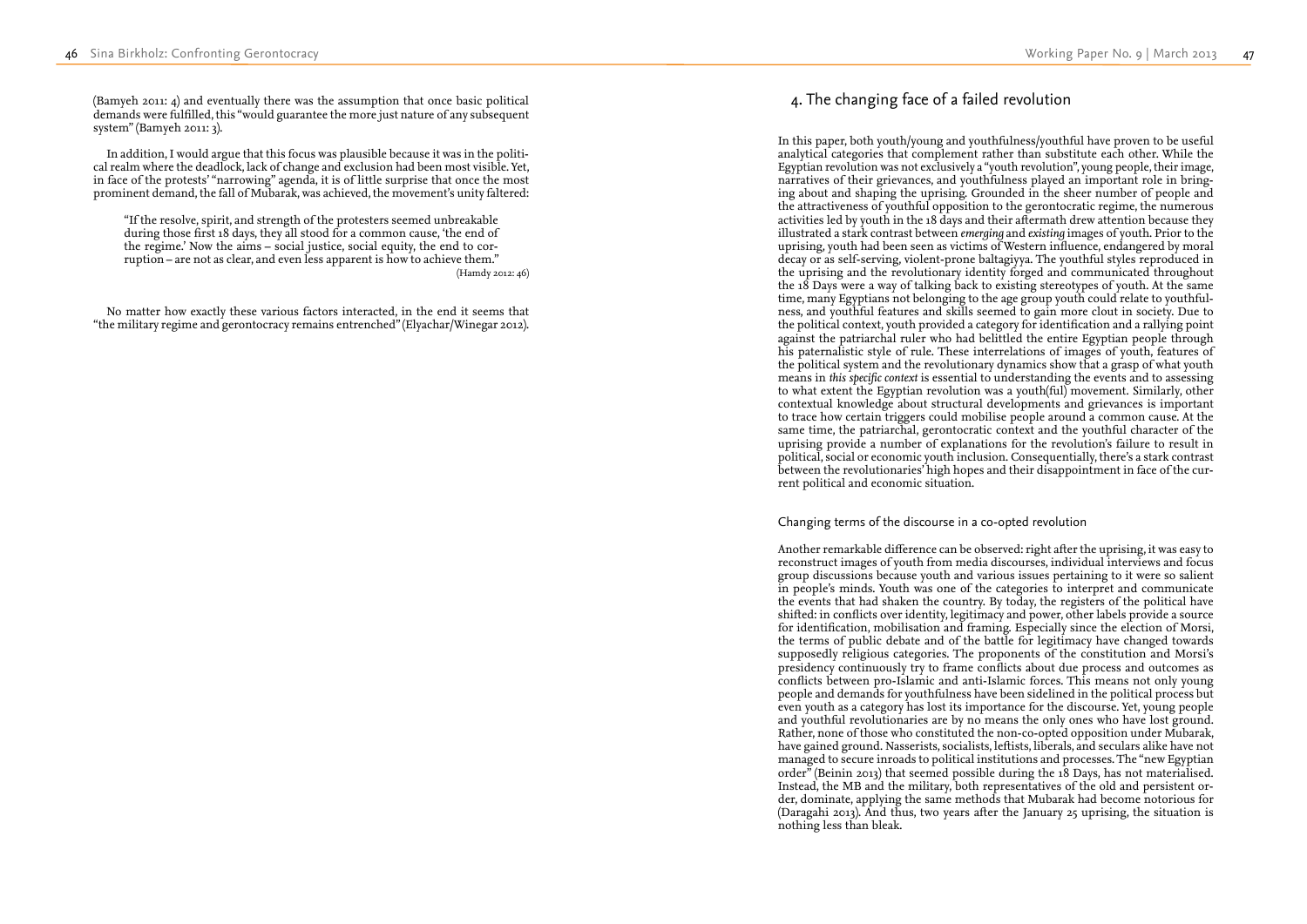youth in the Middle East and their relation to societal, political, and cultural changes deserves particular attention also because of the specific gerontocratic, autocratic and patriarchal socio-political context the importance of which I have been trying to highlight in this paper. Above that however, also the relation of youth and politics *in general* needs attention as contemporary constructions of youth show striking simi larities across regions, and produce strikingly similar power hierarchies, in particular in the political and economic sphere.

In these regards, the question in how far the blossoming of youth sub-cultures in the Middle East in recent years has provided fertile ground for the development of *different political concepts and practices* is of interest, too. The trans-national linkages between revolutionaries, the possibility of a newly emergent global protest style, and its appropriation in different localities is another relevant subject of study that relates to ongoing efforts at "grounding globalisation". On a local level, a closer look at the networks between current Egyptian revolutionaries, the remnants of Egypt's activist scene in the 1970s, and established human rights organisations could yield key in sights. From a critical perspective the extreme (and extremely fast) commercialisation of the 18 Days in Tahrir likewise merits further investigation. This commercialisation, the large continuity of economic policies, and the uncritical position many young Egyptians from the (upper) middle classes have towards their (cultural) consumption and insertion into world markets also cast doubt on the potential for deep social and economic change. In Egypt, there is a talk (and fear?) of an upcoming revolution of the poor. Issues of class therefore need to be considered in future analysis of the (failed) (youth) revolution. That said, in light of the reassertion of autocratic practices and neoliberal economic policies, and the tremendous suffering and desperation these developments cause, any academic working on Egypt is not only obliged to pick her research topics well but to also reflect critically on what the intellectual's own contri bution to social change should be.

Sustainable change in mentalities or a morally deformed society?

Yet, what many Egyptians hold to is the *change of mind* or *the new mentality*. My interview partner Suzi on the one hand conceded "the shit doesn't stop", referring to military trials for civilians, abuse of prisoners and protesters, extra judicial detentions and the like – the very same forms of state violence that had provided a rallying cause in January 2011. On the other hand, she offered a glimpse of hope, assuring: "There is still a grain of Tahrir." Veteran activist and head of the Al-Nadeem Center for the Rehabilitation of Victims of Violence, Aida Seif El-Dawla, shares this perception:

"One thing that has survived the counter-revolution in Egypt is people's sense of being capable of change, and their refusal to tolerate humiliation. They have not forgotten how they stood up to the police and the military. The images of the martyrs remain very alive in people's minds. The one thing that the revolution succeeded in reclaiming is the dignity of Egyptian people and their sense of entitlement to a better life."

(Levine 2013)

In the end, what I have termed the "overall sense of empowerment and ownership" in chapter 3.6.2 might be as fragile as the new images of youth. In light of the most recent outbreaks of violence at the occasion of the second anniversary of the revo lution, Daragahi notices that: "the colourful and lively civic ethos of the revolution has also been partially eclipsed by 'black bloc' protesters in balaclavas who arrived in Tahrir Square late on Thursday night ready to do battle with police" (Daragahi 2013). Tahrir, and moreover the *street*, today looks quite different than the utopian space that many revolutionaries of the first hour reproduce in their narrations. As protests and resistance to the state become more violent, sexist and destructive, it is tempting to give a negative answer to Hamdy's question<sup>53</sup> about the possibility of reclaiming moral integrity and human dignity to "rebuild a socially just country" (Hamdy 2012: 44). Yet, to me it seems a grave, in the end *essentialist* mistake to interpret the changing face and style of the revolution as an indicator of the deformation of Egyptian society. I prefer to follow interpretations that attribute the increasing "uglyness" of the revolution to the failure of political elites and institutions to channel people's desire for change into transparent, fair political processes (see for example Daragahi 2013). Not only the vision of a new Egyptian order but also the ability to shape the course of events and the discourses "was snatched from the hands of the occupiers [of Tahrir] even before Hosni Mubarak was deposed" (Beinin 2013). What we are observing now, the actions of the black bloc, the Ultras, is the violent attempt of some to rescue a revolution that has been co-opted by the establishment. Many other Egyptians have long returned to their old strategies: migration and apathy.

Remaining questions – and call for further academic engagement

Of course, the last word is not yet spoken – neither for the immediate nor the longterm future of Egypt. In particular it remains to be seen how powerful the social and cultural transformations are. It is important to note that these social and cultural transformations already preceded the revolutionary moment in 2011. They might have been accelerated and highlighted by the uprising but they do not necessarily die down with the revolution's immediate failure. These social and cultural transformations, their sustainability and their relation to political and economic change provide the subject for much further academic enquiry. Theories of non-movements, like those by Asef Bayat (2009) can provide the conceptual framework for analysing these devel opments. For Bayat, it is youth's "central preoccupation with 'cultural production' or lifestyles" (Bayat 2010: 31) that predestines them as carriers of a non-movement. Yet,

<sup>53</sup> "Is there enough moral integrity left, after the decades-long assault against basic human dignity, to rebuild a socially just country?" (Hamdy 2012: 44).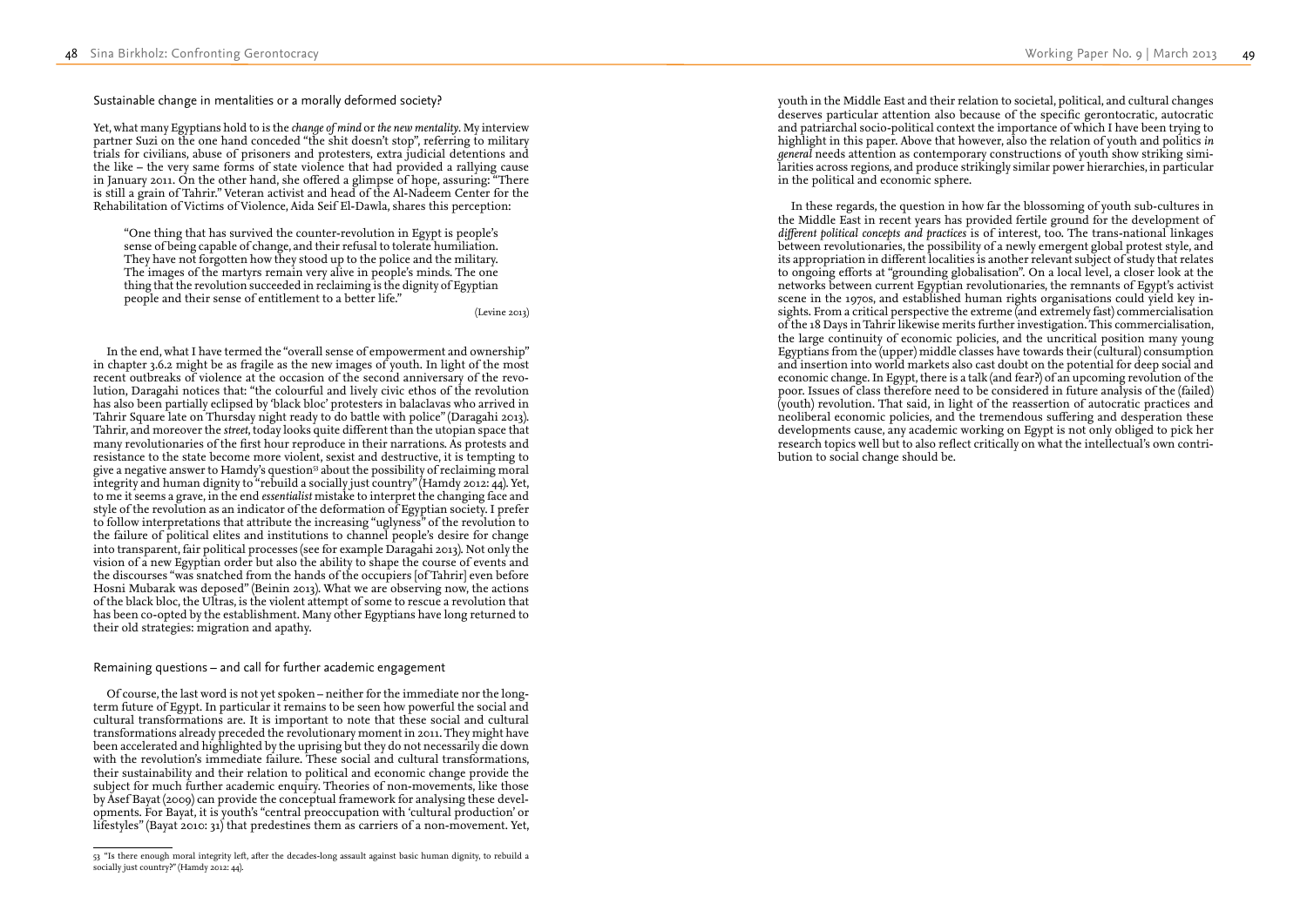Bayat, Asef (2010): Muslim Youth and the Claim of Youthfulness, in: Linda Herrera/ Assef Bayat (Eds.): Being young and Muslim. New cultural politics in the global south and north, Oxford, pp. 27–47.

Bayat, Asef (2011a): 'Our Revolution is Civil': An Interview with Asef Bayat on Revolt and Change in the Arab World, in: The Hedgehog Review, Fall 2011, pp. 47-54.

Bayat, Asef (2011b): A new Arab Street in Post-Islamist Times, in: Perspectives, No.2, Special Issue, People's Power – The Arab World in Revolt, obtained from http://www.lb.boell. org/downloads/Perspectives\_02-07\_Asef\_Bayat.pdf, on February 11, 2012, pp. 50-53.

Bayat, Asef (2011c): A Minute with Middle East experts Asef Bayat and Linda Herrera, University of Illinois Urbana Champaign, February 25, 2011, obtained from http://illinois.edu/ lb/article/72/48698, on February 12, 2012.

BBC Middle East (2011): Egypt unrest: Full text of Hosni Mubarak's speech, BBC (online), February 10, 2011, obtained from http://www.bbc.co.uk/news/world-middle-east-12427091?print=true, on February 11, 2012.

Beinin, Joel (2013): Was there a January 25 Revolution?, in: Jadaliyya, January 25, 2013, obtained from http://www.jadaliyya.com/pages/index/9766/was-there-a-january-25-revolution, on January 25, 2013.

Birkholz, Sina (2011): Identities at Crossroads: Young Muslim Women in Post-Revolutionary Egypt. How female students from Cairo's upper middle class experience and navigate the contradictions in an increasingly globalised and divided society. Unpublished graduation thesis, Augsburg University, a digital version can be obtained from the author upon request.

Bohnsack, Ralf (2000): Rekonstruktive Sozialforschung. Einführung in Methodologie und Praxis qualitativer Forschung, Opladen.

The Boston Globe (2012): Support, reputation of Egypt youth movement slips, in Boston Globe, January 2012, obtained from http://articles.boston.com/2012-01-22/world/30650038\_1\_ parliamentary-elections-election-officials-military-leaders, on March 6, 2012.

Bourdieu, Pierre (1994): 'Youth' is just a word, in: Pierre Bourdieu, Sociology in Questions, pp. 94-102, London.

Carnegie Endowment for International Peace (2012a): Who are the protesters?, in: Guide to Egypt's Transition, February 14, 2012, obtained from http://egyptelections.carnegieendowment. org/2012/02/14/who-are-the-protesters, on March 6,2012.

Carnegie Endowment for International Peace (2012b): The April 6 Youth Movement, Guide to Egypt's Transition, February 14, 2012, obtained from http://egyptelections. carnegieendowment.org/2010/09/22/the-april-6-youth-movement, on March 6, 2012.

The Centre for Applied Non-Violent Action and Strategies: Who we are, obtained from http:// www.canvasopedia.org/who-we-are, on January 31, 2013.

Cuno, Kenneth M. (2008): Divorce and the fate of the family in modern century Egypt, in: Kathryn M. Yount, Hoda Rashad (Eds.): Family in the Middle East. Ideational Change in Egypt, Iran and Tunisia, London, pp. 196–216.

Cook, Stephen (2012): Egypt's Never-Ending Revolution, in: New York Times (online), February 10,2012, obtained from http://www.nytimes.com/2012/02/12/opinion/sunday/egyptsnever-ending-revolution.html?\_r=2&sq=egypt&st=cse&scp=3&pagewanted=all, on March 6, 2012.

## Bibliography

- Abaza, Mona (2006): Changing consumer cultures of modern Egypt. Cairo's urban reshaping, Leiden, Boston.
- Abdoun, Safaa (2012): Youth struggle to find a place in post-Jan. 25 Egypt, in: Daily News Egypt (online), January 25, 2012, obtained from http://www.thedailynewsegypt.com/youth/ youth-struggle-to-find-a-place-in-post-jan-25-egypt.html, on March 6, 2012.
- Abu-Lughod, Lila (2012): Living the 'revolution' in an Egyptian village: Moral action in a national space, in: American Ethnologist, Vol 39, No 1, pp.21-25.
- Adler, Emmanuel (1997): Seizing the Middle Ground: Constructivism in World Politics, in: European Journal of International Relations, 3:3, pp. 319-363.
- Agrama, Hussein Ali (2012): Reflections on secularism, democracy, and politics in Egypt, in: American Ethnologist, Vol 39, No 1, pp. 27-31.
- El Amrani, Issandr (2010): The murder of Khaled Said, in: The Arabist, obtained from http:// www.arabist.net/blog/2010/6/14/the-murder-of-khaled-said.html, on March 06, 2012.
- El Amrani, Issandr (2011): Three Decades of a Joke That Just Won't Die. Egyptian humor goes where its politics cannot, in: Foreign Policy (online), January/February 2011, obtained from http://www.foreignpolicy.com/articles/2011/01/02/three\_decades\_of\_a\_joke\_ that\_just\_wont\_die?page=full, on March 4, 2012.

Appadurai, Arjun (1996): Modernity at large. Cultural dimensions of globalization, Minneapolis.

- Assaad, Ragui/Ghada Barsoum (2007): Youth Exclusion in Egypt: In Search of "Second Chances", Middle East Youth Initiative Working Paper, Nr 2, Sep 2007, Wolfensohn Center for Development, Dubai School of Government.
- Baddeley, Jenna/Jefferson A. Singer (2007): Charting the Life Story's path. Narrative Identity across the life span, in: D. Jean Clandinin (Ed.), Handbook of narrative inquiry. Mapping a methodology, Thousand Oaks.
- Badrawi, Hossam (2011): I Didn't See it Coming, in: The Cairo Review of Global Affairs, Fall 2011, obtained from http://www.aucegypt.edu/GAPP/CairoReview/Pages/articleDetails. aspx?aid=23, on March 6,2012.
- Baker, Aryn (2011): How Egypt's opposition got a more youthful mojo, February 1, 2011, Time World (online), obtained from http://www.time.com/time/world/article/0,8599,2045446,00. html, on 3 March 2012.
- Bamyeh, Mohammed (2011): Egyptian transformations, in: Eurozine (online), February 11, 2011, 1-5, obtained from http://www.eurozine.com/articles/2011-03-18-bamyeh-en.html, on February 09, 2012.
- Barnett, Michael (1999): Culture, Strategy and Foreign Policy Change in Israel's road to Oslo, in European Journal of International Relations, 5:1, pp.5-36.
- Barsoum, Ghada F. (2004): The employment crisis of female graduates in Egypt. An ethnographic account, Cairo, New York.
- Bayart, Jean-François (2000): Africa in the World: A history of extraversion, in: African Affairs, 99 (395), pp. 217–267.

Bayat, Asef (2009): Life as Politics, Cairo.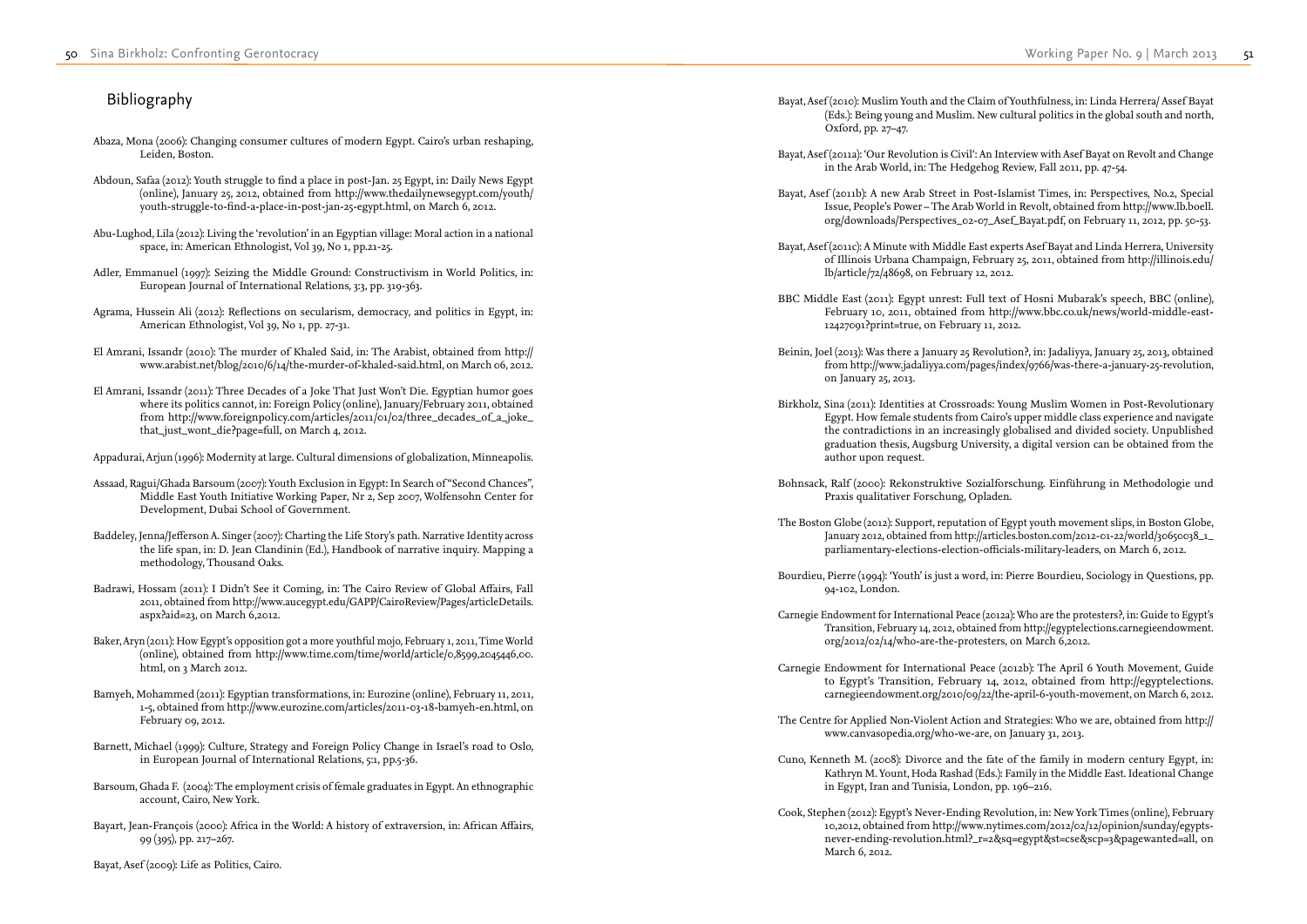Gopal, Anand (2011): Egypt's Cauldron of Revolt. It was striking workers that first inspired the Egyptian uprising. And they're still at it, in: Foreign Policy (online), February 16, 2011, obtained from http://www.foreignpolicy.com/articles/2011/02/16/egypt\_s\_cauldron\_

Hafez, Sherine (2012): No longer a bargain: Women, masculinity, and the Egyptian uprising,

Hajjar, Lisa (2011): Egypt's new vice president is Mubarak's proxy torturer. Counterpoint Interview, in: Jadaliyya, February 10,2011, obtained from http://www.jadaliyya.com/ pages/index/607/egypts-new-vice-president-is-washingtons-proxy-tor, on February

Hamdy, Sherine (2012): Strength and vulnerability after Egypt's Arab Spring uprisings, in:

- of\_revolt?page=full, on March 3, 2012.
- in: American Ethnologist, Vol. 39, No. 1, pp. 37-42.
- 24,2012.
- American Ethnologist, Vol. 39, No. 1, pp. 43-48.
- verstehen, Starnberg, pp. 50–51.
- Development Programme, Egypt.
- Harders, Cilja (1999): Staatsanalyse von unten. Hamburg.
- Youth Research, Vol. 5, pp. 50–57.

Hamzawy, Amr (2001): Bildung für alle?, in: Cilja Harders/Friedemann Büttner (Eds.): Ägypten

Handoussa, Heba (2010): National Human Development Report Egypt 2010, United Nations

Hegasy, Sonja (2010): Soziokultureller Wandel und sich ändernde Einstellungen zu Herrschaft bei jungen Erwachsenen in Marokko, in: Forum 21 - European Journal on Child and

Heinsohn, Gunnar (2003): Söhne und Weltmacht, Zürich.

Hendrixson, Anne (2002): Superpredator meets teenage mom. Exploding the Myth of Outof-Control Youth, in Jael M. Silliman/ Anannya Bhattacharjee (Eds.): Policing the National Body: Sex, Race, and Criminalization: Race, Gender and Criminalization

Hendrixson, Anne (2004): Angry young men, veiled women. Constructing a new population threat, in: Cornerhouse Briefing 34, obtained from http://www.thecornerhouse.org. uk/sites/thecornerhouse.org.uk/files/34veiled.pdf, on 6 December 2012.

Hendrixson, Anne (2012): The New Population Bomb is a Dud, Different Takes No.75, in: Population and Development Program, Amherst, obtained from http://popdev.

- in the United States, Boston, pp. 231-258.
- 
- hampshire.edu/projects/dt/75, on 6 December 2012.
- 
- Journal of Middle East Studies, Vol. 41, pp. 368-371.
- facebook-factor, on July 2, 2011.
- 

Herrera, Linda (2006): When does life begin? Youth perspectives from Egypt?, in: DevIssues 8, pp. 7-9, online available (without page numbers at) http://www.intra1.iss.nl/DevISSues/ Articles/When-Does-Life-Begin-Youth-Perspectives-from-Egypt, on July 9, 2011.

Herrera, Linda (2009): Youth and Generational Renewal in the Middle East, in: International

Herrera, Linda (2011a): Egypt's Revolution 2.0: The Facebook Factor, Arab Studies Institute, obtained from http://www.jadaliyya.com/pages/index/612/egypts-revolution-2.0\_the-

Herrera, Linda (2011b): 'V for Vendetta': The Other Face of Egypt's Youth Movement, Arab Studies Institute, obtained from http://www.jadaliyya.com/pages/index/1723/v-forvendetta\_the-other-face-of-egypts-youth-move, checked on 2/09/2011, on July 2, 2011.

Crouch, Colin (2004): Postdemokratie, Frankfurt am Main.

- Daragahi, Borzou (2013): Egypt violence illustrates tortuous, in: Financial Times (online), January 27, 2013, obtained from http://www.ft.com/cms/s/0/d19d7d54-689a-11e2-9a3f-00144feab49a.html, on January 27, 2013.
- Dupont, Cedric/Florence Passy (2011): The Arab Spring or How to Explain those Revolutionary Episodes?, in: Swiss Political Science Review, Vol. 17, No. 4,pp. 447–451.
- Elyachar, Julia (2012): Writing the Revolution, in: Jadaliyya, February 10, 2012, obtained from http://www.jadaliyya.com/pages/index/4277/writing-the-revolution\_dilemmas-ofethnographic-wr, on February 24, 2012.
- Elyachar, Julia/Jessica Winegar (2012): Revolution and Counter-Revolution in Egypt a Year after January 25th, in: Hot Spots: Revolution and Counter Revolution in Egypt, Cultural Anthropology, January 31, 2012, obtained from http://www.culanth.org/?q=node/484, on February 4, 2012.
- Erikson, Erich H. (1993): The Eight Ages of Man, in: Erich H. Erikson (1993) Childhood and Society, New York, pp. 247-274.
- Essau, Cecilia Ahmoi/Giseal Trommsdorff (1995): Kontrollorientierung von Jugendlichen in individualistischen und gruppenorientierten Kulturen, in: Gisela Trommsdorff (Ed.): Kindheit und Jugend in verschiedenen Kulturen. Entwicklung und Sozialisation in kulturvergleichender Sicht. Weinheim, pp. 211–224.

Esser, Hartmut (1999): Soziologie: spezielle Grundlagen, Frankfurt a.M.

- Dhillon, Navtej/Tarik Yousef (2009): Generation in Waiting: The Unfulfilled Promise of Young People in the Middle East, Washington D.C.
- Fuller, Graham E. (2003): The youth factor: the new demographics of the Middle East and the implications for US policy, Analysis paper No.3, The Brookings Institution, obtained from http://www.brookings.edu/~/media/research/files/papers/2003/6/middleeast%20 fuller/fuller20030601, on 7 December 2012.
- Galland, Oliver (2003): Adolescence, Post-Adolescence, Youth: Revised Interpretations, in: Revue francaise de sociologie, Vol. 44, No. 5, pp. 163–188.
- Gamson, William A. (2011): Arab Spring, Israeli Summer, and the Process of Cognitive Liberation, in: Swiss Political Science Review, Vol. 17, No. 4, pp. 463–468.
- Ghannam, Farha (2012): Meanings and feelings: Local interpretations of the use of violence in the Egyptian revolution, in: American Ethnologist, Vol 39, No 1, pp. 32-36.
- Giddens, Anthony (1986): The constitution of society: outline of the theory of structuration, University of California Press.
- Goldstone, Jack A. (2011): Understanding the Revolutions of 2011, in: Foreign Affairs, Vol. 90, No. 3.

Goldstone, Jack A. (2010): The New Population Bomb, in: Foreign Affairs, Vol. 89, No. 1.

- Goldstone, Jack A. (2002): Population and Security: How Demographic Change Can Lead to Violent Conflict, in: Journal of International Affairs, Vol. 56, No. 1, pp. 3-22.
- Goldstone, Jack A. (2001): Revolutions. Toward a Fourth Generation of Revolutionary Theory, Department of Sociology, University of California-Davis, obtained from http://ns1. ystp.ac.ir/YSTP/1/1/ROOT/DATA/PDF/ECONOMY/goldstone.pdf, on February 22, 2012.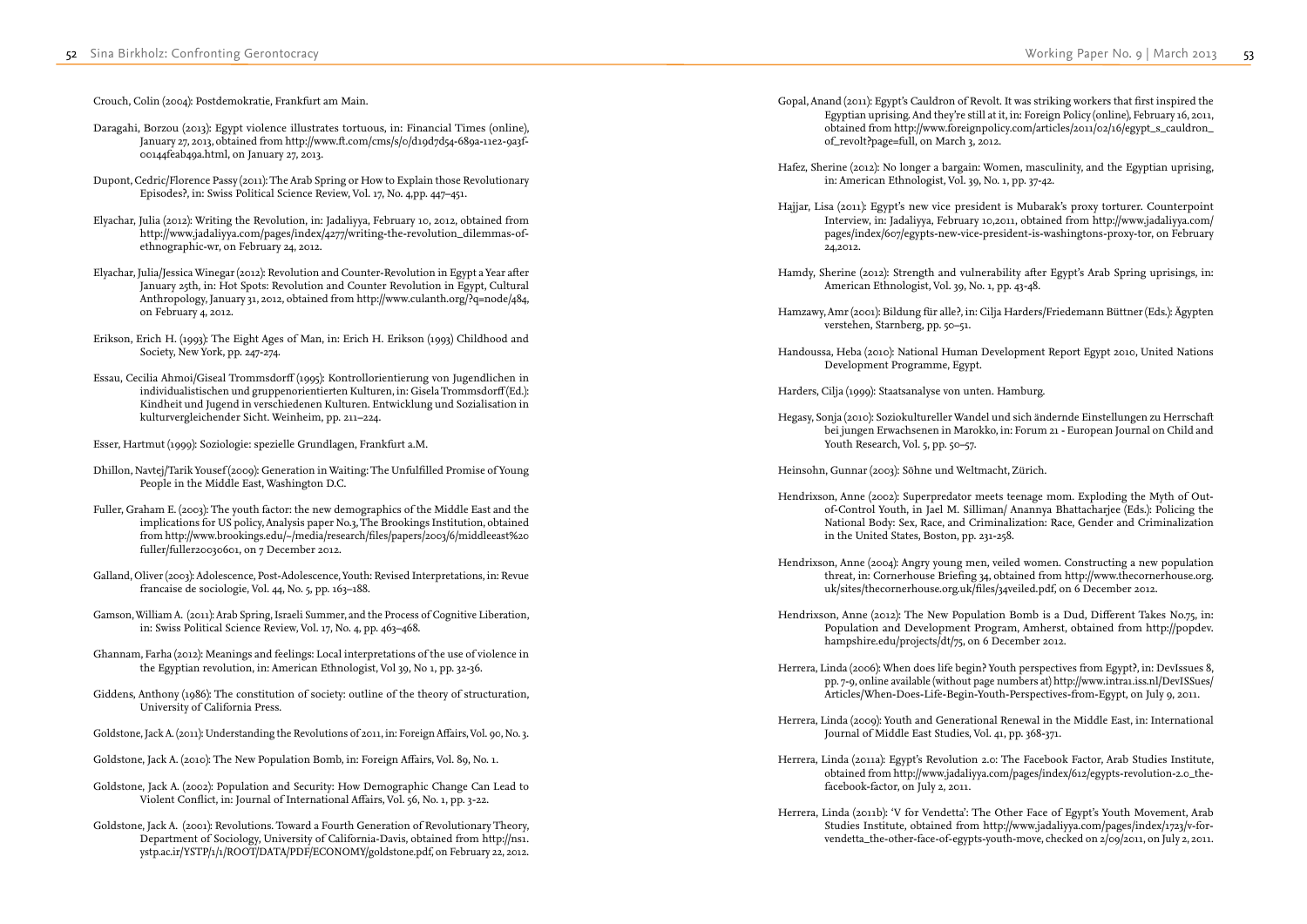Rosenberg, Tina (2011): Revolution U. What Egypt learned from the students who overthrew Milosevic, in: Foreign Policy (online), February 16, 2011, obtained from http://www. foreignpolicy.com/articles/2011/02/16/revolution\_u, on March 3, 2012.

Rushdy, Hatem (2011): Three New Faces of Revolution, in: Hatem Rushdy (Ed.): 18 Days in

Saad, Reem (2012): The Egyptian revolution: A triumph of poetry, in: American Ethnologist,

Saleh, Heba (2011): Egypt's 'Che Guevara' inspires poetry and protest, in: Financial Times (online), October 13, 2011,http://www.ft.com/intl/cms/s/0/3905e4ba-f5b3-11e0-be8c-

Sultana, Ronald G. (Eds. 2010): Education and the Arab 'World'. Political projects, struggles,

November 19,2011, obtained from http://213.158.162.45/~egyptian/index.php?action= news&id=22325&title=Egypt:%20A%20parliament%20without%20youth, on MArch

in: Al Ahram Online, February 1, 2012, obtained from http://english.ahram.org.eg/

in: Georg Simmel (1908) Soziologie. Untersuchungen über die Formen der

- 
- Tahrir, Hong Kong, pp.29-35.
- Vol. 39, No. 1, pp.63-66.
- 00144feab49a.html#axzz1oezewiXn, on February 12, 2011.
- Sayed, Fatma (2010): The Contested Terrain of Educational Reform in Egypt, in: André Elias Mazawi/
- and geometries of power. New York, pp. 77–92.
- Schütz, Alfred (1964): Collected papers, The Hague.
- El Sharkawy, Youssra (2011): Egypt: A parliament without youth, in: Egyptian Gazette (online), 6, 2012.
- Shukralla, Salma (2012): Activists table fresh initiative for swift handover of political power, News/33430.aspx, on March 6, 2012.
- Simmel, Georg (1908): Der Streit. Untersuchungen über die Formen der Vergesellschaftung, Vergesellschaftung, Berlin, pp. 284-382.
- Singerman, Diane/Paul Amar (2006): Introduction: Contesting Myths, Critiquing in the new globalized Middle East. Cairo, pp. 1–46.
- 
- Singerman, Diane (2009): Restoring the Family to Civil Society: Lessons from Egypt, in: Laleh Khalili (Ed.): Gender, society, culture, vol. 2. 1., London, pp. 117–144.
- The Economist (2011): The autumn of the patriarchs. A generational change of mentality may
- Thornton, Arland (2001): The Developmental Paradigm, Reading History Sideways, and Family Change, in: Demography, Vol. 38, p.449-465.
- El Tawila, Sahar/Barbara Ibrahim/Hind Wassef (2001): Social Change and parent-adolescent in Social Science, 24,1/2, Cairo, pp. 214–246.

Cosmopolitanism, and Creating the New Cairo School of Urban Studies, in: Diane Singerman/Paul Amar (Eds.): Cairo cosmopolitan. Politics, culture, and urban space

Singerman, Diane (2007): The Economic Imperatives of Marriage: Emerging Practices and Identities among Youth in the Middle East, Middle East Youth Initiative Working Paper, Nr. 6, Wolfensohn Center for Development, Dubai School of Government.

bring fresh hope to the entire region, in: The Economist (online), February 17,2011, obtained from http://www.economist.com/node/18186984, on February 24, 2012.

dynamics in Egypt, in: Nicholas S. Hopkins (Ed.): The New Arab Family, Cairo Papers

- Herrera, Linda (2011c): A Minute with Middle East experts Asef Bayat and Linda Herrera, University of Illinois Urbana Champaign, February 25, 2011, obtained from http:// illinois.edu/lb/article/72/48698, on February 12, 2012.
- Herrera, Linda (2010) "Conclusion: Knowing Muslim Youth", in: Linda Herrera, Assef Bayat (Eds.): Being young and Muslim. New cultural politics in the global south and north, Oxford, pp. 355–364.
- Herrera, Linda/Asef Bayat (Eds.) (2010): Being young and Muslim. New cultural politics in the global south and north. Oxford.
- Hirschkind, Charles (2012): Beyond secular and religious: An intellectual genealogy of Tahrir Square, in: American Ethnologist, Vol. 39, No. 1, pp.49-53.
- Howard, Philip N. (2011): The Digital Origins of Dictatorship and Democracy: Information Technology and Political Islam, Oxford.
- Ismail, Salwa (2011): Egypt: Days of anger, in: Eurozine (online), March 3, 2011, 1-5, obtained from http://www.eurozine.com/articles/2011-03-23-ismail-en.html, on February 09, 2012.
- Joseph, Suad (2000): Gendering Citizenship in the Middle East, in: Suad Joseph (Ed.): Gender and Citizenship in the Middle East, Syracuse, pp. 3–32.
- Joseph, Suad (2008): Familism and critical Arab family studies, in: Kathryn M. Yount/Hoda Rashad (Eds.): Family in the Middle East. Ideational Change in Egypt, Iran and Tunisia, London, pp. 25–40.
- Kirkpatrick, David/David Sanger (2011): A Tunisian-Egyptian Link That Shook Arab History, in: New York Times, February 13, 2011, obtained from http://www.nytimes.com/2011/02/14/ world/middleeast/14egypt-tunisia-protests.html?\_r=1&sq=tunisian-egyptian&st=cse &scp=1&pagewanted=all, on March 6, 2012.
- Khamis, Sahar/Katherine Vaughn (2011): Cyberactivism in the Egyptian Revolution: How Civic Engagement and Citizen Journalism Tilted the Balance, in: Arab Media and Society, Vol. 13, obtained from http://www.arabmediasociety.com/articles/ downloads/20110603105609\_Khamis.pdf, on February 11, 2012.
- Lesko, Nancy (2012): Act your age! A cultural construction of adolescence, New York.
- LeVine, Mark (2013) The Human Rights Situation in Egypt: An Interview with Aida Seif El-Dawla, in: Jadaliyya, january 23, 2013, obtained from http://www.jadaliyya.com/pages/ index/9740/the-human-rights-situation-in-egypt\_an-interview-w, on January 27, 2013.
- Mayer, Peter (2003): Die Epistemologie der Internationalen Beziehungen. Anmerkungen zur 'Dritten Debatte', in: Gunther Hellmann/Klaus Dieter Wolf/Michael Zürn (Eds.): Die neuen Internationalen Beziehungen: Forschungsstand und Perspektiven in Deutschland; Baden-Baden, pp.47-94.
- El-Nawawy, Mohammed/Sahar Khamis (2009): Islam Dot Com: Contemporary Islamic Discourses in Cyberspace, New York.
- Parsons, Talcott (1942): Age and Sex in the Social Structure of the United States, in: American Sociological Review, Vol. 7, No. 5, pp.604-616.
- Population Council (2010): Survey on Young People in Egypt (SYPE).
- Robelli, Enver (2011): Proteste in der arabischen Welt. Die Umsturz GmbH, in: Süddeutsche Zeitung (online), 17.02.2011, obtained from http://www.sueddeutsche.de/politik/ proteste-in-der-arabischen-welt-die-umsturz-gmbh-1.1061251, on January 2, 2012.